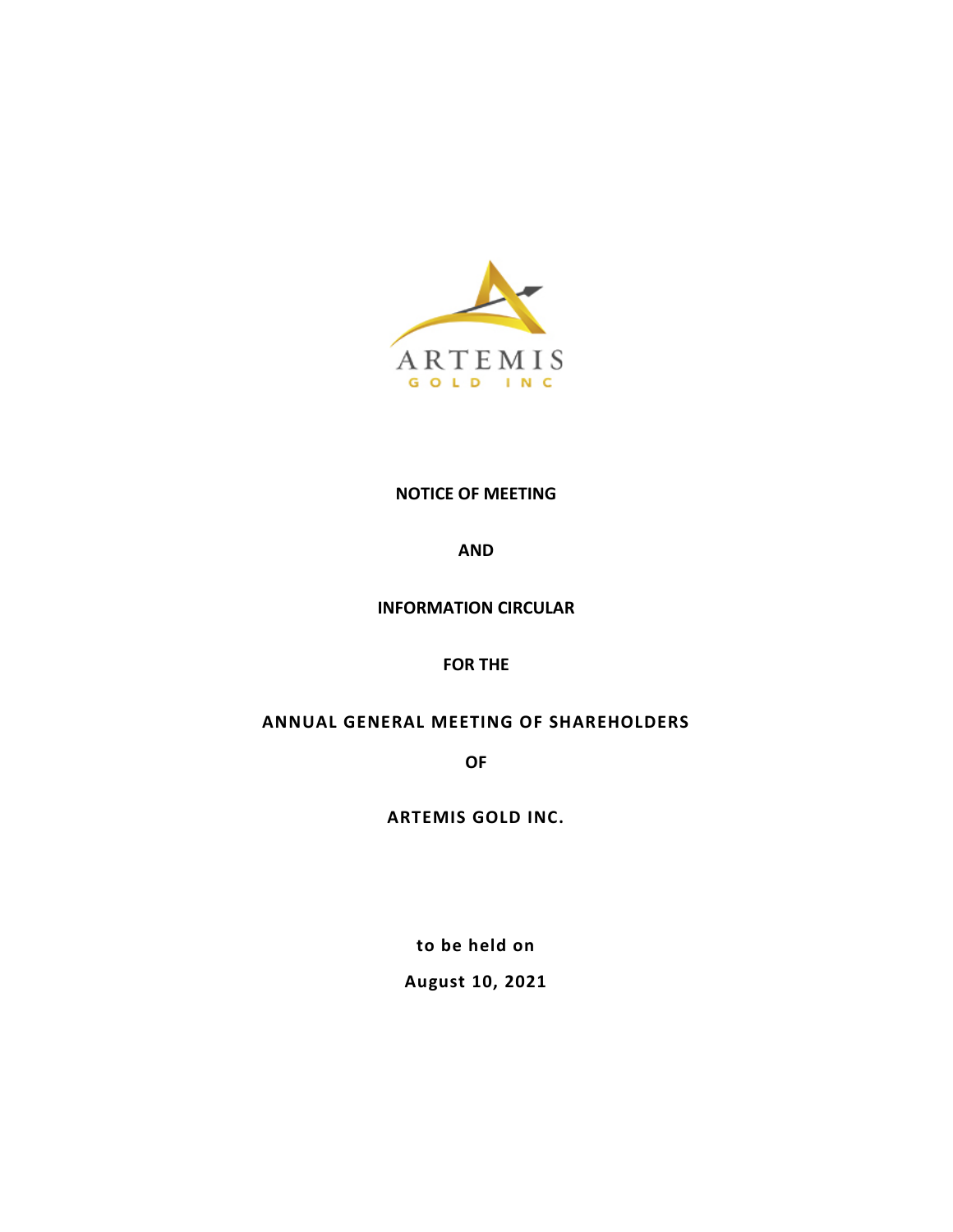## **TABLE OF CONTENTS**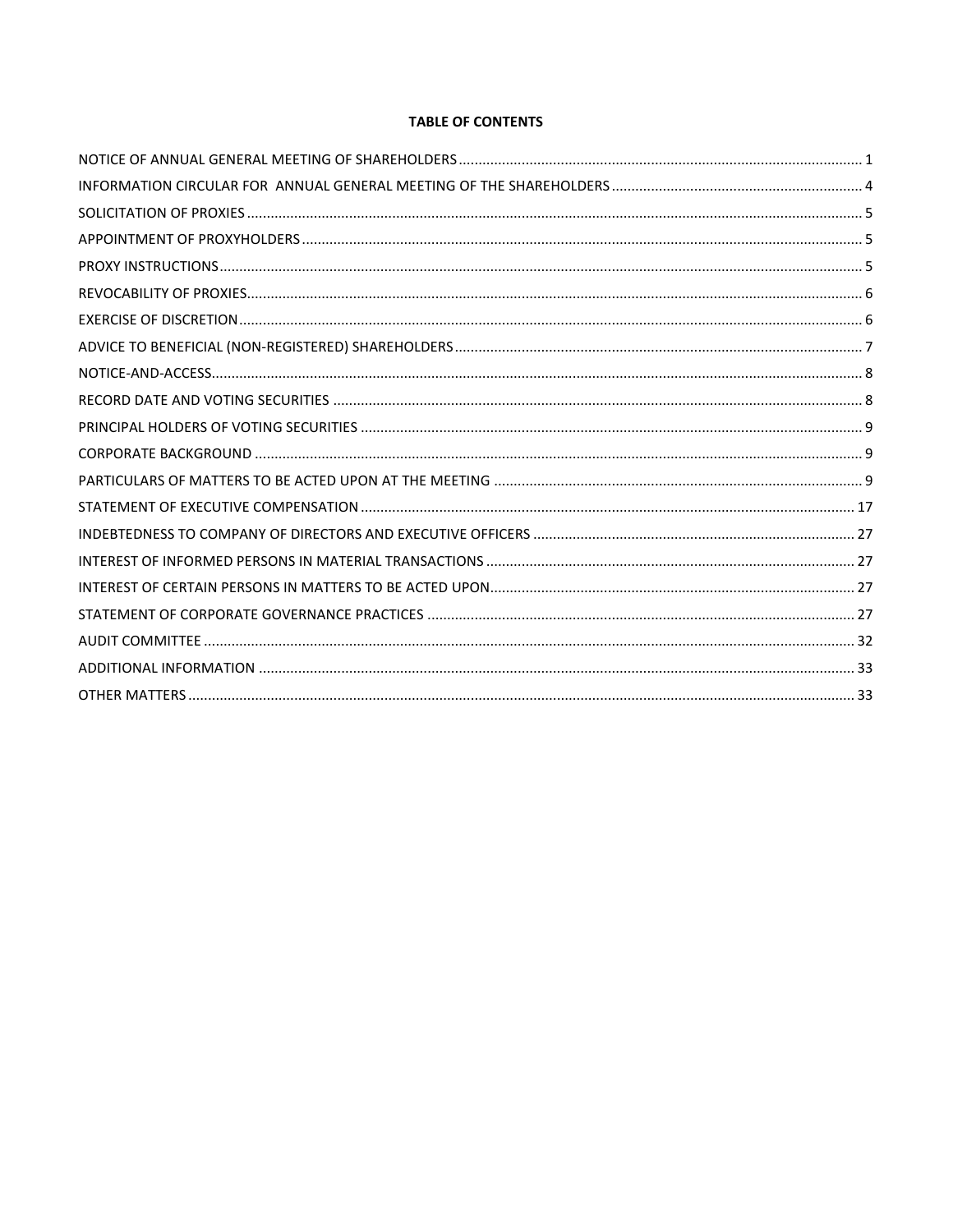

## **NOTICE OF ANNUAL GENERAL MEETING OF SHAREHOLDERS**

<span id="page-2-0"></span>TAKE NOTICE that the 2021 annual general meeting (the "**Meeting**") of the shareholders of **ARTEMIS GOLD INC.** (the "**Company**") will be held at 505 Burrard Street, Suite 1165, in Vancouver, British Columbia on August 10, 2021 at 11:00 a.m. (Vancouver time) for the following purposes:

- A. to receive the audited financial statements of the Company for the year ended December 31, 2020 and the report of the auditors thereon;
- B. to fix the number of directors of the Company for the ensuing year at seven (7);
- C. to elect directors of the Company as more fully described in the accompanying management information circular (the "**Information Circular**");
- D. to appoint PricewaterhouseCoopers LLP as the auditors of the Company for the ensuing year at a remuneration to be fixed by the directors; and
- E. to consider and, if thought fit, to pass an ordinary resolution re-approving the Company's rolling stock option plan, as more fully set forth in the Information Circular accompanying this notice of meeting (the "**Notice**"); and
- F. to transact any other business that may properly come before the Meeting and any postponement(s) or adjournment(s) thereof.

**The Company intends to hold the Meeting in person. However, due to the COVID-19 pandemic, to mitigate risk to the health and safety of our communities, shareholders and employees, the Company requests that shareholders not attend the Meeting in person. The Company encourages shareholders to instead vote their shares in advance of the Meeting via mail, telephone or online. No management presentation will be made at the Meeting; however, stakeholders may participate in the Meeting via a live teleconference. Specifically, registered shareholders and duly appointed proxy holders who have properly pre-registered to participate in the Meeting as outlined below will have the opportunity to ask questions of management at the conclusion of the Meeting and, provided they have not already submitted their votes, participate in telephone voting.**

In order to be permitted to ask questions during the Meeting or submit a telephone vote, registered shareholders and duly appointed proxy holders must pre-register via the following link prior to the proxy cut-off at time at 11:00 a.m. PDT on August 6, 2021:

[http://services.choruscall.ca/DiamondPassRegistration/register?confirmationNumber=10015346&linkSecurityString=104894](http://services.choruscall.ca/DiamondPassRegistration/register?confirmationNumber=10015346&linkSecurityString=104894639e) [639e](http://services.choruscall.ca/DiamondPassRegistration/register?confirmationNumber=10015346&linkSecurityString=104894639e)

After pre-registration has been completed, pre-registered registered shareholders and duly appointed proxy holders will see on screen a unique PIN they have been assigned and dial-in phone numbers they will use to join the conference call. These details will also be sent to the pre-registered registered shareholders and duly appointed proxy holders by email in the form of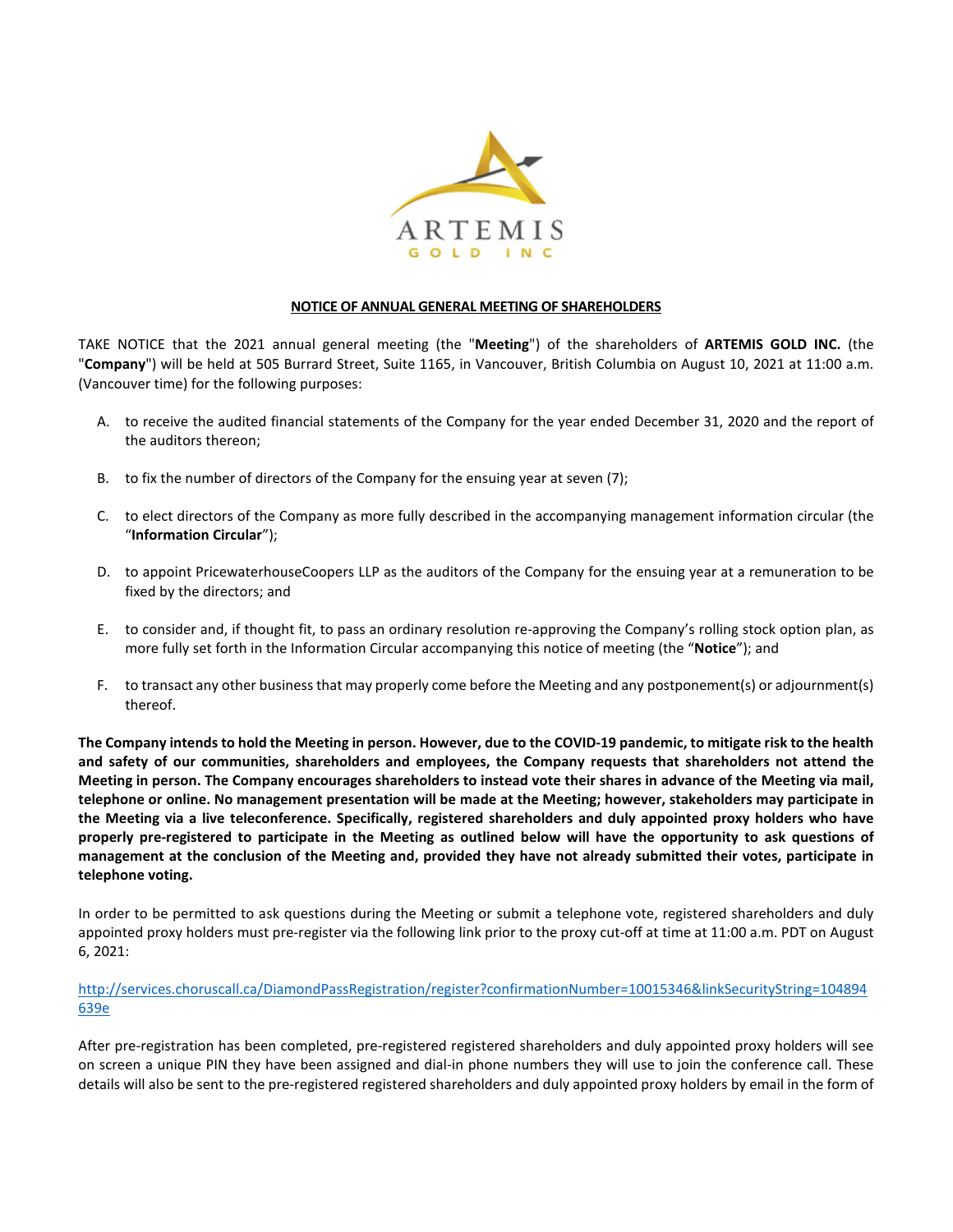a calendar booking. It is recommended that they attempt to connect at least ten minutes prior to the scheduled start time of the Meeting.

All other shareholders and stakeholders wishing to attend the Meeting by teleconference, but not ask questions or participate in telephone voting, may dial the following toll free, or international toll number approximately five minutes prior to the commencement of the Meeting and ask the operator to join the Annual General Meeting of Artemis Gold Inc:

Toll-free (Canada/U.S.): 1-800-319-4610, or Toll (International): +1-604-638-5340.

If any shareholder wishes to attend the Meeting in person, please contact (604) 558-1107 or info@artemisgoldinc.com in order for arrangements to be made that comply with all recommendations, regulations and orders related to the COVID-19 pandemic. No shareholder who is experiencing any symptoms of COVID-19, including fever, cough or difficulty breathing will be permitted to attend the Meeting in person.

The Company may take additional precautionary measures in relation to the Meeting as necessary in response to further developments related to the COVID-19 pandemic and shall comply with all applicable recommendations, regulations and orders related thereto. In the event it is not possible or advisable to hold the Meeting in person, the Company will announce alternative arrangements for the Meeting as promptly as practicable, which may include holding the Meeting entirely by electronic means.

The directors have fixed 5:00 p.m. (Vancouver time), being the close of business, on June 15, 2021 as the record date for determining shareholders who are entitled to receive notice of the Meeting and are entitled to vote at the Meeting or any postponement(s) or adjournment(s) thereof.

Accompanying the Notice is the Information Circular, a form of proxy (or voting instruction form), voting instructions and a financial statement request form. The accompanying Information Circular provides information relating to the matters to be addressed at the Meeting and is incorporated into and forms part of this Notice.

A shareholder entitled to attend and vote at the Meeting is entitled to appoint a proxyholder to attend and vote in his or her stead. Please read the notes accompanying the form of proxy enclosed herewith and then complete and return the proxy within the time set out in the notes. The enclosed form of proxy is solicited by management but, as set out in the notes, you may amend it if you so desire by striking out the names listed therein and inserting in the space provided the name of the person you wish to represent you at the Meeting.

## **Accessing Meeting Materials**

The Company has elected to use the notice-and-access provisions (the "**Notice and Access**") under National Instrument 54-101 – *Communication with Beneficial Owners of Securities of a Reporting Issuer* and National Instrument 51-102 – *Continuous Disclosure Obligations* for the Meeting. Notice and access provisions allow reporting issuers to post electronic versions of proxyrelated materials on SEDAR and a non-SEDAR website, rather than delivering the materials by mail. The use of Notice and Access provisions reduces paper waste and mailing costs to the Company. For the Company to employ Notice and Access provisions, it must send a notice to shareholders indicating that the proxy-related materials have been posted electronically and explaining how a shareholder can access them or obtain a paper copy of those materials from the Company. The required elements of such notice have been provided in this Notice.

The Meeting materials, including this Information Circular, are available under the Company's profile on SEDAR at www.sedar.com and on the Company's website at<https://www.artemisgoldinc.com/investors/agm-materials/> and will remain on the website for at least one full year from the date that the Meeting materials are posted on SEDAR.

To obtain a printed paper copy of the Information Circular, please contact the Company at 1-877-460-2655 (toll-free) or [info@artemisgoldinc.com.](mailto:info@artemisgoldinc.com) The Company will, upon request, mail a paper copy of the Information Circular at no cost within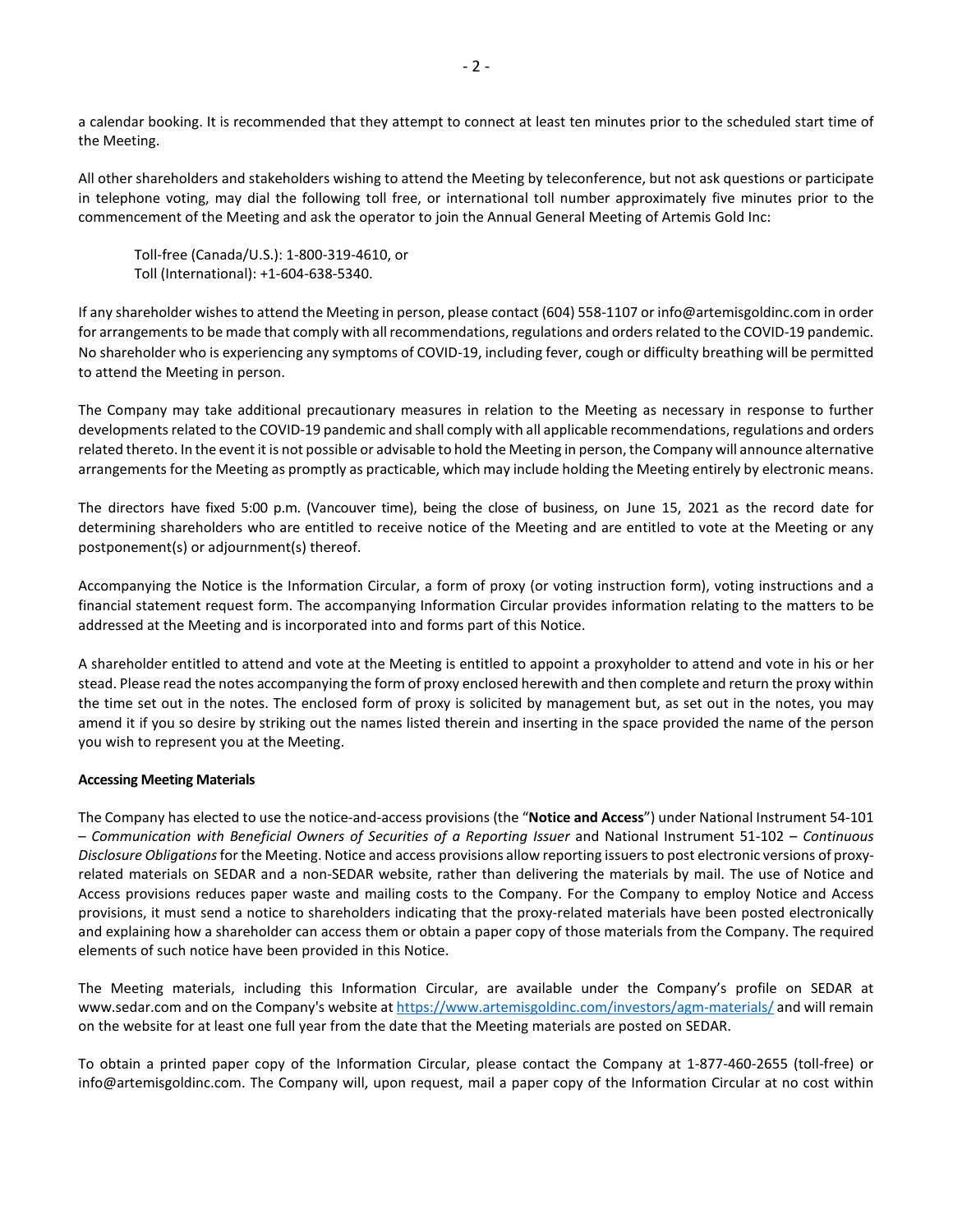three business days following receipt of such request, if received before the Meeting and within ten calendar days following receipt of such request, if received after the Meeting.

For additional information about Notice and Access provisions, shareholders may contact the Company's transfer agent, Computershare, at http:/[/www.computershare.com/noticeandaccess](http://www.computershare.com/noticeandaccess) or 1-866-964-0492 (toll-free).

The Company will not use stratification procedures in its use of Notice and Access provisions in relation to the Meeting. "Stratification" occurs when a reporting issuer using Notice and Access provisions provides a paper copy of the relevant Information Circular to some, but not all, shareholders with the notice package regarding the relevant meeting. In relation to the Meeting, registered shareholders will receive a paper copy of each of the Notice of the Meeting and a form of proxy, whereas non-registered will receive a paper copy of the Notice of the Meeting and a Voting Instruction Form.

## **Forms of Proxy and Voting Instruction Forms (VIFs)**

Registered shareholders have received a form of proxy with this Notice. The deadline for submitting a form of proxy is 11:00 a.m. Vancouver time on August 6, 2021. Please complete, date and sign the form of proxy and deliver it before that deadline in accordance with the instructions set out in the form of proxy and in the Circular. Non-registered shareholders have received a voting instruction form with this Notice. The deadline for returning voting instruction forms is specified in the form itself. Voting instruction forms, whether provided by the Company or an intermediary, should be completed and returned in accordance with the specific instructions, and by the deadline specified, in the form. Please ensure you carefully follow the instructions set out in the voting instruction form, including those specifying where and when the form is to be returned.

Please review the Information Circular before completing your form of proxy or voting instruction form, as the Information Circular contains additional information about each matter to be voted on at the Meeting.

DATED at Vancouver, British Columbia, this 29<sup>th</sup> day of June, 2021.

BY ORDER OF THE BOARD OF DIRECTORS

*"Steven Dean"*

Steven Dean Chairman and Chief Executive Officer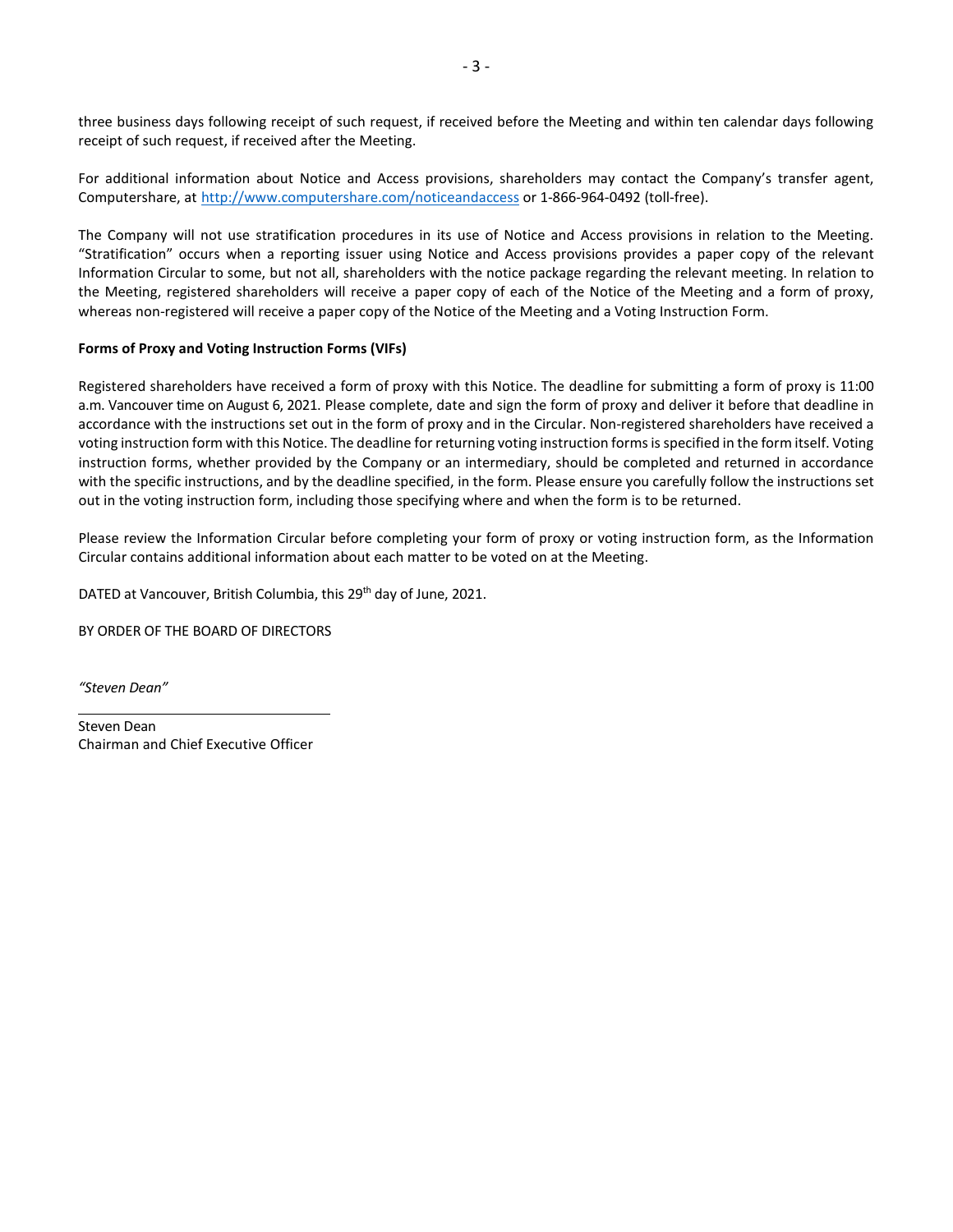

## **ARTEMIS GOLD INC. (the "Company")**

## **Suite 3083, 595 Burrard Street, Bentall III, Box 49298, Vancouver, B.C. V7X 1L3 Telephone: (604) 558-1107, Facsimile: (604) 566-9050**

## **INFORMATION CIRCULAR FOR ANNUAL GENERAL MEETING OF THE SHAREHOLDERS**

## **To be held at 505 Burrard Street, Suite 1165, in Vancouver, British Columbia on August 10, 2021 at 11:00 a.m. (Vancouver time)**

(Information as at June 29, 2021, except as otherwise indicated)

<span id="page-5-0"></span>The Company is providing this management information circular (the "**Information Circular**") and a form of proxy (a "**Proxy**") in connection with management's solicitation of Proxies for use at the annual general meeting (the "**Meeting**") of the Company to be held on August 10, 2021 and at any postponement(s) or adjournment(s) thereof. Unless the context otherwise requires, when we refer in this Information Circular to the Company, its subsidiaries are also included.

**The Company intends to hold the Meeting in person. However, due to the COVID-19 pandemic, to mitigate risk to the health and safety of our communities, shareholders and employees, the Company requests that shareholders not attend the Meeting in person. The Company encourages shareholders to instead vote their shares in advance of the Meeting via mail, telephone or online. No management presentation will be made at the Meeting; however, stakeholders may participate in the Meeting via a live teleconference. Specifically, registered shareholders and duly appointed proxy holders who have properly pre-registered to participate in the Meeting as outlined below will have the opportunity to ask questions of management at the conclusion of the meeting and, provided they have not already submitted their votes, participate in telephone voting.**

In order to be permitted to ask questions during the Meeting or submit a telephone vote at the Meeting, registered shareholders and duly appointed proxy holders must pre-register via the following link prior to the proxy cut-off time at 11:00 a.m. PDT on August 6, 2021:

[http://services.choruscall.ca/DiamondPassRegistration/register?confirmationNumber=10015346&linkSecurityString=104894](http://services.choruscall.ca/DiamondPassRegistration/register?confirmationNumber=10015346&linkSecurityString=104894639e) [639e](http://services.choruscall.ca/DiamondPassRegistration/register?confirmationNumber=10015346&linkSecurityString=104894639e)

After pre-registration has been completed, pre-registered registered shareholders and duly appointed proxy holders will see on screen a unique PIN they have been assigned and dial-in phone numbers they will use to join the conference call. These details will also be sent to the pre-registered registered shareholders and duly appointed proxy holders by email in the form of a calendar booking. It is recommended that they attempt to connect at least ten minutes prior to the scheduled start time of the Meeting.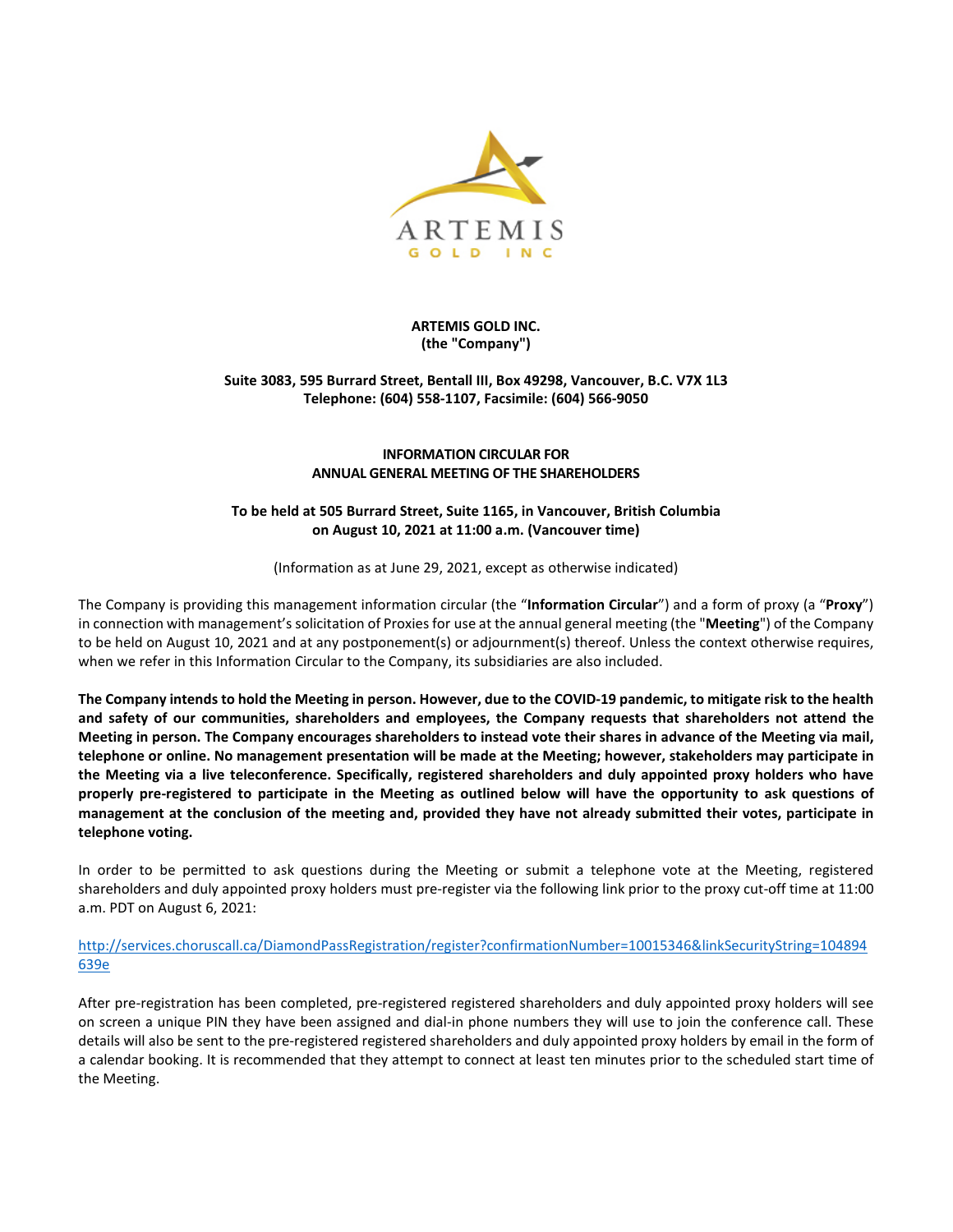All other shareholders and stakeholders wishing to attend the Meeting by teleconference, but not ask questions or participate in telephone voting, may dial the following toll free, or international toll number approximately five minutes prior to the commencement of the Meeting and ask the operator to join the Annual General Meeting of Artemis Gold Inc.:

Toll-free (Canada/U.S.): 1-800-319-4610, or Toll (International): +1-604-638-5340.

If any shareholder wishes to attend the Meeting in person, please contact (604) 558-1107 or info@artemisgoldinc.com in order for arrangements to be made that comply with all recommendations, regulations and orders related to the COVID-19 pandemic. No shareholder who is experiencing any symptoms of COVID-19, including fever, cough or difficulty breathing will be permitted to attend the Meeting in person.

The Company may take additional precautionary measures in relation to the Meeting as necessary in response to further developments related to the COVID-19 pandemic and shall comply with all applicable recommendations, regulations and orders related thereto. In the event it is not possible or advisable to hold the Meeting in person, the Company will announce alternative arrangements for the Meeting as promptly as practicable, which may include holding the Meeting entirely by electronic means.

## <span id="page-6-0"></span>**SOLICITATION OF PROXIES**

The solicitation of Proxies will be primarily by mail, but Proxies may be solicited personally or by telephone by directors, officers and regular employees of the Company in accordance with National Instrument 54-101 - *Communication with Beneficial Owners of Securities of a Reporting Issuer* of the Canadian Securities Administrators ("**NI 54-101**"). All costs of this solicitation shall be borne by the Company.

**In this Information Circular references to "\$" are to amounts in Canadian dollars unless otherwise indicated.**

### <span id="page-6-1"></span>**APPOINTMENT OF PROXYHOLDERS**

**A shareholder entitled to vote at the Meeting may, by means of a Proxy, appoint a proxyholder or one or more alternate proxyholders, who need not be shareholders, to attend and act at the Meeting for the shareholder on the shareholder's behalf.** Submitting a Proxy by mail or fax are the only methods by which a shareholder may appoint a person as Proxy other than a director or officer of the Company named on the form of Proxy.

The individuals named in the accompanying form of Proxy, Chris Batalha and Steven Dean, are directors and/or officers of the Company. **A shareholder wishing to appoint some other person (who need not be a shareholder) to represent him or her at the Meeting has the right to do so, either by inserting such person's name in the blank space provided in the form of Proxy or by completing another form of Proxy.** Such a shareholder should notify the nominee of his or her appointment, obtain his or her consent to act as Proxy and instruct him or her on how the shareholder's Shares are to be voted. In any case, the form of Proxy should be dated and executed by the shareholder or his/her attorney authorized in writing, or if the shareholder is a corporation, under its corporate seal, or by an officer or attorney thereof duly authorized.

#### <span id="page-6-2"></span>**PROXY INSTRUCTIONS**

If you are voting by proxy, you may vote by phone, by mail or on the internet.

Only shareholders whose names appear on the records of the Company as the registered holders of Shares or duly appointed proxyholders are permitted to vote at the Meeting. Registered shareholders may wish to vote by Proxy whether or not they are able to attend the Meeting in person. Completed forms of Proxy must be deposited with the Company's transfer agent, Computershare Investor Services Inc. ("**Computershare**"), by mail or courier, to Proxy Department, 100 University Avenue, 9th Floor, Toronto, Ontario, M5J 2Y1, or via the internet a[t www.investorvote.com,](http://www.investorvote.com/) no later than 11:00 a.m. Vancouver time on August 6, 2021, being 48 hours (excluding Saturdays, Sundays and holidays) before the commencement of the Meeting or the adjournment thereof at which the Proxy is to be used, unless the chairman of the Meeting elects to exercise his discretion to accept proxies received subsequently.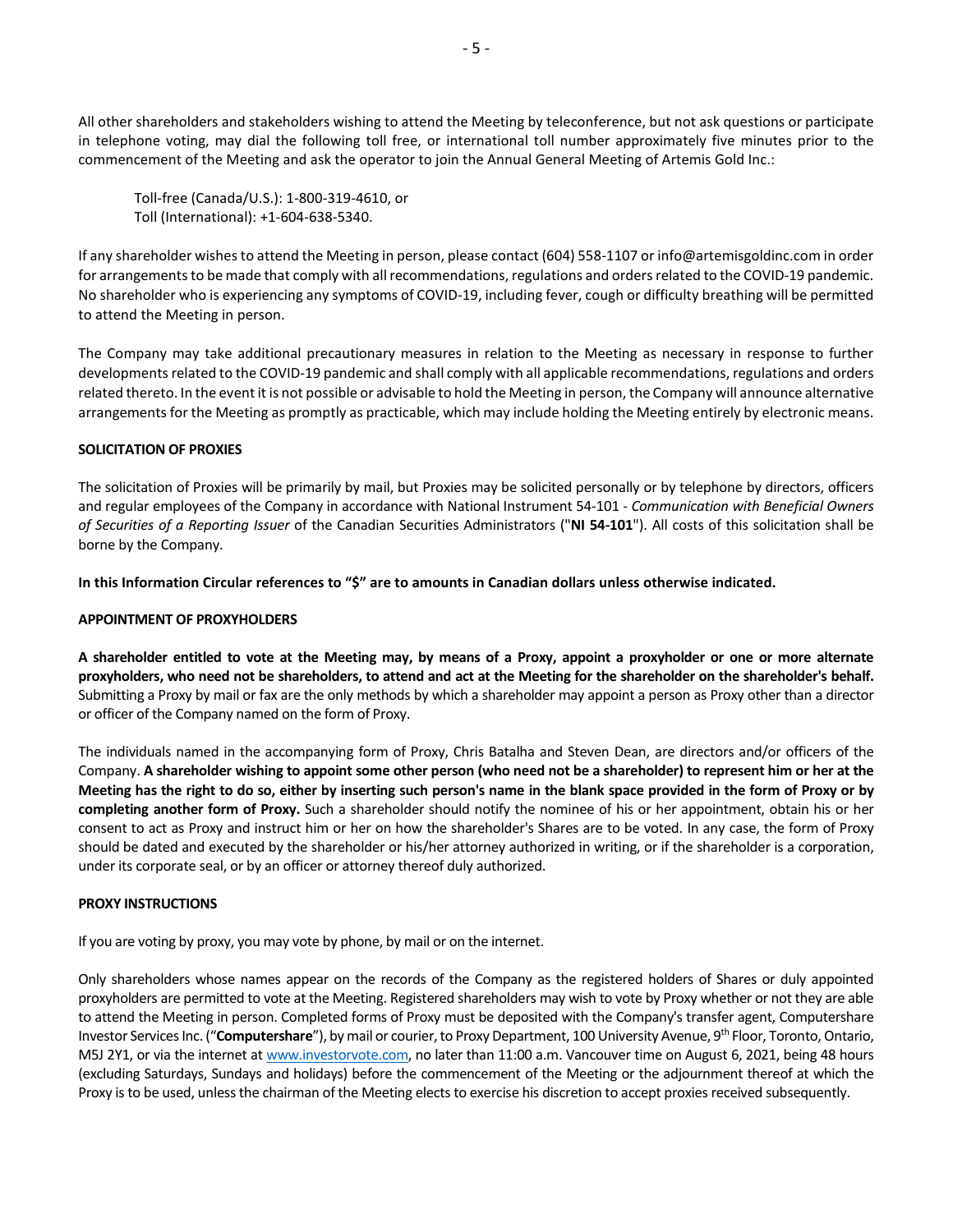#### **Voting by Telephone**

You may vote your Shares by telephone by dialing the following toll-free number from a touch-tone telephone: 1-866-732-8683. If you vote by telephone, you will need your control number, which appears at the bottom of the first page of your proxy form. If you vote by telephone, you cannot appoint anyone other than the designated management proxyholders named on your proxy form as your proxyholder.

#### **Voting by Mail**

Complete your proxy form, including the section on declaration of residency, sign and date it, and send it to Computershare in the envelope provided.

If you did not receive a return envelope, please send the completed form to:

Computershare Investor Services Inc. Attention: Proxy Department 100 University Avenue, 8<sup>th</sup> Floor Toronto, Ontario Canada M5J 2Y1

#### **Voting on the Internet**

Go t[o www.investorvote.com/Login](http://www.investorvote.com/Login) and follow the instructions on the screen. If you vote using the internet, you will need your control number, which appears at the bottom of the first page of your proxy form.

#### **Voting by Meeting Teleconference**

During the Meeting voting will be available for those registered shareholders or proxy holders who have not yet submitted a vote. Following the pre-registration process as described elsewhere in this Information Circular, voting may be conducted using your touchtone telephone keypad. Please ensure that dual-tone multi-frequency (or DTMF) tones are activated on your phone. The conference operator will provide instructions to press certain keys to indicate the position you wish to take on each motion.

### <span id="page-7-0"></span>**REVOCABILITY OF PROXIES**

In addition to revocation in any other manner permitted by law, a shareholder who has given a Proxy may revoke it by either executing a Proxy bearing a later date or by executing a valid notice of revocation, either of the foregoing to be executed by the shareholder or the shareholder's authorized attorney in writing; or, if the shareholder is a company, under its corporate seal by an officer or attorney duly authorized; and by depositing the Proxy bearing a later date with Computershare Investor Services Inc., Proxy Department, 100 University Avenue, 9<sup>th</sup> Floor, Toronto, Ontario, M5J 2Y1, at any time up to and including the last business day that precedes the day of the Meeting or, if the Meeting is adjourned, that precedes any reconvening thereof, or to the chair of the Meeting on the day of the Meeting or any reconvening thereof, or in any other manner provided by law. In addition, a Proxy may be revoked by the shareholder personally attending the Meeting and voting the shareholder's Shares. A revocation of a Proxy will not affect a matter on which a vote is taken before the revocation.

Only registered shareholders have the right to revoke a Proxy. Non-registered shareholders wishing to change their vote should contact their agent and/or intermediary.

#### <span id="page-7-1"></span>**EXERCISE OF DISCRETION**

On a poll, the nominees named in the accompanying form of Proxy will vote or withhold from voting the Shares represented thereby in accordance with the instructions of the shareholder on any ballot that may be called for. If a shareholder specifies a choice with respect to any matter to be acted upon, such shareholder's Shares will be voted accordingly. **The Proxy will confer discretionary authority on the nominees named therein with respect to each matter or group of matters identified therein for which a choice**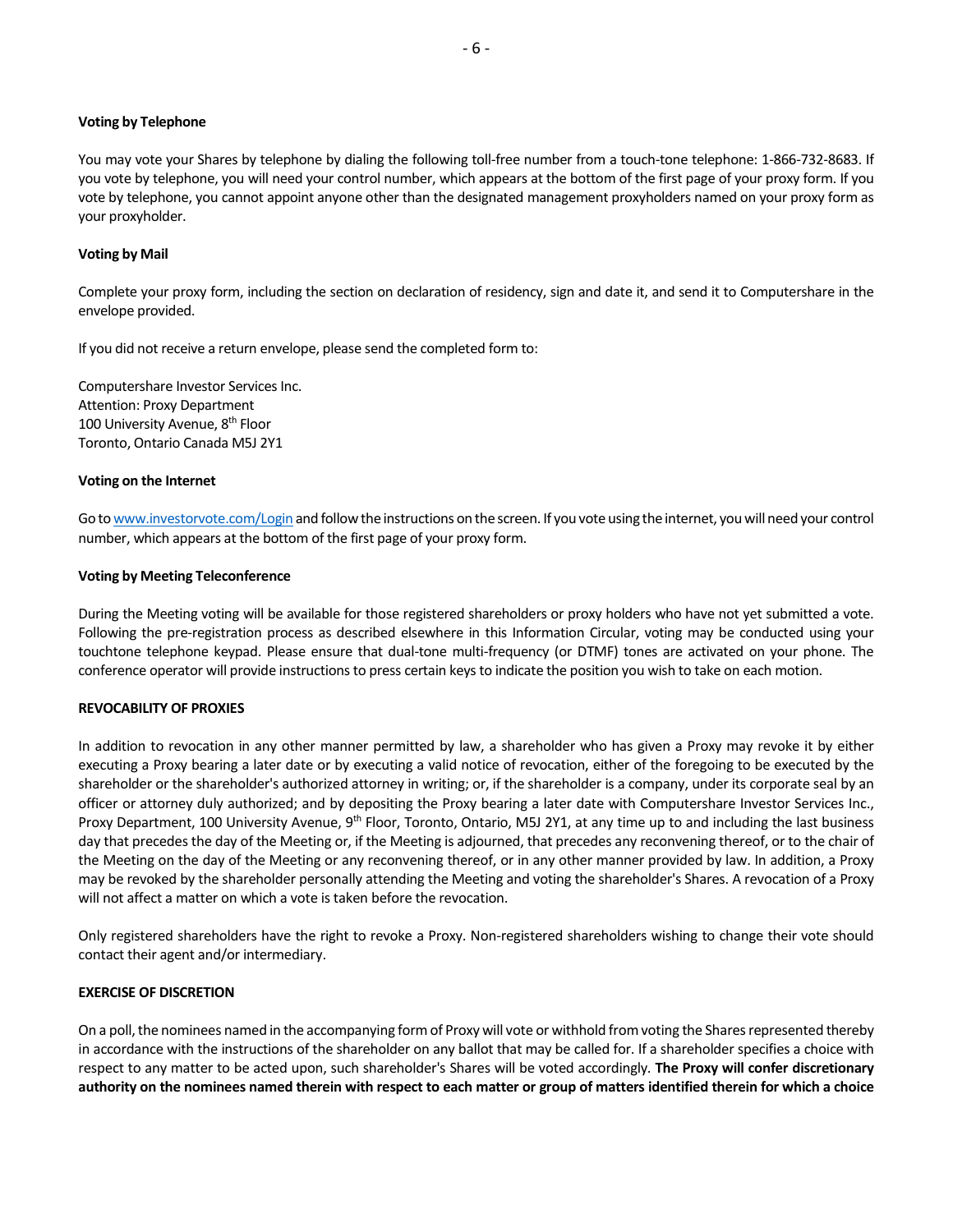**is not specified any amendment to or variation of any matter identified therein and any other matter that properly comes before the Meeting.**

**If a shareholder does not specify a choice in the Proxy and the shareholder has appointed one of the management nominees named in the accompanying form of Proxy, the management nominee will vote Shares represented by the Proxy in favour of the matters specified in the notice of meeting (the "Notice") and in favour of all other matters proposed by management at the Meeting.**

As of the date of this Information Circular, management of the Company knows of no amendment, variation or other matter that may come before the Meeting but, if any amendment, variation or other matter properly comes before the Meeting, each nominee in the accompanying form of Proxy intends to vote thereon in accordance with the nominee's best judgment.

#### <span id="page-8-0"></span>**ADVICE TO BENEFICIAL (NON-REGISTERED) SHAREHOLDERS**

This Information Circular is being sent to both registered and non-registered shareholders. The information set forth in this section is of significant importance to many shareholders of the Company, as a substantial number of shareholders do not hold Shares in their own name. Shareholders who do not hold their Shares in their own name (referred to in this Information Circular, collectively, as "**Beneficial Shareholders**") should note that only Proxies deposited by shareholders whose names appear on the records of the Company as the registered holders of Shares can be recognized and acted upon at the Meeting. If Shares are listed in an account statement provided to a shareholder by a broker, then in almost all cases those Shares will not be registered in the shareholder's name on the records of the Company. Such Shares will more likely be registered under the names of the shareholder's broker or an agent of that broker. In the United States the vast majority of such shares are registered under the name of Cede & Co. as nominee for The Depository Trust Company (which acts as depository for many U.S. brokerage firms and custodian banks), and in Canada under the name of CDS & Co. (the registration name for The Canadian Depository for Securities Limited; and which acts as nominee for many Canadian brokerage firms). Beneficial Shareholders should ensure that instructions respecting the voting of their Shares are communicated to the appropriate person.

These securityholder materials are being sent to both registered and non-registered owners of the Shares. Applicable regulatory policy requires intermediaries/brokers to seek voting instructions from Beneficial Shareholders in advance of shareholders' meetings. Every intermediary/broker has its own mailing procedures and provides its own return instructions to clients, which should be carefully followed by Beneficial Shareholders in order to ensure that their Shares are voted at the Meeting. The voting instruction form supplied to a Beneficial Shareholder by its broker (or the agent of the broker) is similar to the form of Proxy provided to registered shareholders by the Company. However, its purpose is limited to instructing the registered shareholder (the broker or agent of the broker) how to vote on behalf of the Beneficial Shareholder. The majority of brokers now delegate responsibility for obtaining instructions from clients to Broadridge Financial Solutions, Inc. ("**Broadridge**"**)** in the United States and in Canada. Broadridge typically prepares its own voting instruction forms, mails those forms to the Beneficial Shareholders and requests the Beneficial Shareholders to return the voting instruction form to Broadridge. Broadridge then tabulates the results of all instructions received and provides appropriate instructions respecting the voting of Shares to be represented at the Meeting. **A Beneficial Shareholder receiving a Broadridge voting instruction form cannot use that voting instruction form to vote Shares directly at the Meeting. That voting instruction form must be returned to Broadridge well in advance of the Meeting in order to have those Shares voted.**

Although a Beneficial Shareholder may not be recognized directly at the Meeting for the purposes of voting Shares registered in the name of his or her broker (or agent of the broker), a Beneficial Shareholder may attend the Meeting as proxyholder for the registered shareholder and vote the Shares in that capacity. Beneficial Shareholders who wish to attend the Meeting and indirectly vote their Shares as proxyholder for the registered shareholder should enter their own names in the blank space on the instrument of proxy provided to them and return the same to their broker (or the broker's agent) in accordance with the instructions provided by such broker (or agent), well in advance of the Meeting. Alternatively, a Beneficial Shareholder may request in writing that his or her broker send to the Beneficial Shareholder a legal proxy which would enable the Beneficial Shareholder to attend at the Meeting and vote his or her Shares.

Under NI 54-101, Beneficial Shareholders who have not objected to their nominee disclosing certain ownership information about themselves to the Company are referred to as "non-objecting beneficial owners" ("**NOBOs**"). Those non-registered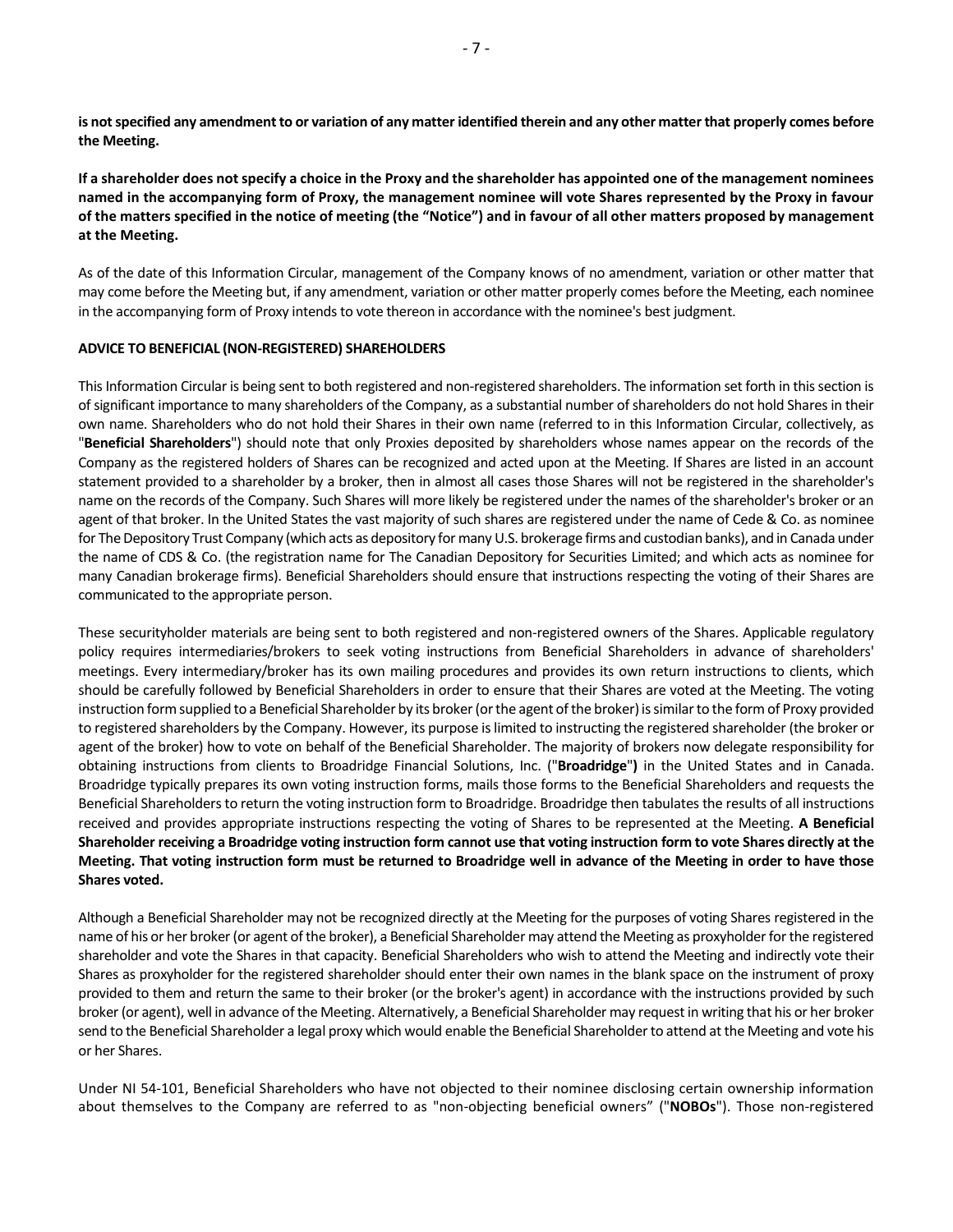holders who have objected to their nominee disclosing ownership information about themselves to the Company are referred to as "objecting beneficial owners" ("**OBOs**").

The Company is sending the Proxy-related materials for the Meeting directly to NOBOs as defined under NI 54-101. If you are a Beneficial Shareholder, and the Company or its agent has sent these materials directly to you (instead of through a nominee), your name and address and information about your NOBO holdings of securities have been obtained in accordance with applicable securities regulatory requirements from the nominee(s) holding on your behalf. Please return your voting instructions as specified in the request for voting instructions.

Beneficial Shareholders who are OBOs should follow the instructions of their intermediary carefully to ensure that their Shares are voted at the Meeting. The Company does not intend to pay for intermediaries to forward to OBOs under NI 54-101, the proxy-related materials and Form 54-101F7 – *Request for Voting Instructions Made by Intermediary,* and in the case of an OBO, the OBO will not receive the materials unless the OBO's intermediary assumes the cost of delivery.

## <span id="page-9-0"></span>**NOTICE-AND-ACCESS**

The Company is sending this Information Circular to registered shareholders and Beneficial Shareholders using the notice-and-access ("**Notice and Access**") provisions described in NI 54-101 and *National Instrument 51-102 - Continuous Disclosure Obligations*. Notice and Access provisions allow reporting issuers to post electronic versions of proxy-related materials on SEDAR and a non-SEDAR website, rather than delivering the materials by mail. The use of Notice and Access provisions reduces paper waste and mailing costs to the Company. For the Company to employ Notice and Access provisions, it must send a notice to shareholders indicating that the proxy-related materials have been posted electronically and explaining how a shareholder can access them or obtain a paper copy of those materials from the Company. The required elements of such notice have been provided in the Notice of Meeting that accompanies this Information Circular.

The Meeting materials, including this Information Circular, are available under the Company's profile on SEDAR at www.sedar.com and on the Company's website a[t https://www.artemisgoldinc.com/investors/agm-materials/](https://www.artemisgoldinc.com/investors/agm-materials/) and will remain on the website for at least one full year from the date that the Meeting materials are posted on SEDAR.

To obtain additional information about Notice and Access provisions, shareholders may contact the Company's transfer agent, Computershare, a[t www.computershare.com/noticeandaccess](http://www.computershare.com/noticeandaccess) or 1-866-964-0492 (toll-free).

The Company will not use stratification procedures in its use of Notice and Access provisions in relation to the Meeting. "Stratification" occurs when a reporting issuer using Notice and Access provisions provides a paper copy of the relevant Information Circular to some, but not all, shareholders with the notice package regarding the relevant meeting. In relation to the Meeting, registered shareholders will receive a paper copy of each of the Notice of the Meeting and a form of proxy, whereas non-registered will receive a paper copy of the Notice of the Meeting and a Voting Instruction Form. To obtain a printed paper copy of the Information Circular, please contact the Company at 1-877-460-2655 (toll-free) o[r info@artemisgoldinc.com.](mailto:info@artemisgoldinc.com) The Company will, upon request, mail a paper copy of the Information Circular at no cost within three business days following receipt of such request, if received before the Meeting and within ten calendar days following receipt of such request, if received after the Meeting.

#### <span id="page-9-1"></span>**RECORD DATE AND VOTING SECURITIES**

The Company has set 5:00 p.m. (Vancouver time), being the close of business, on June 15, 2021 as the record date (the "**Record Date**"*)*  for determination of persons entitled to receive notice of and to vote at the Meeting. Only the registered holders of Shares, and Beneficial Shareholders entitled to receive notice pursuant to NI 54-101 through their intermediaries, as at that date, are entitled to receive notice of and to vote at the Meeting unless after that date a shareholder of record transfers his or her Shares and the transferee, upon producing properly endorsed certificates evidencing such Shares or otherwise establishing that he or she owns such Shares, requests by contacting Computershare Investor Services Inc., Proxy Department, 100 University Avenue, 9<sup>th</sup> Floor, Toronto, Ontario, M5J 2Y1, at least 10 calendar days prior to the Meeting that the transferee's name be included in the list of shareholders entitled to vote, in which case such transferee is entitled to vote such Shares at the Meeting.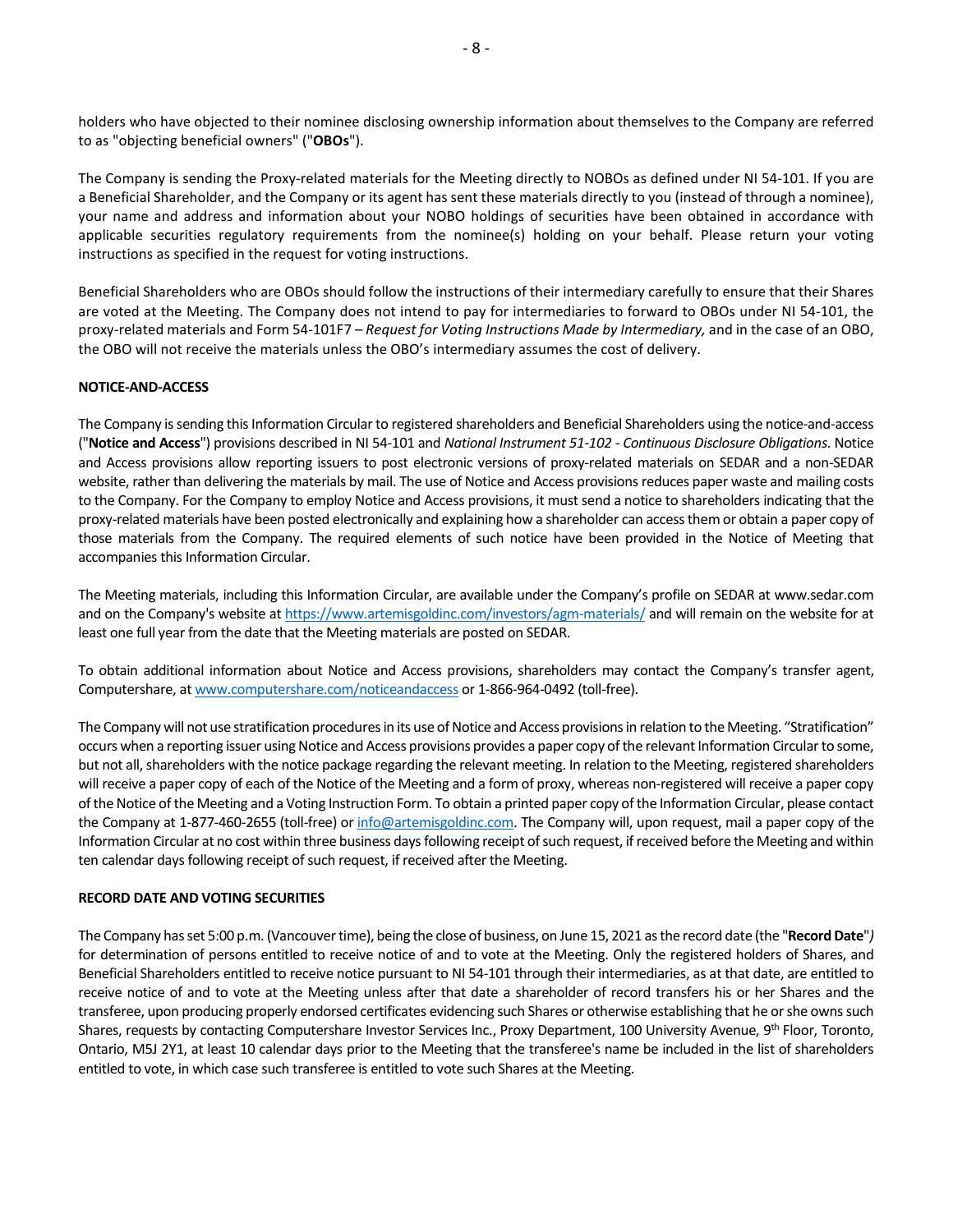The Company is authorized to issue an unlimited number of Shares without par value, of which 153,494,702 Shares are issued and outstanding as at the date hereof.

Persons who are registered shareholders of Shares at the close of business on June 15, 2021 will be entitled to receive notice of and vote at the Meeting and will be entitled to one vote for each Share held.

### <span id="page-10-0"></span>**PRINCIPAL HOLDERS OF VOTING SECURITIES**

To the knowledge of the directors and executive officers of the Company, no person beneficially owns, or controls or directs, directly or indirectly, voting securities carrying more than 10% of the voting rights attached to any class of voting securities of the Company except as follows:

| <b>Shareholder Name</b> | <b>Number of Shares Beneficially</b><br><b>Owned, Controlled or Directed,</b><br><b>Directly or Indirectly</b> | <b>Percentage of Outstanding</b><br><b>Shares</b> |
|-------------------------|----------------------------------------------------------------------------------------------------------------|---------------------------------------------------|
| Ryan Beedie             | 42,945,773 <sup>(1)</sup>                                                                                      | 28.0%                                             |

(1) BIV Holdings Ltd. and Beedie Investments Limited, companies wholly owned by Ryan Beedie, are the registered holders of such Shares. Ryan Beedie is a director of the Company.

#### <span id="page-10-1"></span>**CORPORATE BACKGROUND**

The Company was incorporated on January 10, 2019 under the name 1193490 B.C. Ltd. under the *Business Corporations Act*  (British Columbia) (the "**BCBCA**").

On August 28, 2019 the Company filed a Form 2B – *Listing Application* (the "**Listing Application**") to become a listed issuer on the TSX Venture Exchange (the "**TSXV**"). The Shares started trading on Tier 2 of the TSXV on October 2, 2019. Effective November 4, 2020, the Company graduated to Tier 1 Issuer status on the TSXV.

#### <span id="page-10-2"></span>**PARTICULARS OF MATTERS TO BE ACTED UPON AT THE MEETING**

To the knowledge of the Company's directors, the only matters to be placed before the Meeting are those referred to in the Notice accompanying this Information Circular. However, should any other matters properly come before the Meeting; the Shares represented by the Proxy solicited hereby will be voted on such matters in accordance with the best judgement of the persons voting the Shares represented by the Proxy.

Additional details regarding each of the matters to be acted upon at the Meeting are set forth below.

#### **(A) PRESENTATION OF THE FINANCIAL STATEMENTS**

The financial statements of the Company for the year ended December 31, 2020 and the report of the auditor thereon, will be placed before the Meeting. Copies are available under the Company's profile on SEDAR, which can be accessed at [w](http://www.sedar.com/)ww.sedar.com.

#### **(B) SETTING THE NUMBER OF DIRECTORS**

The Company proposes to fix the number of individuals of the Company to serve as directors on the board of directors of the Company (the "**Board**") at seven (7) for the ensuing year. **In the absence of instructions to the contrary, the Shares represented by Proxy will be voted FOR setting the number of directors for the ensuing year at seven (7).**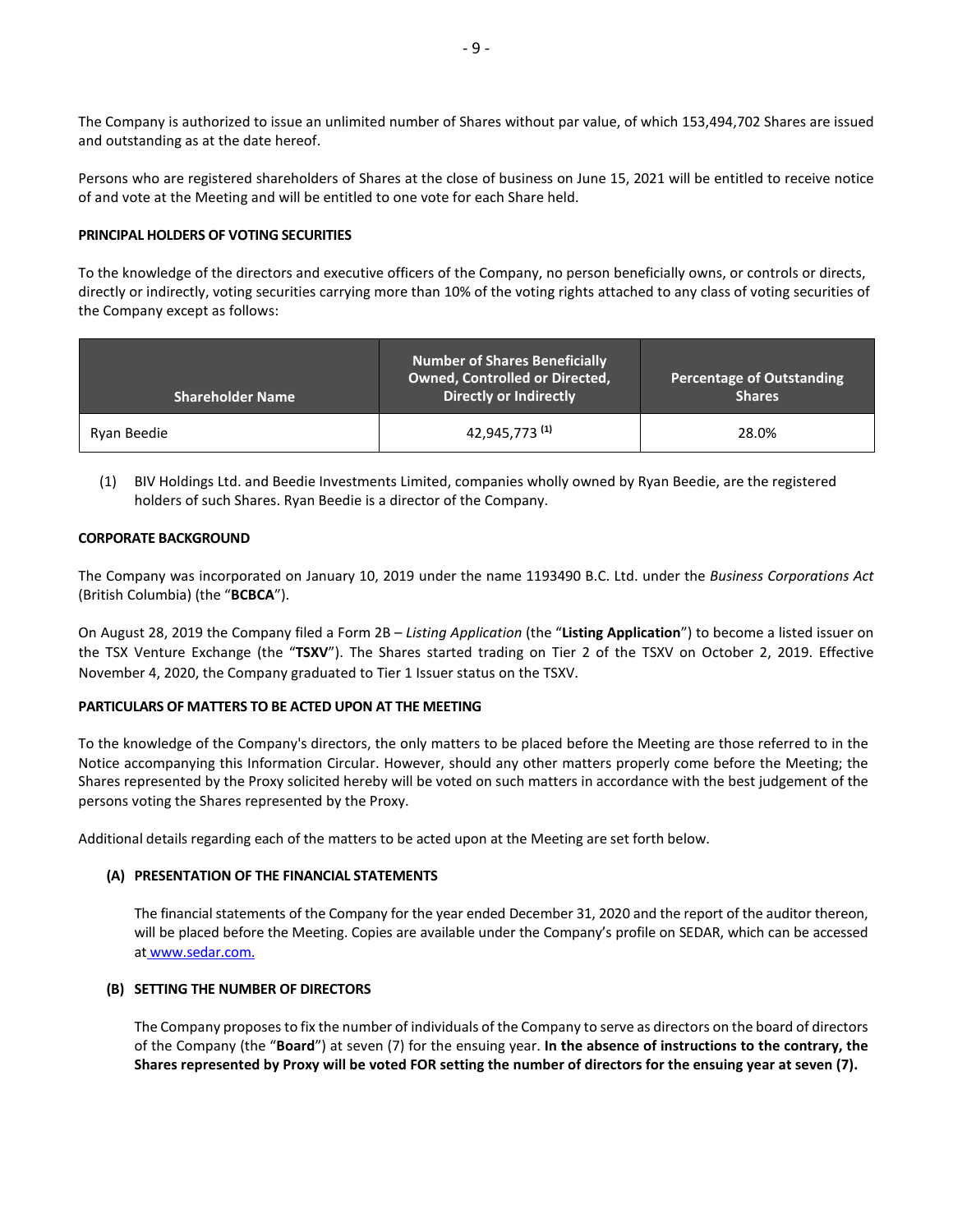### **(C) ELECTION OF DIRECTORS**

Each director of the Company is elected annually and holds office until the next annual general meeting of shareholders unless his successor is duly elected or until his resignation as a director. **In the absence of instructions to the contrary, the Shares represented by Proxy will be voted FOR the nominees listed herein.** Management does not contemplate that any of the nominees will be unable to serve as a director.

#### INFORMATION CONCERNING NOMINEES SUBMITTED BY MANAGEMENT

At the Company's annual general meeting held on May 19, 2020, the shareholders elected five (5) directors. On May 3, 2021, the Board appointed Ms. Elise Rees as an additional director. Mr. Robert Atkinson will be retiring as a director and will not be standing for re-election at the Meeting. However, Mr. Atkinson will remain involved as a senior advisor to the Board. The Board has nominated two new nominees, Ms. Lisa Ethans and Ms. Janis Shandro, for election at the Meeting.

The following tables provide information on the seven (7) nominees proposed for election as directors of the Company, the province (or state) and country in which each is ordinarily resident, and the period or periods during which each has served as a director. Included in these tables is information relating to the nominees' membership on committees of the Board, other public board memberships held, and Board and committee meeting attendance in relation to the Company for the year ended December 31, 2020. During the year ended December 31, 2020, the Board held a total of five scheduled Board meetings.

The tables also show the present principal occupation, business or employment of each nominee, and principal occupations, businesses and employments held in the last five years, if not a previously elected director. In addition, the tables show the number of securities of the Company and any of its subsidiaries beneficially owned, or controlled or directed, directly or indirectly, by each of the nominees. The Company has not received notice of, and management is not aware of, any additional proposed nominees.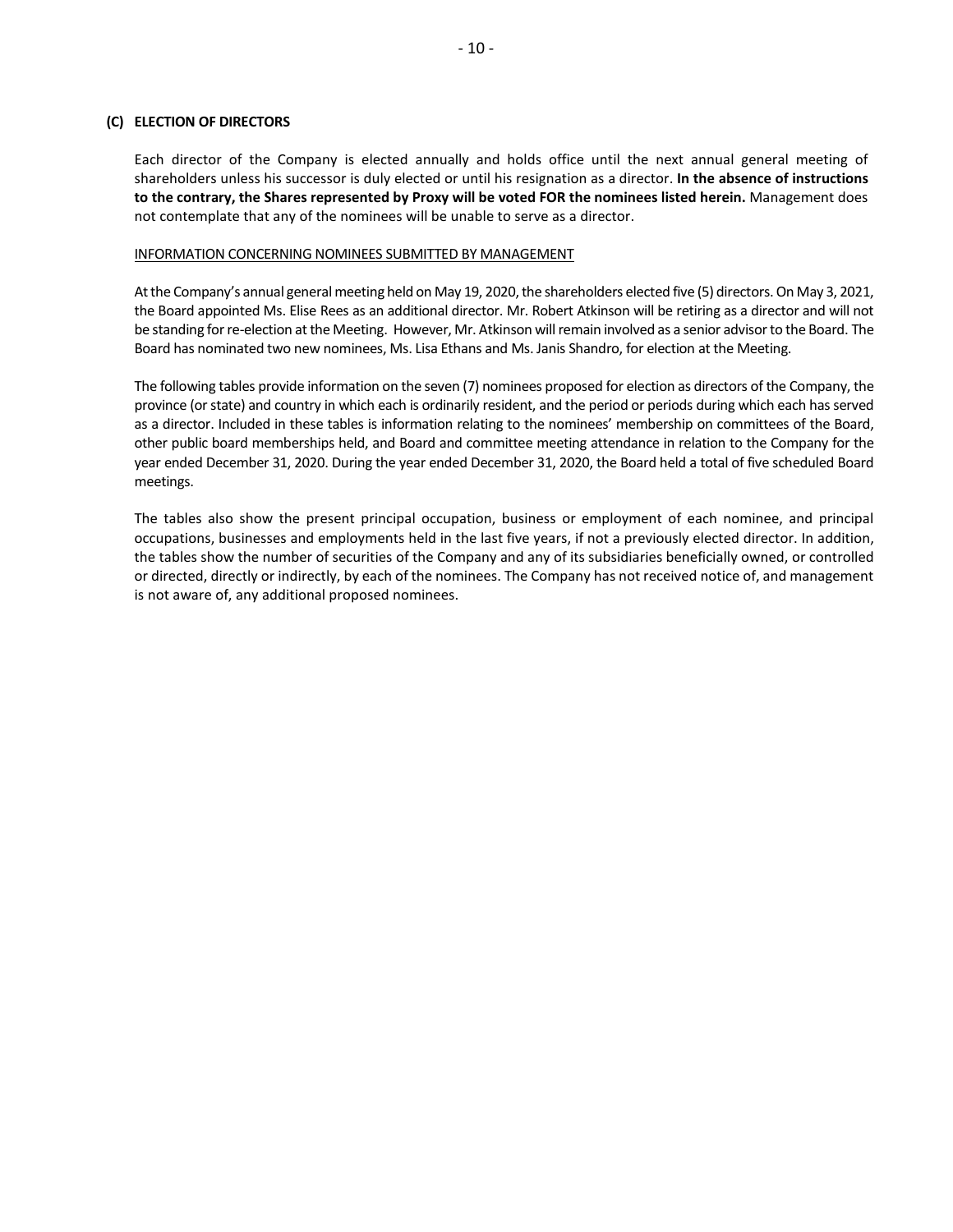#### **Steven Dean**



**Mr. Steven Dean** is a Fellow of the Australian Institute of Mining and Metallurgy, a Member of the Canadian Institute of Mining, Metallurgy and Petroleum, and a Fellow of the Institute of Chartered Accountants of Australia. He has extensive experience internationally in mining, including as President of Teck Cominco Limited (now Teck Resources Ltd.). Prior to joining Teck, Mr. Dean was a founding member of management of the Normandy Poseidon Group, (which became Normandy Mining) and co-founder of PacMin Mining Corporation which became a subsidiary of Teck Corporation in 1999. He was also a co-founder and former Chairman of Amerigo Resources Ltd. More recently, Mr. Dean was Chairman, CEO and founder of Atlantic Gold. Mr. Dean is a recipient of the Viola R. MacMillan Award from the Prospectors and Developers Association of Canada (PDAC) for individuals demonstrating leadership in management and financing for the exploration and development of mineral resources.

| Chief Executive Officer,<br><b>Chairman and Director</b>        | <b>Board/Committee Membership</b>                          | <b>Attendance FY2020</b>                                                                   |      |  |
|-----------------------------------------------------------------|------------------------------------------------------------|--------------------------------------------------------------------------------------------|------|--|
| British Columbia, Canada<br>Non-Independent <sup>(1)</sup>      | Board                                                      | 5 of 5                                                                                     | 100% |  |
| Age: 60                                                         | (no committee memberships)                                 |                                                                                            |      |  |
| Director Since: June 10, 2019                                   |                                                            |                                                                                            |      |  |
| <b>Securities Held:</b>                                         | <b>Other Public Directorships</b>                          | <b>Committee Appointments</b>                                                              |      |  |
| 6,405,914 <sup>(2)</sup><br>Shares:                             | Velocity Minerals Ltd. (TSXV: VLC) - Director              | Compensation Committee, Corporate Governance<br>and Nominating Committee                   |      |  |
| 3,888,933(2)<br>Warrants:<br>1,750,000<br><b>Stock Options:</b> | Oceanic Iron Ore Corp. (TSXV: FEO) - Executive<br>Chairman | None                                                                                       |      |  |
|                                                                 | St Barbara Limited (ASX: SBM) - Director                   | Growth and Business Development Committee<br><b>Remuneration and Nomination Committee</b>  |      |  |
|                                                                 | Sierra Metals Inc. (TSX:SMT) - Director                    | Corporate Governance Committee,<br>Compensation Committee, Corporate Strategy<br>Committee |      |  |

**David Black**

| Mr. David Black is a retired corporate and securities lawyer and former partner and associate counsel with<br>DuMoulin Black, a law firm established in 1966 specializing in the provision of corporate, securities and<br>finance legal services to natural resource and commercial/industrial companies.<br>Mr. Black was formerly the Lead Director of Atlantic Gold. |                                             |                               |      |  |
|--------------------------------------------------------------------------------------------------------------------------------------------------------------------------------------------------------------------------------------------------------------------------------------------------------------------------------------------------------------------------|---------------------------------------------|-------------------------------|------|--|
| <b>Lead Director</b>                                                                                                                                                                                                                                                                                                                                                     | <b>Board/Committee Membership</b>           | <b>Attendance FY2020</b>      |      |  |
| British Columbia, Canada                                                                                                                                                                                                                                                                                                                                                 |                                             |                               |      |  |
|                                                                                                                                                                                                                                                                                                                                                                          | Board                                       | 5 of 5                        | 100% |  |
| Independent <sup>(3)</sup>                                                                                                                                                                                                                                                                                                                                               | <b>Audit Committee</b>                      | 4 of 4                        | 100% |  |
| Age: 80                                                                                                                                                                                                                                                                                                                                                                  | Nominating and Governance Committee (Chair) | $1$ of $1$                    | 100% |  |
| Director Since: June 10, 2019                                                                                                                                                                                                                                                                                                                                            | <b>Compensation Committee</b>               | $1$ of $1$                    | 100% |  |
| <b>Securities Held:</b>                                                                                                                                                                                                                                                                                                                                                  | <b>Other Public Directorships</b>           | <b>Committee Appointments</b> |      |  |
| 907,640<br>Shares:                                                                                                                                                                                                                                                                                                                                                       | None                                        | N/A                           |      |  |
| 555,500<br>Warrants:<br>250,000<br><b>Stock Options:</b>                                                                                                                                                                                                                                                                                                                 |                                             |                               |      |  |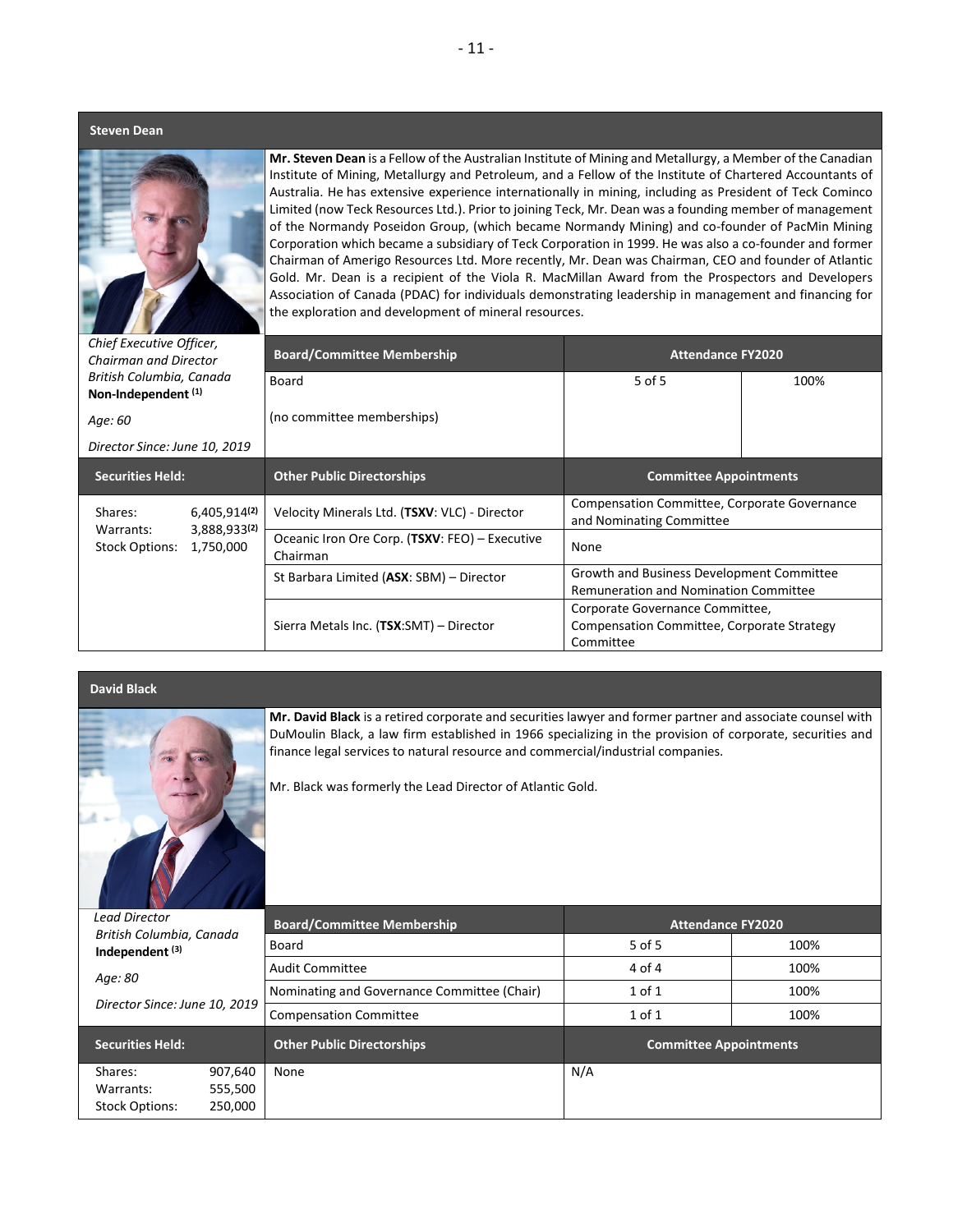#### **Ryan Beedie**



**Mr. Ryan Beedie** is the President of Beedie Development Group, a leader in industrial and residential real estate development in British Columbia. Mr. Beedie also supports multiple philanthropic causes, including, with his father Keith, establishing the Beedie School of Business at Simon Fraser University. Mr. Beedie is the recipient of a variety of awards and acknowledgements including the Order of British Columbia, the 2004 Business in Vancouver's '40 under 40', the Ernst & Young 2009 BC Entrepreneur of the Year Award, the Queen Elizabeth II Diamond Jubilee Medal in 2013 and Simon Fraser University's Corporate Impact Award in 2015. He completed his undergraduate degree at Simon Fraser University, followed by an MBA at University of British Columbia.

Previously, Mr. Beedie was a Director of Atlantic Gold.

| Director<br>British Columbia, Canada<br>Non-Independent <sup>(4)</sup> |            | <b>Board/Committee Membership</b> | <b>Attendance FY2020</b> |                                         |
|------------------------------------------------------------------------|------------|-----------------------------------|--------------------------|-----------------------------------------|
|                                                                        |            | Board                             | 5 of 5                   | 100%                                    |
| Age: 52                                                                |            | (no committee memberships)        |                          |                                         |
| Director Since: July 17, 2019                                          |            |                                   |                          |                                         |
| <b>Securities Held:</b>                                                |            | <b>Other Public Directorships</b> |                          | <b>Committee</b><br><b>Appointments</b> |
| Shares:                                                                | 42,945,773 | None                              | N/A                      |                                         |
| Warrants:                                                              | 11,111,111 |                                   |                          |                                         |
| <b>Stock Options:</b>                                                  | 250,000    |                                   |                          |                                         |

#### **William Armstrong**



**Mr. William Armstrong** earned his Bachelor's and Master's degrees in Geological Engineering from the University of British Columbia and has more than 45 years' experience in the mining industry. He recently retired from Teck Cominco Ltd., where he was General Manager, Resource Evaluations, and responsible for evaluation of potential acquisitions and divestitures. He was also responsible for the company's mineral reserves and resources. During his career with Cominco Ltd., and Teck Cominco Ltd., Mr. Armstrong has been involved in feasibility studies, construction and operation of a large number of mines, including coal deposits, underground and open pit base metal mines and precious metal mines. Mr. Armstrong is fluent in English and Spanish.

| 「シルカタミ<br>Director<br>British Columbia, Canada |         | <b>Board/Committee Membership</b>   | <b>Attendance FY2020</b> |                                         |  |
|------------------------------------------------|---------|-------------------------------------|--------------------------|-----------------------------------------|--|
| Independent <sup>(3)</sup>                     |         | Board                               | $5$ of $5$               | 100%                                    |  |
| Age: 79                                        |         | <b>Audit Committee</b>              | 4 of 4                   | 100%                                    |  |
| Director Since: June 10, 2019                  |         | Nominating and Governance Committee | $1$ of $1$               | 100%                                    |  |
|                                                |         | Compensation Committee (Chair)      | $1$ of $1$               | 100%                                    |  |
| Securities Held:                               |         | <b>Other Public Directorships</b>   |                          | <b>Committee</b><br><b>Appointments</b> |  |
| Shares:                                        | 306,311 | None                                | N/A                      |                                         |  |
| Warrants:                                      | 111,111 |                                     |                          |                                         |  |
| <b>Stock Options:</b>                          | 250.000 |                                     |                          |                                         |  |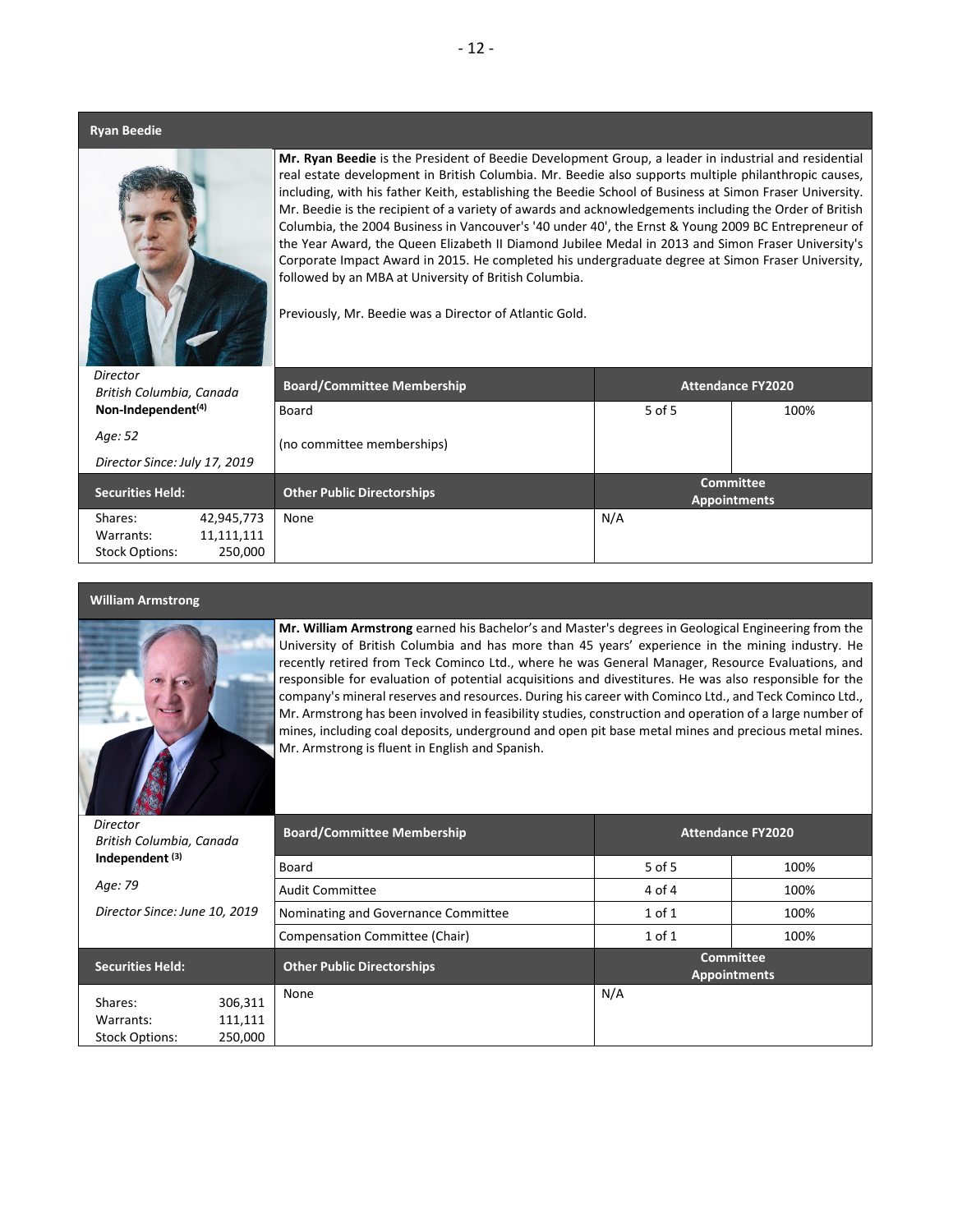**Elise Rees**



**Ms. Elise Rees** is a Fellow of the Chartered Professional Accountant of British Columbia, with 35 years' experience in professional accountancy before she retired from Ernst & Young LLP ("**EY**") in June 2016. Ms. Reesspent 18 years as a partner with EY with the last 14 years of her tenure focused on acquisitions, mergers and corporate reorganizations. She has a breadth of experience in a large variety of industries with specific focus on mining, infrastructure, transportation, technology, real estate, retail and distribution. Ms. Rees is also an experienced director, having served on the boards of a number of profit and not-for profit organizations, including as board chair, treasurer, and audit and finance committee

chair. She currently sits on the boards of Enmax Corporation and Great Panther Mining Limited. Ms. Rees was appointed to the Board of Directors effective May 3, 2021.

| Director<br>British Columbia, Canada<br>Independent <sup>(3)</sup> |                        | <b>Board/Committee Membership</b>                        | <b>Attendance FY2020</b>                         |                                         |  |
|--------------------------------------------------------------------|------------------------|----------------------------------------------------------|--------------------------------------------------|-----------------------------------------|--|
|                                                                    |                        | Board                                                    | n/a                                              | n/a                                     |  |
| Age: 62                                                            |                        | Audit Committee (appointed Chair on May 3, 2021)         | n/a                                              | n/a                                     |  |
| Director Since: May 3, 2021                                        |                        | Compensation Committee (appointed May 27, 2021)          | n/a                                              | n/a                                     |  |
| <b>Securities Held:</b>                                            |                        | <b>Other Public Directorships</b>                        |                                                  | <b>Committee</b><br><b>Appointments</b> |  |
| Shares:<br>Warrants:<br><b>Stock Options:</b>                      | 2,500<br>Nil<br>75,000 | Great Panther Mining Limited (TSX: GPR) (NYSE-A:<br>GPL) | Audit Committee, People and Culture<br>Committee |                                         |  |

#### **Lisa Ethans**



**Ms. Lisa Ethans** is a board member, financial consultant and trusted strategic advisor to various corporate, public sector and not-for-profit organizations. Ms. Ethans retired as a partner from Deloitte LLP in 2019 after a 33-year career during which she founded the firm's National Aboriginal Client Services practice in 1992 and its Wealth Management Services practice in 2002. For more than 30 years she has worked with Indigenous organizations and First Nations to create innovative solutions for governance and wealth management in an effort to help achieve economic independence. Ms. Ethans has been recognized for her leadership with the designation of Fellow Chartered Professional Accountant and Fellow Chartered Accountant in 2012 and was awarded the Deloitte Practice Leadership Award and the Institute of Chartered Accountants Community Service Award. Ms. Ethans also holds the Certified Public Accountant (Washington State), Chartered Business Valuator and ICD.D designations. She currently serves on the boards of First Nation Bank of Canada, FNB Trust Company and the BC Lottery Corporation.

| <b>Nominee</b><br>British Columbia, Canada | <b>Board/Committee Membership</b> | <b>Attendance FY2020</b>                |     |  |
|--------------------------------------------|-----------------------------------|-----------------------------------------|-----|--|
| Independent <sup>(3)</sup>                 | N/A                               | N/A                                     | N/A |  |
| Age: 60                                    |                                   |                                         |     |  |
| Director Since: N/A                        |                                   |                                         |     |  |
| <b>Securities Held:</b>                    | <b>Other Public Directorships</b> | <b>Committee</b><br><b>Appointments</b> |     |  |
| Nil<br>Shares:                             | None                              | N/A                                     |     |  |
| Nil<br>Warrants:                           |                                   |                                         |     |  |
| Nil<br><b>Stock Options:</b>               |                                   |                                         |     |  |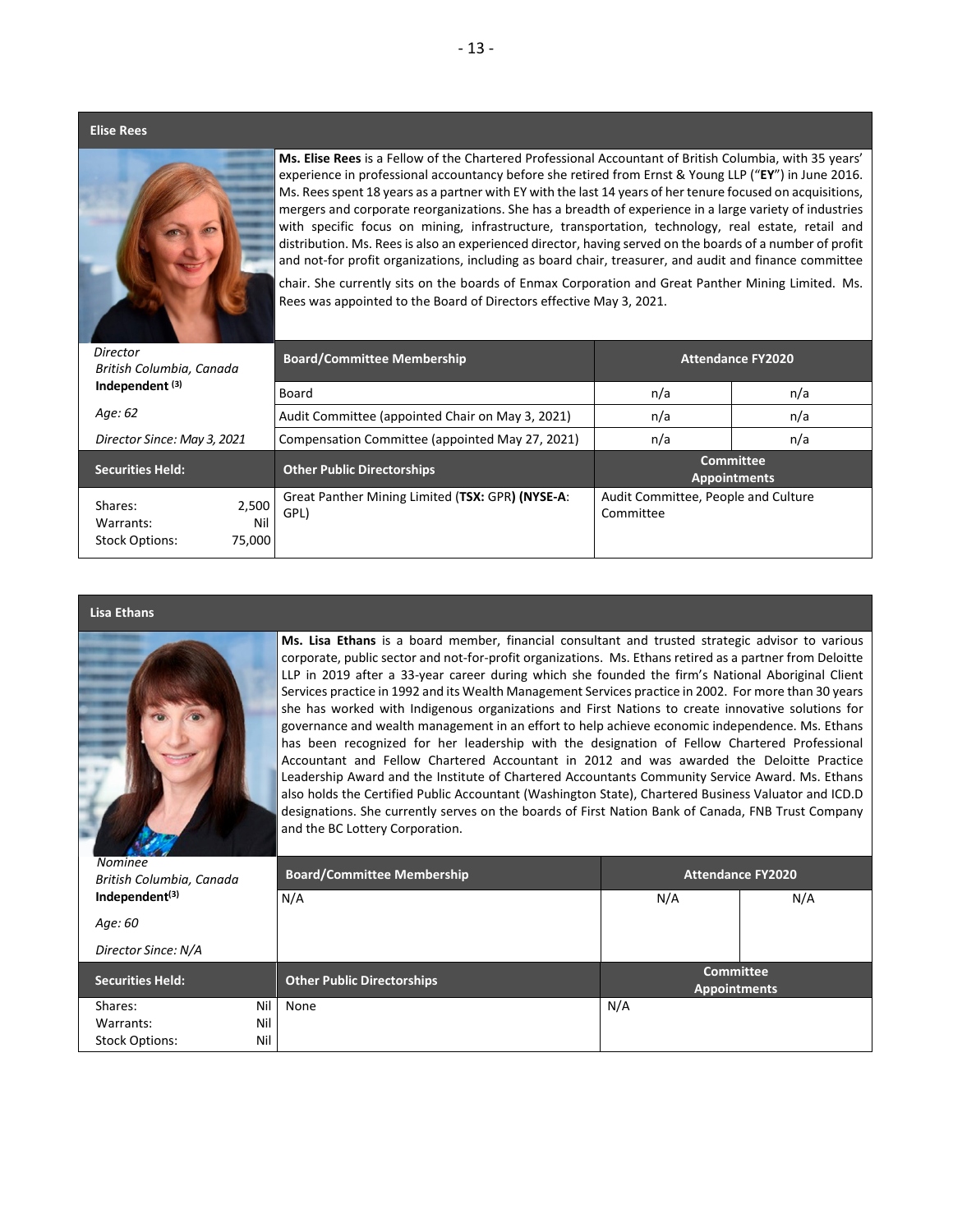#### **Janis Shandro**



**Dr. Janis Shandro** is a community health and safety practitioner and a trusted advisor and consultant to various international finance institutions and organizations, governments, public mining and oil and gas companies and Indigenous communities. Over the past 15 years, she has had direct project experience in over 30 countries with a focus on identifying and managing social, health and safety risks associated with large-scale development projects, incidents and emergency scenarios. In Canada, Dr. Shandro works in partnership with Indigenous Nations on community health and safety projects as it relates to the extractive sector and has led numerous research projects on Indigenous and community health as it relates to mining. Internationally, she has dedicated the last decade of her career to supporting projects in the Asia-Pacific region. Dr. Shandro holds a co-disciplinary PhD in Mining Engineering and Population Health from the University of British Columbia.

*Nominee British Columbia, Canada* **Independent(3)** *Age: 43 Director Since: N/A* **Board/Committee Membership Attendance FY2020** N/A N/A N/A N/A N/A **Securities Held: Other Public Directorships Committee Appointments** Shares: Nil Warrants: Nil Stock Options: Nil None None Note and New York and New York and New York and New York and New York and New York and New York and

(1) Mr. Steven Dean is not considered independent by virtue of his role as Chief Executive Officer ("**CEO**")

(2) The number of Shares set out in the table above as Steven Dean's position includes 973,931 Shares owned or controlled by Steven Dean and 5,431,983 Shares owned or controlled by joint actors (as defined in MI 61-101) of Steven Dean, which he does not own or control. The number of warrants set out in the table above as Steven Dean's position includes 555,600 warrants held or controlled by Steven Dean and 3,333,333 warrants held or controlled by joint actors (as defined in MI 61-101) of Steven Dean, which he does not own or control.

(3) As such term is defined in National Instrument 52-110 – *Audit Committees* ("**NI 52-110**").

(4) Mr. Ryan Beedie is not considered independent by virtue of a material relationship with the Company, including his ownership of BIV Holdings Ltd. and Beedie Investments Limited, entities that collectively hold 28.0% of the Company's Shares.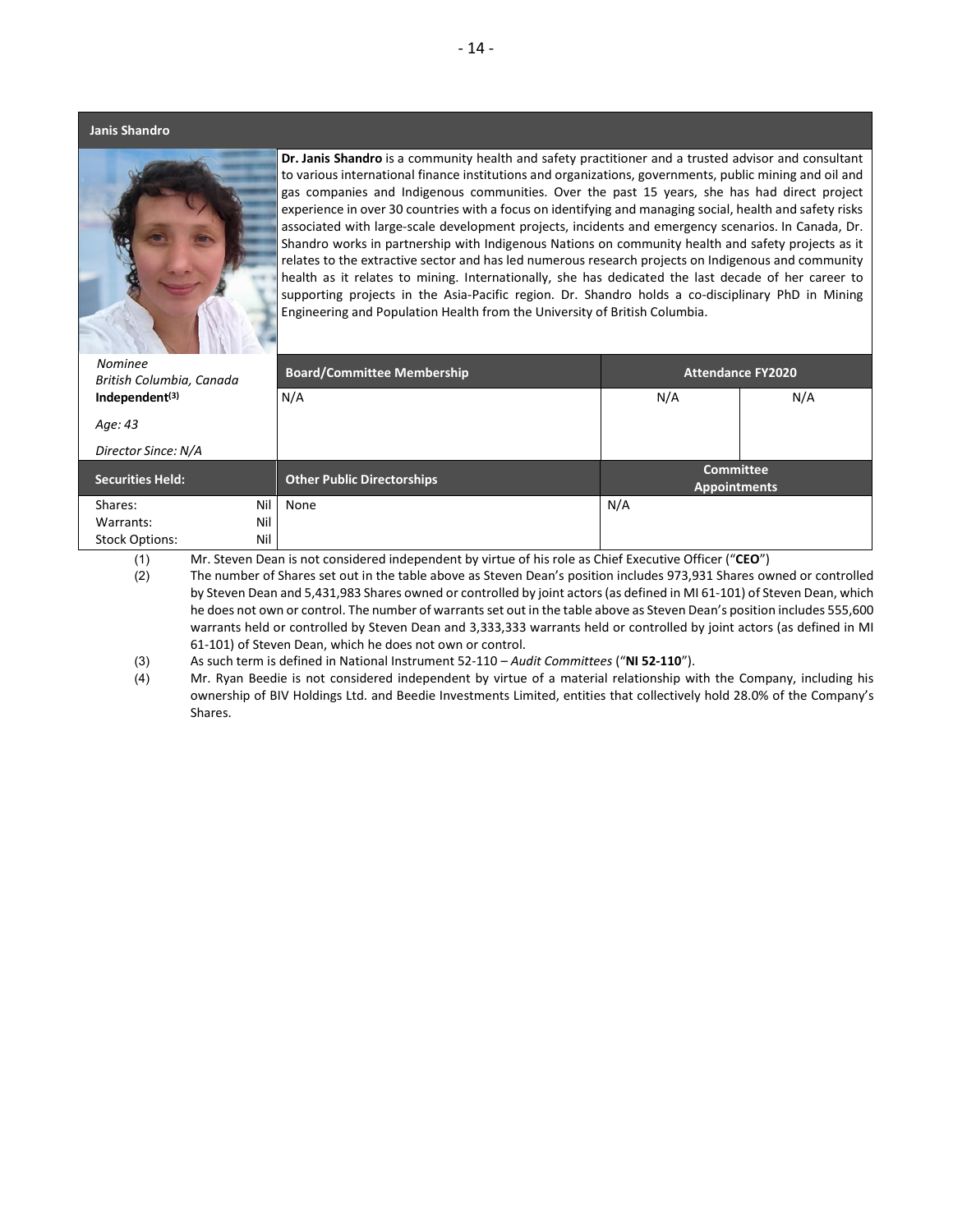### **Summary of Directors' Skills and Expertise**

The Board's Nominating and Corporate Governance Committee (the "**NCGC**") has assessed the skills and experience of each current Board member against the following matrix of desirable skills. The matrix helps the NCGC identify any skills or experience gaps and provides the basis for a search to be conducted for new Directors to fill any gaps. The NCGC has determined that the seven Director nominees possess the competencies necessary for the Board to effectively fulfill its responsibilities as follows:

|                                     | <b>Steven</b><br><b>Dean</b> | <b>David</b><br><b>Black</b> | Ryan<br><b>Beedie</b> | William<br><b>Armstrong</b> | <b>Elise</b><br><b>Rees</b> | Lisa<br><b>Ethans</b> | Janis<br><b>Shandro</b> |
|-------------------------------------|------------------------------|------------------------------|-----------------------|-----------------------------|-----------------------------|-----------------------|-------------------------|
| Mining<br>industry                  | $\checkmark$                 | $\checkmark$                 |                       | ✓                           | ✓                           |                       | ✓                       |
| Financial/Audit<br>& Risk           | ✓                            | ✓                            | ✓                     |                             | ✓                           | ✓                     |                         |
| Legal/Public<br>Policy              |                              | $\checkmark$                 |                       |                             | ✓                           | ✓                     | ✓                       |
| Senior<br>Executive                 | $\checkmark$                 | ✓                            | ✓                     | $\checkmark$                | ✓                           | ✓                     |                         |
| Environmental/<br>Social            |                              |                              |                       | $\checkmark$                |                             | ✓                     | ✓                       |
| Technical/<br>Engineering           | $\checkmark$                 |                              |                       | $\checkmark$                |                             |                       |                         |
| Health &<br>Safety                  |                              |                              |                       | $\checkmark$                |                             |                       | ✓                       |
| Human<br>Resources/<br>Compensation |                              |                              |                       | ✓                           |                             |                       |                         |
| M&A/ Capital<br>Markets             |                              | ✓                            |                       |                             |                             |                       |                         |

Skills and expertise descriptions

- *Mining industry* Significant experience in the mining industry, including commercial aspects of the business, markets, operational challenges and strategy.
- *Financial/Audit & Risk* Significant financial experience as a senior officer responsible for an organization or experience working as a senior officer in financial accounting, reporting and corporate finance for a major organization or public accounting firm and knowledge of internal controls and testing.
- *Legal/Public Policy* Significant experience working with legal firms, local, provincial, national or international governments or gained public relations or government experience as a senior executive in a major public company.
- *Senior Executive* Experience as a member of the senior management of a publicly listed company or for a major organization with international operations, involved in the determining or executing the strategic initiatives of such organizations.
- *Environmental/Social* Significant experience in the areas of environment (including climate risk management), corporate social responsibility, community relations, Indigenous relations, inclusion, diversity, and human rights.
- *Technical/Engineering* Significant experience in the direction of technical strategies, engineering designs and development for a publicly listed company or for a major organization with international operations.
- *Health & Safety* Significant experience in health and safety, including knowledge of industrial regulations and commitment to best practices of workplace safety.
- *Human Resources/Compensation*: Significant experience overseeing human resources and compensation design through experience as a senior executive of a major public company or through significant work on an applicable board committee (e.g. chair of such committee or lengthy tenure).
- *M&A/Capital Markets* Significant experience in capital structure strategy and corporate transactions, including mergers, acquisitions, or divestitures of major assets and/or private/public entities.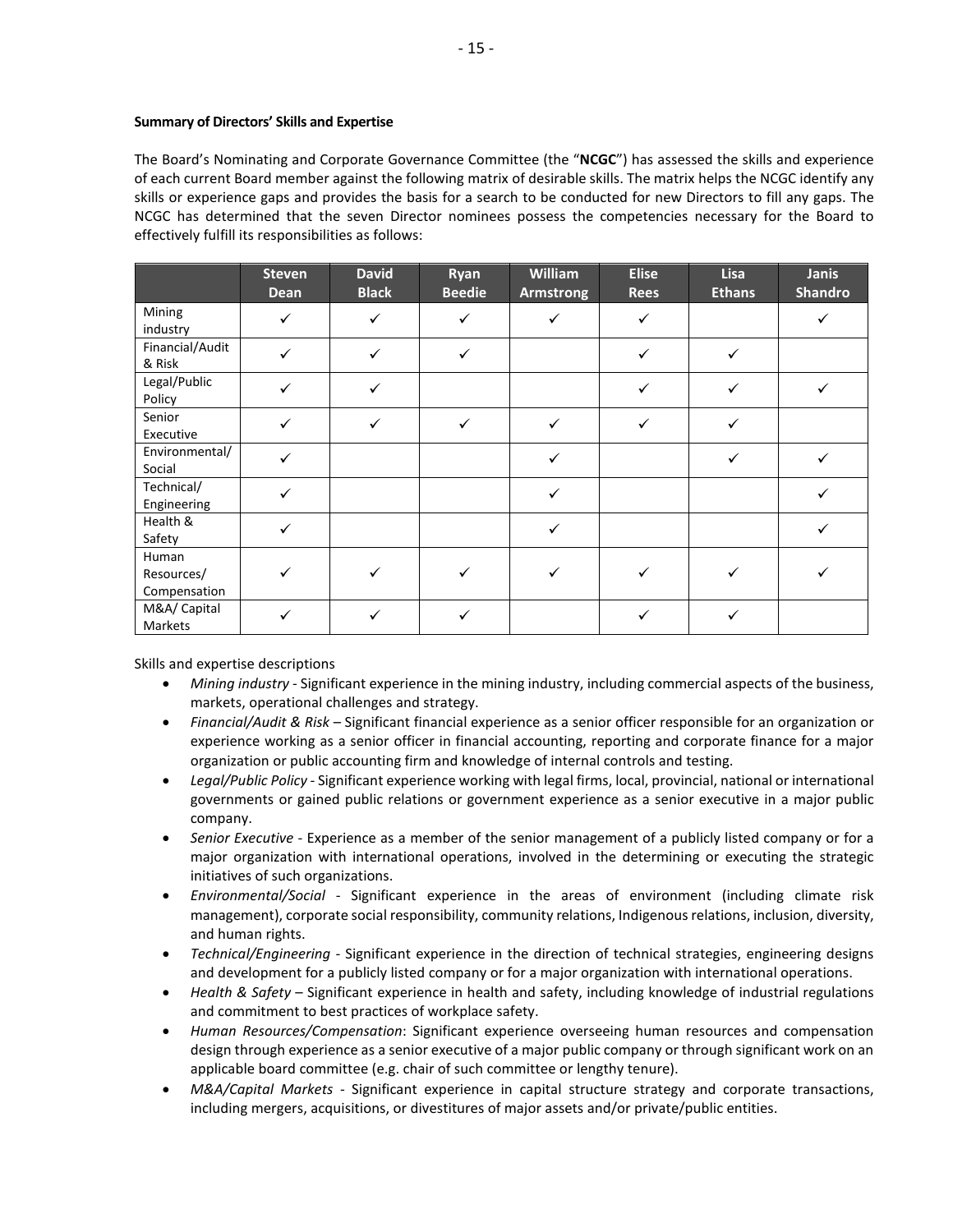### **Corporate Cease Trade Orders, Bankruptcies, Penalties or Sanctions or Individual Bankruptcies**

No proposed director (including any personal holding company of a proposed director):

- (a) is, as at the date of this Information Circular, or has been, within 10 years before the date of this Information Circular, a director, CEO or chief financial officer ("**CFO**") of any company (including the Company) that:
	- (i) was the subject, while the proposed director was acting in the capacity as director, CEO or CFO of such company, of a cease trade or similar order or an order that denied the relevant company access to any exemption under securities legislation, that was in effect for a period of more than 30 consecutive days; or
	- (ii) was subject to a cease trade or similar order or an order that denied the relevant company access to any exemption under securities legislation, that was in effect for a period of more than 30 consecutive days, that was issued after the proposed director ceased to be a director, CEO or CFO but which resulted from an event that occurred while the proposed director was acting in the capacity as director, CEO or CFO of such company; or
- (b) is, as at the date of this Information Circular, or has been within 10 years before the date of the Information Circular, a director or executive officer of any company (including the Company) that, while that person was acting in that capacity or within a year of that person ceasing to act in that capacity, became bankrupt, made a proposal under any legislation relating to bankruptcy or insolvency or was subject to or instituted any proceedings, arrangement or compromise with creditors or had a receiver, receiver manager or trustee appointed to hold its assets; or
- (c) has, within the 10 years before the date of this Information Circular, become bankrupt, made a proposal under any legislation relating to bankruptcy or insolvency, or become subject to or instituted any proceedings, arrangement or compromise with creditors, or had a receiver, receiver manager or trustee appointed to hold the assets of the proposed director; or
- (d) has been subject to any penalties or sanctions imposed by a court relating to securities legislation or by a securities regulatory authority or has entered into a settlement agreement with a securities regulatory authority; or

has been subject to any penalties or sanctions imposed by a court or regulatory body that would likely be considered important to a reasonable security holder in deciding whether to vote for a proposed director.

#### **Advance Notice Policy**

Effective August 25, 2020, the Company adopted an advance notice policy (the "**Advance Notice Policy**") with respect to the nomination of individuals for election as director.

The Advance Notice Policy provide shareholders, directors and management of the Company with a clear framework for nominating directors. Among other things, the Advance Notice Policy fixes a deadline by which holders of Shares must submit director nominations to the Company prior to any shareholders' meeting called for the election of directors and sets forth the information that the nominating shareholder must include in the written notice to the Company in order for any director nominee to be eligible for election at any such meeting. A copy of the Advance Notice Policy is available on the Company's website at [https://www.artemisgoldinc.com/\\_resources/governance/Artemis-Gold-Advance-Notice-Policy.pdf.](https://www.artemisgoldinc.com/_resources/governance/Artemis-Gold-Advance-Notice-Policy.pdf)

Any additional director nominations for the Meeting must have be received by the Company no later than the close of business on July 10, 2021. To date, the Company has not received notice of a nomination in compliance with the Advance Notice Policy.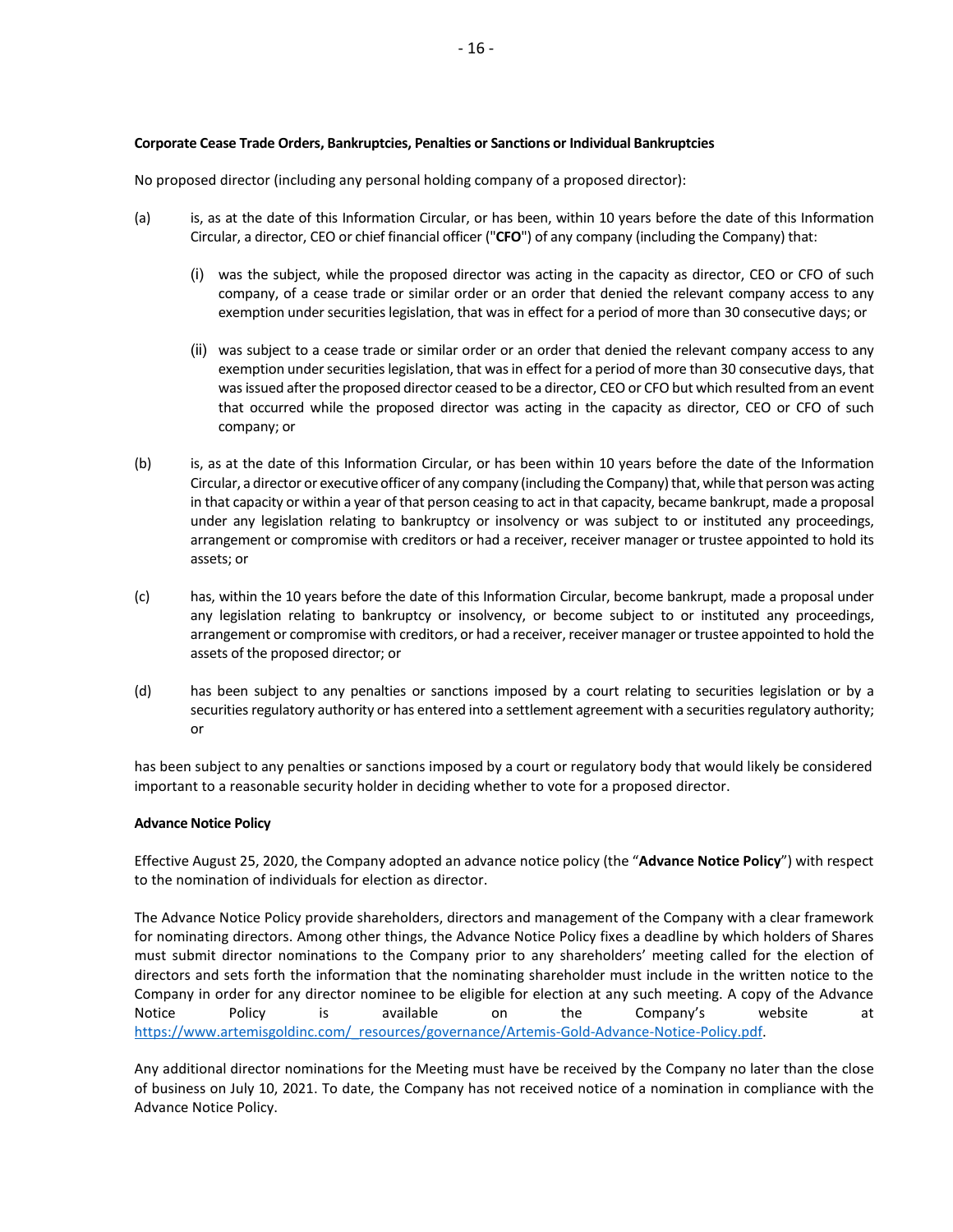### **(D) APPOINTMENT OF AUDITORS**

PricewaterhouseCoopers LLP, Chartered Professional Accountants ("**PwC**"), of Vancouver, British Columbia are the auditors of the Company. Unless otherwise instructed, the Proxies given pursuant to this solicitation will be voted for the re-appointment of PwC as the auditors of the Company to hold office for the ensuing year at remuneration to be fixed by the directors.

PwC was first appointed as the auditors of the Company on July 19, 2019. **In the absence of instructions to the contrary, the Shares represented by Proxy will be voted FOR the re-appointment of PwC as the auditors of the Company.**

## **(E) RE-APPROVAL OF ROLLING STOCK OPTION PLAN**

The Company has adopted a rolling stock option plan, approved by the Board on June 5, 2019 (the "**Stock Option Plan**"). Pursuant to the policies of the TSXV, initial shareholder approval of the Stock Option Plan was not required, as: (i) the Stock Option Plan was implemented by the Company prior to the issuer listing on the TSXV; (ii) the issuer filed the Listing Application in conjunction with its application to list on the TSXV; and (iii) the Company disclosed the details of the Stock Option Plan in the Listing Application. Under the Policies of the TSXV, the Stock Option Plan must be approved on a yearly basis by an ordinary resolution of the shareholders entitled to vote at the Meeting.

**In order to be passed, a majority of the votes cast by shareholders at the Meeting in person or by Proxy must be voted in favour of the resolution. Unless otherwise instructed, the management nominee proxyholders named in the enclosed Proxy intend to vote in favour of the approval of the Stock Option Plan.**

At the Meeting, shareholders will be asked to pass an ordinary resolution of shareholders (the "**Stock Option Plan Resolution**") in the following form:

"BE IT RESOLVED, as an ordinary resolution, that, pursuant to and in accordance with TSXV policies and for all other purposes, the Stock Option Plan (as defined and described in the Company's Information Circular dated June 29, 2021 with such changes to the Stock Option Plan as may be required by the TSXV) pursuant to which the maximum number of shares which may be issuable to eligible persons pursuant to options shall be a maximum of 10% of the issued and outstanding Common Shares of the Company at the time of any stock option grant, be and is hereby authorized, ratified, confirmed and approved, subject to any required regulatory approval."

**The Board has reviewed the proposed resolution and concluded that it is fair and reasonable to the shareholders and in the best interests of the Company and recommends that shareholders vote FOR the Stock Option Plan Resolution.**

See "*Statement of Executive Compensation - Incentive Plan Awards - Option-Based Awards – Stock Option Plan*" for further discussion.

#### **(F) OTHER BUSINESS**

To transact any other business that may properly come before the Meeting and any postponement(s) or adjournment(s) thereof.

#### <span id="page-18-0"></span>**STATEMENT OF EXECUTIVE COMPENSATION**

#### **Compensation Discussion and Analysis**

The Compensation Committee has the responsibility to administer the compensation policies related to the executive management and directors of the Company. The Compensation Committee consists of a minimum of three independent directors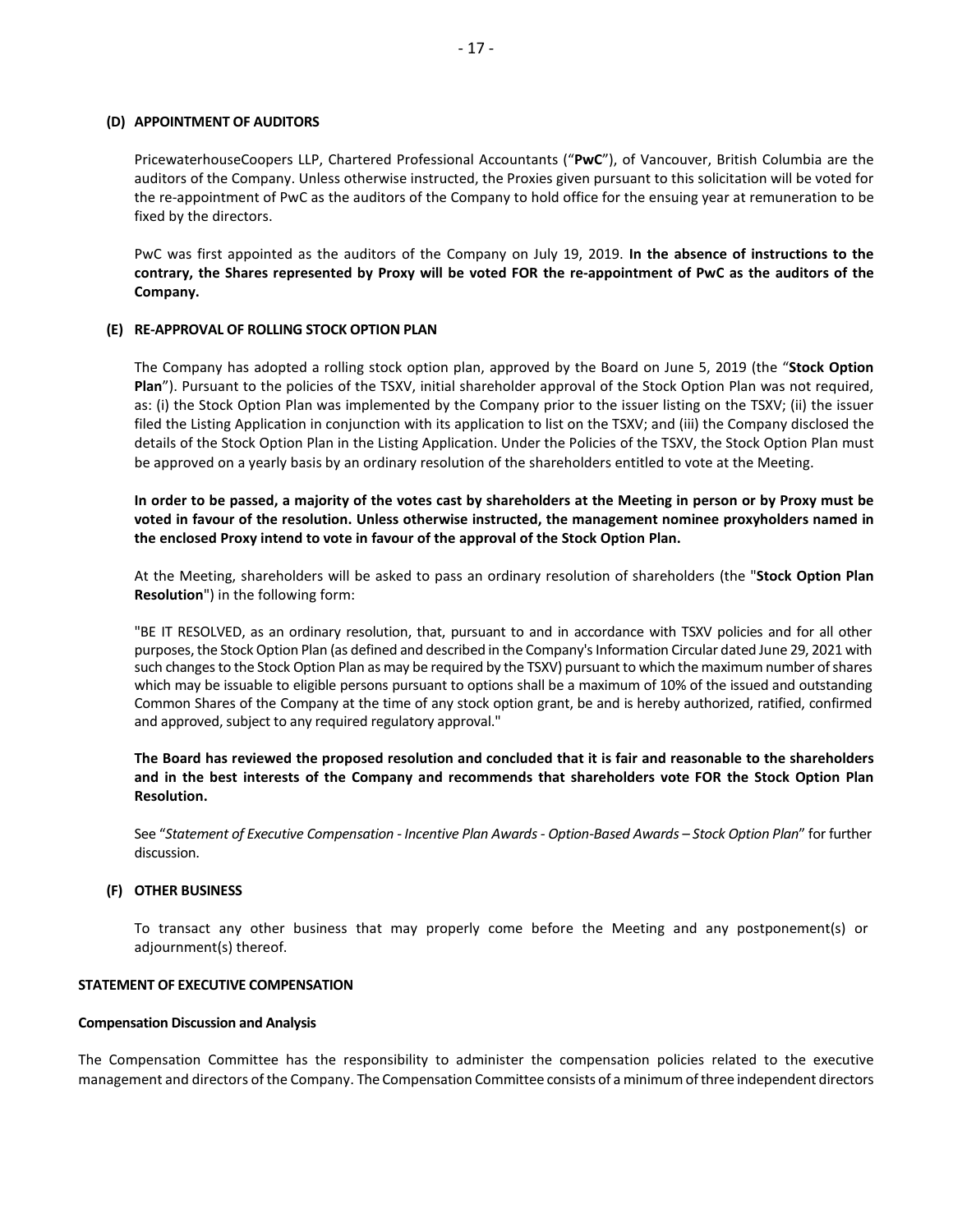and during the year ended December 31, 2020 was comprised of Messrs. William Armstrong (chairperson), Robert Atkinson and David Black. On May 27, 2021, Ms. Elise Rees was appointed as an additional member of the Compensation Committee.

Bonuses paid to senior executives are based on the Compensation Committee's assessment of the achievement of objectives approved by the Compensation Committee.

Executive compensation is based upon the need to provide a compensation package that will allow the Company to attract and retain qualified and experienced executives, balanced with a pay-for-performance philosophy. Compensation for 2020 has been based upon a negotiated salary, with stock options (the "**Options**") granted under the Stock Option Plan and bonus paid as reward and incentive for performance. The Company annually compares its total compensation package with those of companies considered as suitable benchmark companies.

#### *Risk Considerations*

Executive compensation is comprised of both short-term compensation in the form of a base salary/fee and an incentive cash bonus plan and long-term ownership through the grant of Options. This structure ensures that a significant portion of executive compensation (Options) is both long-term and "at risk" and, accordingly, is directly linked to the achievement of business results and the creation of long-term shareholder value.

The Board also has the ability to set out vesting periods in each Option agreement. As the benefits of such compensation, if any, are not realized by officers and directors until a significant period of time has passed, the ability of such persons to take inappropriate or excessive risks that are beneficial to their compensation at the expense of the Company and the shareholders is extremely limited. Furthermore, some elements of executive compensation are discretionary. As a result, it is unlikely an officer would take inappropriate or excessive risks at the expense of the Company or the shareholders that would be beneficial to his short-term compensation when his long-term compensation might be put at risk from such actions.

Due to the relatively small size of the Company and its current management group, the Board is able to closely monitor and consider any risks which may be associated with the Company's compensation policies and practices. Risks, if any, may be identified and mitigated through regular Board meetings during which financial and other information of the Company is reviewed. The design of the Company's executive compensation has been carefully considered to avoid undue risks and to adopt initiative to manage risk.

#### *Hedging of Economic Risks in the Company's Securities*

As part of the Company's Insider Trading Policy adopted on August 25, 2020, directors, officers and employees of the Company are prohibited from purchasing financial instruments, including for greater certainty prepaid variable forward contracts, equity swaps, collars, or units of exchange funds that are designed to hedge or offset a decrease in the market value of the Company's securities.

#### **Option-Based Awards**

The Compensation Committee has the responsibility to administer the compensation policies related to the executive management of the Company, including Option-based awards.

The Board previously granted Options to executive officers pursuant to the terms of the Stock Option Plan. The Stock Option Plan provides compensation to participants and an additional incentive to work toward long-term Company performance. See "*Statement of Executive Compensation - Incentive Plan Awards - Option-Based Awards – Stock Option Plan*" for further discussion.

Executive compensation is based upon the need to provide a compensation package that will allow the Company to attract and retain qualified and experienced executives, balanced with a pay-for-performance philosophy. The Stock Option Plan has been and will be used to provide share purchase Options which are granted in consideration of the level of responsibility of the executive as well as his or her impact and/or contribution to the longer-term operating performance of the Company. In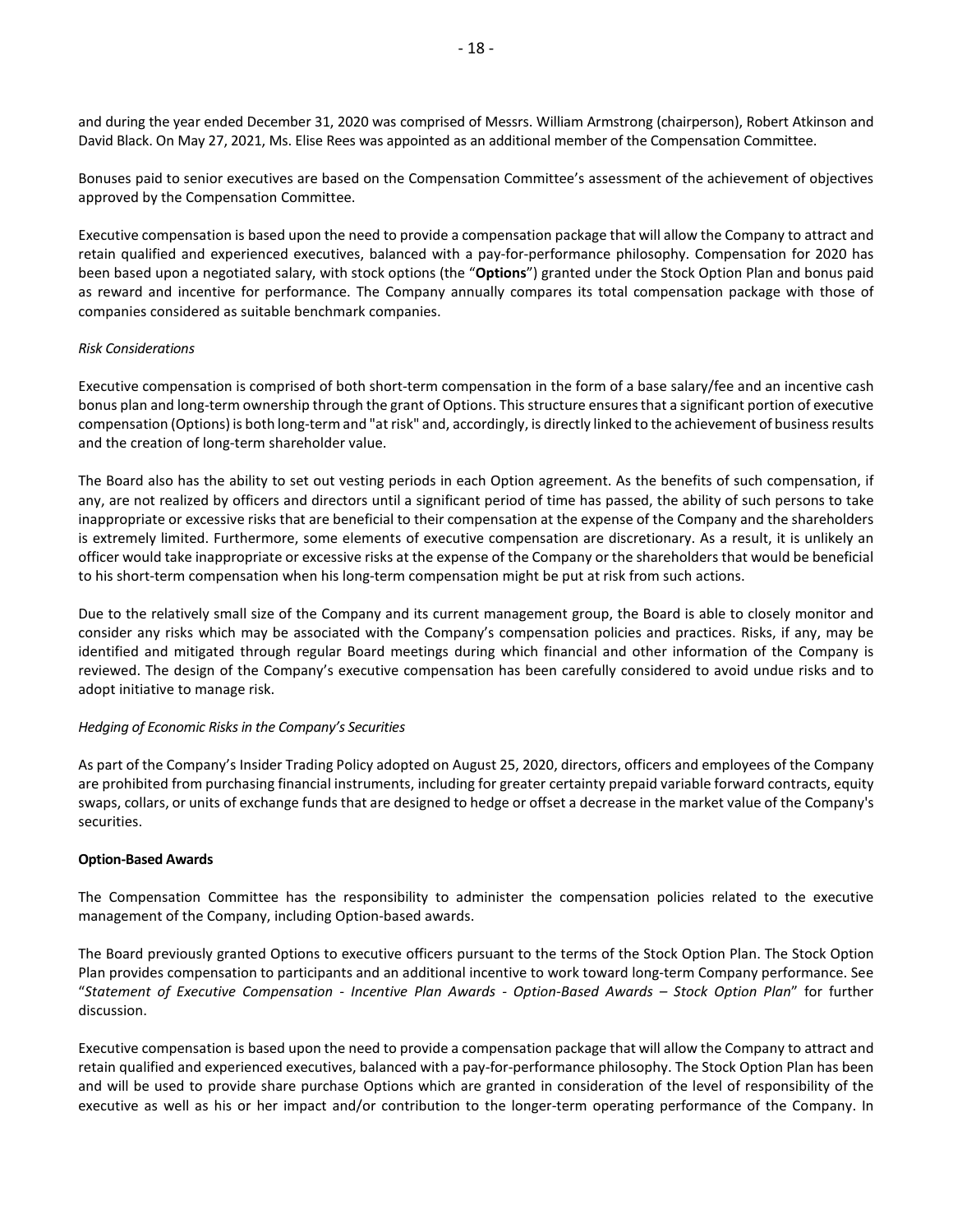determining the number of Options to be granted to the executive officers, the Board takes into account, among other things, the number of Options, if any, previously granted to each executive officer, and the exercise price of any outstanding Options to ensure that such grants are in accordance with the policies of the TSXV and any other applicable exchange and closely align the interests of the executive officers with the interests of shareholders.

### **Compensation Governance**

The Company has a Compensation Committee, which is further described under the heading "*Compensation Discussion and Analysis*" above. The additional responsibilities of the Compensation Committee are included in the Compensation Committee Charter, the full text of which is available for viewing on the "Corporate Governance" section of the Company's website at [https://www.artemisgoldinc.com/\\_resources/governance/Artemis-Gold-Compensation-Committee-Charter.pdf.](https://www.artemisgoldinc.com/_resources/governance/Artemis-Gold-Compensation-Committee-Charter.pdf)

#### **Summary Compensation Table**

"**Named Executive Officers**" or "**NEOs**" means the CEO and the CFO of the Company, or if the Company does not have a CEO or CFO, an individual who acted in a similar capacity, regardless of the amount of compensation of that individual, the most highly compensated executive officer of the Company, including any of itssubsidiaries, other than the CEO and CFO, who served as an executive officer at the end of the most recent financial year and whose total compensation was, individually, more than \$150,000, or an individual who would have satisfied these criteria but for the fact that such individual was neither an executive officer of the Company or its subsidiaries, nor acting in a similar capacity, at December 31, 2020.

The following table (presented in accordance with Form 51-102F6V – *Statement of Executive Compensation – Venture Issuers*) sets forth all annual and long-term compensation for services in all capacities to the Company, other than compensation securities awarded, for the year ended December 31, 2020 for the Company in respect of each director and Named Executive Officer.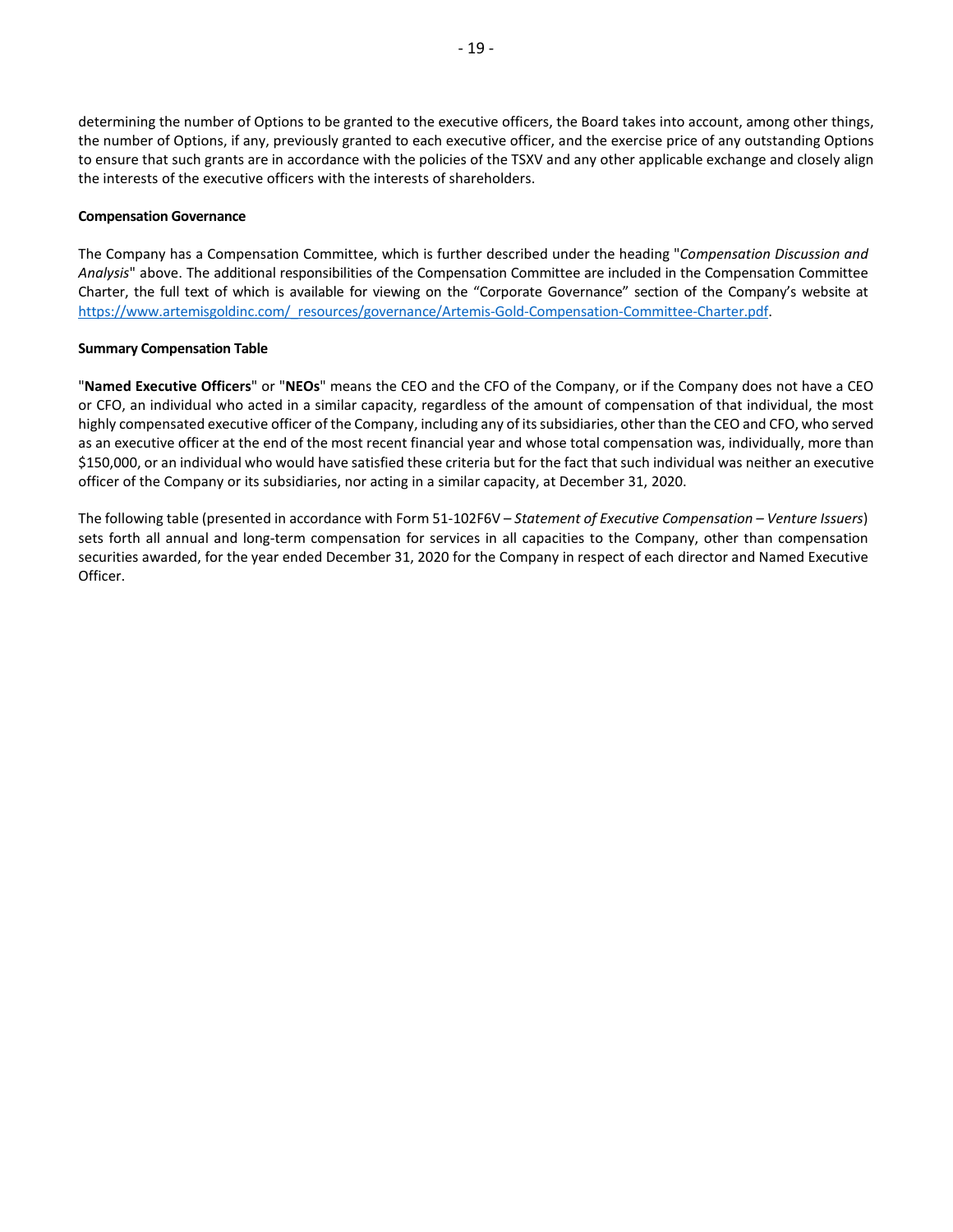| <b>Name and Position</b>                                   | $Year^{(1)}$ | Salary,<br>consulting fee,<br>retainer or<br>commission<br>(5) | <b>Bonus</b><br>(5) | <b>Committee</b><br>or meeting<br>fees<br>(5) | Value of<br>Perquisites <sup>(9)</sup><br>(5) | Value of all<br>other<br>compensation<br>$(5)$ (2) | <b>Total</b><br>compensation<br>(5) |
|------------------------------------------------------------|--------------|----------------------------------------------------------------|---------------------|-----------------------------------------------|-----------------------------------------------|----------------------------------------------------|-------------------------------------|
| Steven Dean <sup>(3)</sup>                                 | 2020         | Nil                                                            | 400,000             | Nil                                           | 17,375                                        | 425,000(10)                                        | 842,375                             |
| Chairman, CEO<br>and Director                              | 2019         | Nil                                                            | Nil                 | Nil                                           | 13,488                                        | $116,667^{(10)}$                                   | 130,155                             |
| Chris Batalha <sup>(3)</sup>                               | 2020         | 273,333                                                        | 150,000             | Nil                                           | 12,137                                        | Nil                                                | 435,470                             |
| CFO, Corporate<br>Secretary and<br>Director <sup>(4)</sup> | 2019         | 83,333                                                         | Nil                 | Nil                                           | 1,381                                         | Nil                                                | 84,714                              |
| <b>Alastair Tiver</b>                                      | 2020         | 245,844                                                        | 52,000              | Nil                                           | 8,762                                         | Nil                                                | 306,606                             |
| Vice President<br>Projects <sup>(5)</sup>                  | 2019         | Nil                                                            | Nil                 | Nil                                           | Nil                                           | Nil                                                | Nil                                 |
| David Black                                                | 2020         | 50,000                                                         | Nil                 | 12,500                                        | Nil                                           | Nil                                                | 62,500                              |
| Lead Director <sup>(6)</sup>                               | 2019         | 8,333                                                          | Nil                 | 14,167                                        | Nil                                           | Nil                                                | 22,500                              |
| Robert Atkinson                                            | 2020         | 45,000                                                         | Nil                 | 12,500                                        | Nil                                           | Nil                                                | 57,500                              |
| Director <sup>(7)</sup>                                    | 2019         | 8,333                                                          | Nil                 | 14,167                                        | Nil                                           | Nil                                                | 22,500                              |
| William<br>Armstrong                                       | 2020         | 43,333                                                         | Nil                 | 12,500                                        | Nil                                           | Nil                                                | 55,833                              |
| Director <sup>(6)</sup>                                    | 2019         | 8,333                                                          | Nil                 | 13,333                                        | Nil                                           | Nil                                                | 21,666                              |
| Ryan Beedie                                                | 2020         | 30,000                                                         | Nil                 | Nil                                           | Nil                                           | Nil                                                | 30,000                              |
| Director <sup>(8)</sup>                                    | 2019         | 8,333                                                          | Nil                 | Nil                                           | Nil                                           | Nil                                                | 8,333                               |

**Table of Compensation Excluding Compensation Securities for year ended December 31, 2020**

(1) Inclusive of period commencing January 10, 2019 and ending December 31, 2019.

(2) Amounts represent cash payments.

(3) Appointed to respective officer position on July 17, 2019.

(4) Ceased to be director of the Company on June 10, 2019.

(5) Appointed to the position on January 6, 2020.

(6) Appointed as a director of the Company on June 10, 2019.

(7) Mr. Atkinson will be retiring from the Board and will not be standing for re-election at the Meeting.

(8) Appointed as a director of the Company on July 17, 2019.

(9) Perquisites received by NEOs relate to professional development, health benefits, parking and communications expenses.

(10) Other compensation relates to consulting fees paid to Sirocco Advisory Services Ltd., a company controlled by Mr. Dean, pursuant to an agreement dated September 1, 2019.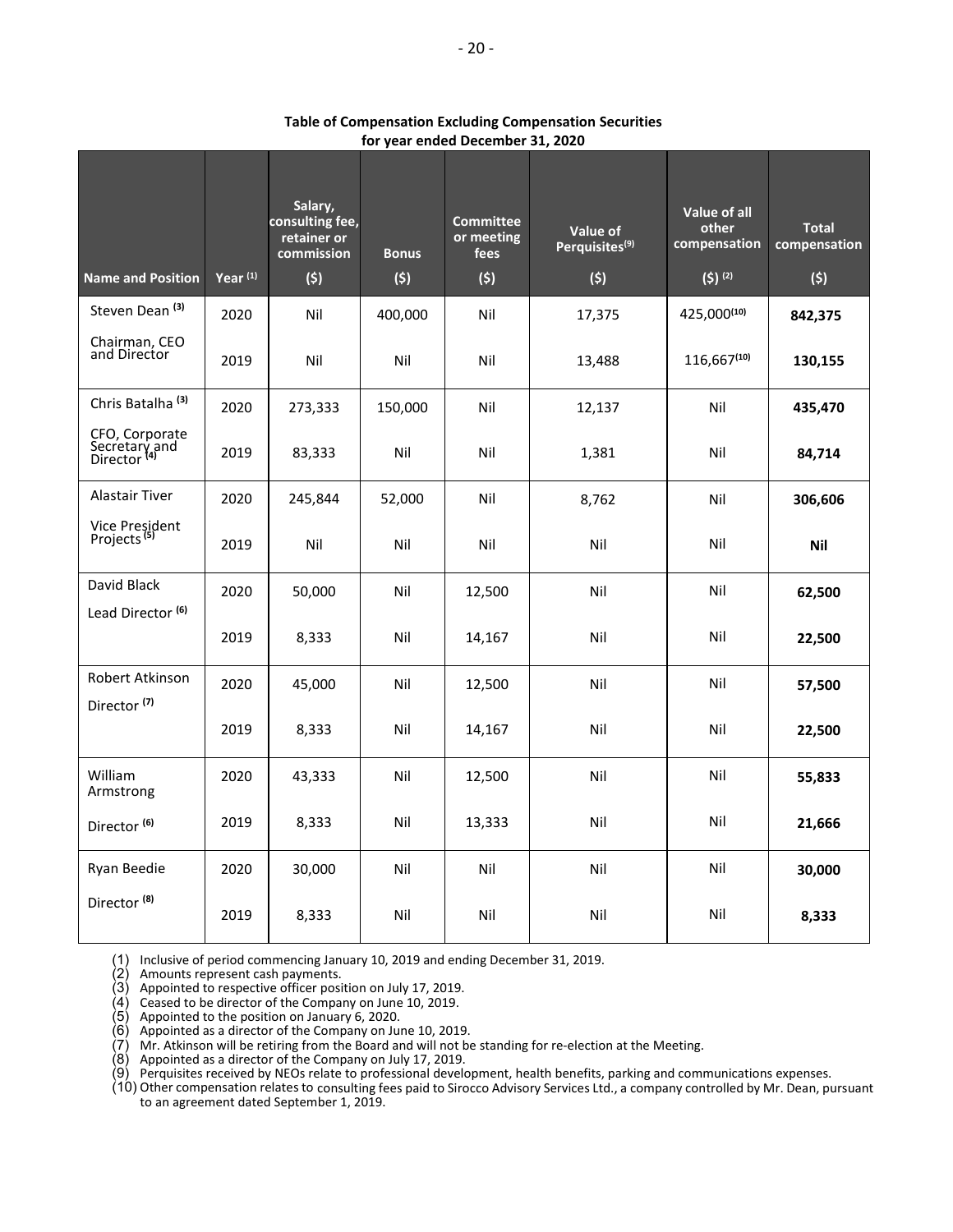## **Outstanding Share-Based Awards and Option-Based Awards**

The Company has issued stock options under its Stock Option Plan, but does not currently have an equity award plan that provides compensation based on achievement of certain performance goals or similar conditions within a specified period, or a share-based award plan under which equity-based instruments that do not have option-like features, can be issued.

The following table sets forth information concerning all awards outstanding under Option-based incentive plans of the Company granted to the Named Executive Officers and directors of the Company during the year ended December 31, 2020.

### **Compensation Securities for Year ended December 31, 2020**

| <b>Name and Position</b>                                                                   | Type of<br>compensation<br>security | Number of<br>compensation<br>securities,<br>number of<br>underlying<br>securities and<br>percentage of<br>class $^{(8)(9)}$ | Date of<br>issue or<br>grant | Issue,<br>conversion or<br>exercise price<br>(5) | Closing price of<br>security or<br>underlying<br>security on date<br>of grant<br>(5) | <b>Closing price of</b><br>security or<br>underlying<br>security at year<br>end<br>(5) | <b>Expiry date</b> |
|--------------------------------------------------------------------------------------------|-------------------------------------|-----------------------------------------------------------------------------------------------------------------------------|------------------------------|--------------------------------------------------|--------------------------------------------------------------------------------------|----------------------------------------------------------------------------------------|--------------------|
| Steven Dean <sup>(1)</sup><br>Chairman,<br>CEO and Director                                | <b>Stock Options</b>                | 1,050,000 /<br>1,050,000 /<br>0.85%                                                                                         | August 27,<br>$2020^{(7)}$   | 5.19                                             | 5.19                                                                                 | 6.40                                                                                   | August 27,<br>2025 |
| Chris Batalha <sup>(1)</sup><br>CFO, Corporate<br>Secretary and<br>Director <sup>(2)</sup> | <b>Stock Options</b>                | 525,000 /<br>525,000 / 0.42%                                                                                                | August 27,<br>2020           | 5.19                                             | 5.19                                                                                 | 6.40                                                                                   | August 27,<br>2025 |
| Alastair Tiver<br><b>Vice President</b>                                                    | <b>Stock Options</b>                | 200,000 /<br>200,000 / 0.16%                                                                                                | January 6,<br>2020           | 1.30                                             | 1.30                                                                                 | 6.40                                                                                   | January 6,<br>2030 |
| Projects <sup>(3)</sup>                                                                    |                                     | 300,000 /<br>300,000 / 0.24%                                                                                                | August 27,<br>2020           | 5.19                                             | 5.19                                                                                 |                                                                                        | August 27,<br>2025 |
| Robert Atkinson<br>Director <sup>(4)</sup>                                                 | <b>Stock Options</b>                | 150,000 /<br>150,000 / 0.12%                                                                                                | August 27,<br>2020           | 5.19                                             | 5.19                                                                                 | 6.40                                                                                   | August 27,<br>2025 |
| David Black<br>Lead Director <sup>(5)</sup>                                                | <b>Stock Options</b>                | 150,000 /<br>150,000 / 0.12%                                                                                                | August 27,<br>2020           | 5.19                                             | 5.19                                                                                 | 6.40                                                                                   | August 27,<br>2025 |
| William<br>Armstrong<br>Director <sup>(5)</sup>                                            | <b>Stock Options</b>                | 150,000 /<br>150,000 / 0.12%                                                                                                | August 27,<br>2020           | 5.19                                             | 5.19                                                                                 | 6.40                                                                                   | August 27,<br>2025 |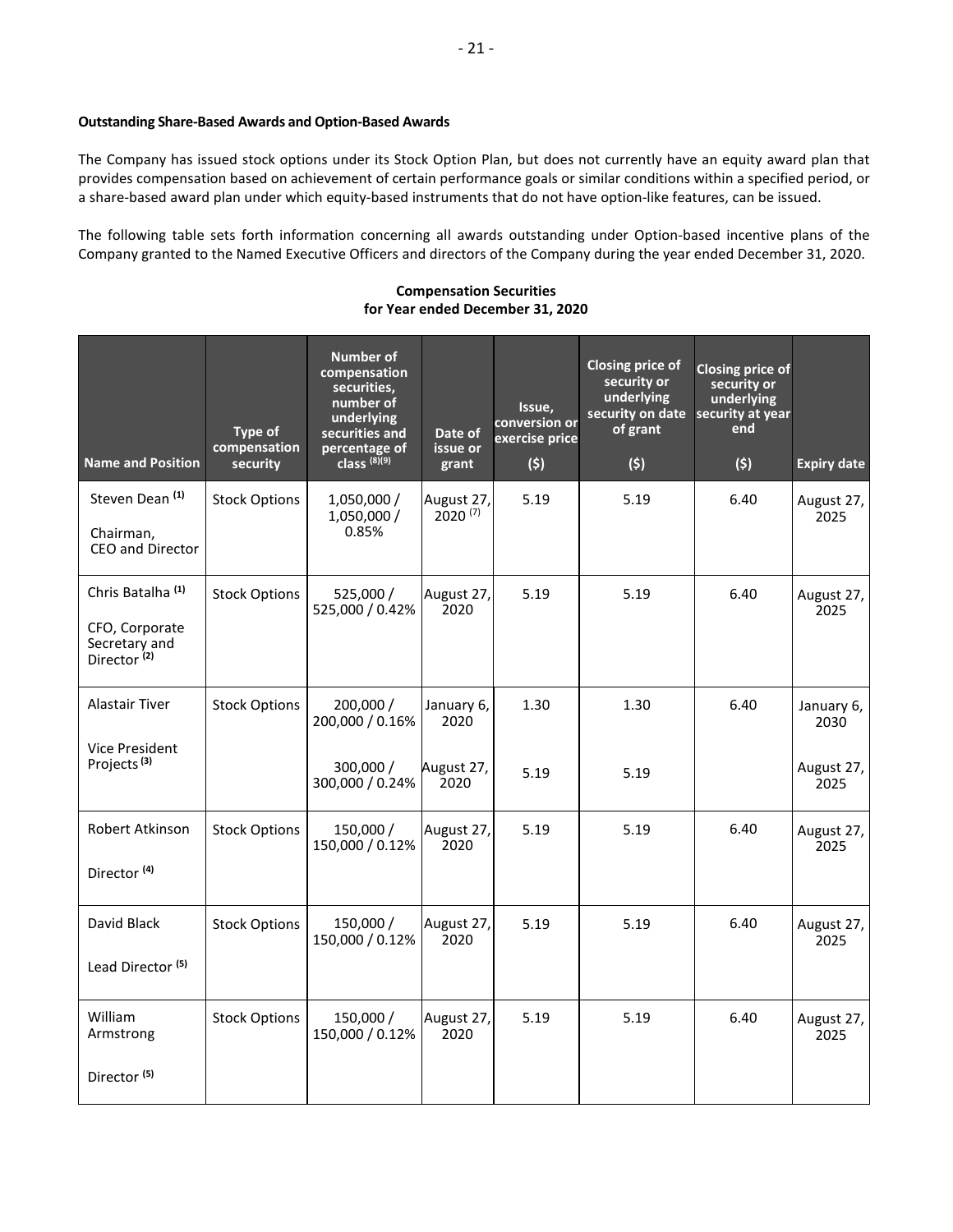| Name and Position       | Type of<br>compensation<br>security | Number of<br>compensation<br>securities,<br>number of<br>underlying<br>securities and<br>percentage of<br>class $^{(8)(9)}$ | Date of<br>issue or<br>grant | Issue,<br>conversion or<br>exercise price<br>(5) | Closing price of<br>security or<br>underlying<br>security on date<br>of grant<br>(5) | Closing price of<br>security or<br>underlying<br>security at year<br>end<br>(5) | <b>Expiry date</b> |
|-------------------------|-------------------------------------|-----------------------------------------------------------------------------------------------------------------------------|------------------------------|--------------------------------------------------|--------------------------------------------------------------------------------------|---------------------------------------------------------------------------------|--------------------|
| Ryan Beedie             | <b>Stock Options</b>                | 150,000 /<br>150,000 / 0.12%                                                                                                | August 27,<br>2020           | 5.19                                             | 5.19                                                                                 | 6.40                                                                            | August 27,<br>2025 |
| Director <sup>(6)</sup> |                                     |                                                                                                                             |                              |                                                  |                                                                                      |                                                                                 |                    |

(1) Appointed to respective officer position on July 17, 2019.

(2) Ceased to be director of the Company on June 10, 2019.

(3) Appointed to the position on January 6, 2020.

(4) Mr. Atkinson will be retiring from the Board and will not be standing for re-election at the Meeting.

(5) Appointed as a director of the Company on June 10, 2019.

(6) Appointed as a director of the Company on July 17, 2019.

(7) All Options received by Mr. Dean related to his capacity as Chairman and CEO of the Company.

(8) Percentage of class is based on 124,204,936 issued and outstanding Shares as at December 31, 2020.

(9) Options granted under the Stock Option Plan prior to August 27, 2020 vest as follows: 1/3 on the grant date, 1/3 on the six-month anniversary of the grant date, and 1/3 on the 12-month anniversary of the grant date. All other options granted under the Stock Option Plan vest as follows: 1/3 on the 12-month anniversary of the grant date, 1/3 on the 24-month anniversary of the grant date, and 1/3 on the 36-month anniversary of the grant date.

| <b>Compensation Securities Held by Directors and NEOs as at December 31, 2020</b> |                                      |                                                    |  |
|-----------------------------------------------------------------------------------|--------------------------------------|----------------------------------------------------|--|
| <b>Name and Position</b>                                                          | <b>Type of Compensation Security</b> | <b>Number of Compensation</b><br><b>Securities</b> |  |
| Steven Dean, Chairman, CEO and Director                                           | <b>Stock Options</b>                 | 1,750,000                                          |  |
| Chris Batalha, Chief Financial Officer                                            | <b>Stock Options</b>                 | 875,000                                            |  |
| Alastair Tiver, Vice President Projects                                           | <b>Stock Options</b>                 | 500,000                                            |  |
| Robert Atkinson, Director                                                         | <b>Stock Options</b>                 | 250,000                                            |  |
| David Black, Lead Director                                                        | <b>Stock Options</b>                 | 250,000                                            |  |
| William Armstrong, Director                                                       | <b>Stock Options</b>                 | 250,000                                            |  |
| Ryan Beedie, Director                                                             | <b>Stock Options</b>                 | 250,000                                            |  |

#### **Exercise of Compensation Securities by Directors and Named Executive Officers**

No Named Executive Officer or director of the Company exercised any compensation securities for the year ended December 31, 2020.

#### **External Management Contracts**

No management functions of the Company are performed to any substantial degree by a person other than the directors or executive officers of the Company, other than those disclosed under "*Statement of Executive Compensation – Termination and Change of Control Benefits*" below.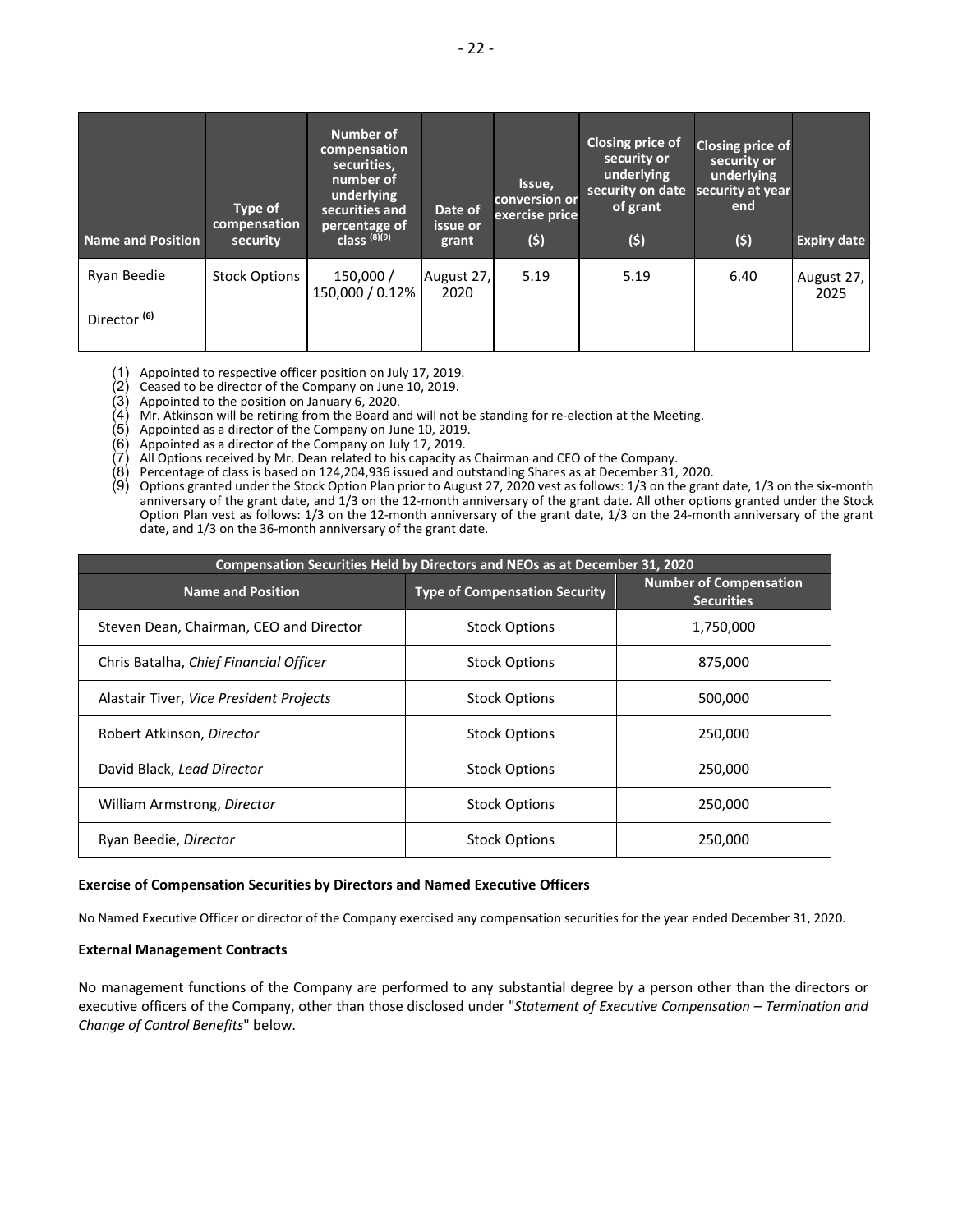#### **Incentive Plan Awards**

#### **Option-Based Awards – Stock Option Plan**

Pursuant to the Company's Stock Option Plan, up to a maximum of 10% of the issued and outstanding Shares at the time of grant may be granted. As at the date of this Information Circular, the Company has 5,702,000 Options granted, with a remaining balance of 9,647,470 Options eligible for future grants under the Stock Option Plan.

The following summary describes the key features of the Company's rolling Stock Option Plan. The purpose of the Stock Option Plan is to give the Board the ability to provide the Company's directors, officers, employees and management company employees of, or consultants to, the Company and its subsidiaries with the opportunity to participate in the progress of the Company as an incentive mechanism by granting Options to such individuals. The purpose of granting such Options is to assist the Company in attracting, retaining and motivating directors, officers, employees and management company employees of, or consultants to, the Company and its subsidiaries and to align the personal interests of such individuals with those of shareholders.

#### **Eligibility**

Pursuant to the Stock Option Plan, directors, officers, employees, management company employees of, or consultants to, the Company and its subsidiaries (each, an "**Eligible Person**") and Eligible Charitable Organizations (as such term is defined in the Stock Option Plan) are eligible to participate in the Stock Option Plan.

#### **Exercise Price and Term of Options**

The exercise price per Share for an Option is determined by the Board, but in no event will be less than the Discounted Market Price (as such term defined in the Stock Option Plan) for the Shares at the date of grant.

The term of any Options granted under the Stock Option Plan will be fixed by the Board and may not exceed ten years. Should an Eligible Person cease to qualify as an Eligible Person under the Stock Option Plan prior to expiry of the term of their respective Options, those Options will terminate at the earlier of (i) the end of the period of time permitted for exercise of the Option or, (ii) 90 days after the Option holder ceases to be an Eligible Person for any reason other than death, disability or just cause. If an Option holder providing Investor Relations Activities (as such term is defined by the policies of the TSXV) ceases to provide such Investor Relations Activities to the Company, Options granted to such Option holder will expire on the 30th day after such cessation. If such cessation as an Eligible Person is on account of disability or death, the Options terminate on the first anniversary of such cessation, and if it is on account of termination of employment for just cause, the Options terminate immediately.

#### **Limits on Option Grants**

The Stock Option Plan sets the number of Shares issuable under the Stock Option Plan at a maximum of 10% of the Shares issued and outstanding at the time of any grant under the Stock Option Plan.

The maximum number of Options granted to insiders of the Company as a group at any point in time must not exceed 10% of the total number of issued and outstanding Shares. Additionally, Options to acquire more than 2% of the issued and outstanding Shares may not be granted to any one consultant in any 12-month period and Options to acquire more than an aggregate of 2% of the issued and outstanding Shares may not be granted to persons employed to provide Investor Relations Activities (as such term is defined by the policies of the TSXV) in any 12-month period. Options granted to acquire more than 5% of the issued and outstanding Shares may not be granted to any one person (including companies wholly-owned by such person) in any 12-month period.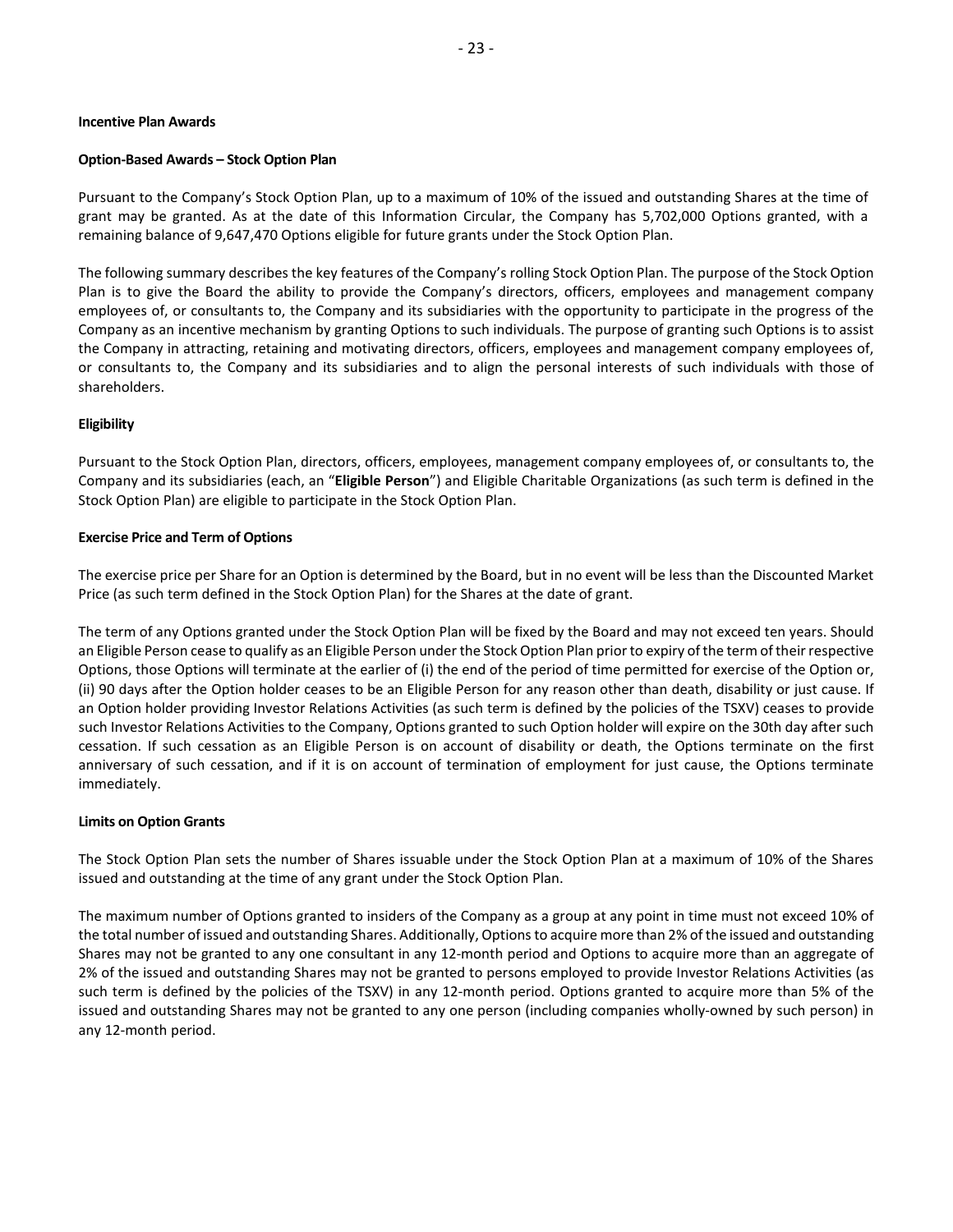### **Adjustments, Change of Control and Acceleration of Vesting**

The Stock Option Plan also provides for adjustments to outstanding Options in the event of alteration in the capital structure of the Company, a merger or amalgamation involving the Company or the Company's entering into a plan of arrangement. Upon a change of control, all Options outstanding under the Stock Option Plan shall become immediately exercisable.

The Board may, at its discretion at the time of any grant, impose a schedule over which period of time Options will vest and become exercisable by the optionee; however, Options granted to persons performing Investor Relations Activities (as such term is defined by the policies of the TSXV) must vest in stages over a 12-month period with no more than one quarter of the Options vesting in any three month period.

## **Amendments and Termination of Plan**

The Board may terminate, suspend or amend the terms of the Stock Option Plan, provided that for certain amendments, the Board must obtain shareholder approval, and, where required, Disinterested Shareholder Approval (as defined in the Stock Option Plan).

## **Options Granted, Exercised and Outstanding**

During the year ended December 31, 2020, Options to purchase 3,275,000 Shares were granted under the Stock Option Plan, representing approximately 2.6% of the issued and outstanding Shares as of December 31, 2020 and 13,000 Shares were issued upon exercise of Options granted under the Stock Option Plan.

## **Securities Authorized for Issuance under Equity Compensation Plans**

The following table summarizes relevant information as of December 31, 2020 with respect to compensation plans under which equity securities are authorized for issuance.

| <b>Plan Category</b>                                            | Number of securities to be<br>issued upon exercise of<br>outstanding options,<br>warrants and rights<br>(a) | Weighted-average exercise<br>price of outstanding options,<br>warrants and rights<br>(b) | <b>Number of securities</b><br>remaining available for future<br>issuance under equity<br>compensation plans<br>(excluding securities reflected<br>in column (a))<br>(c) |
|-----------------------------------------------------------------|-------------------------------------------------------------------------------------------------------------|------------------------------------------------------------------------------------------|--------------------------------------------------------------------------------------------------------------------------------------------------------------------------|
| Equity compensation<br>plans approved by<br>securityholders     | 4,782,000                                                                                                   | \$3.79                                                                                   | 7,638,493                                                                                                                                                                |
| Equity compensation<br>plans not approved by<br>securityholders | Nil                                                                                                         | Nil                                                                                      | Nil                                                                                                                                                                      |
| Total                                                           | 4,782,000                                                                                                   | \$3.79                                                                                   | 7,638,493                                                                                                                                                                |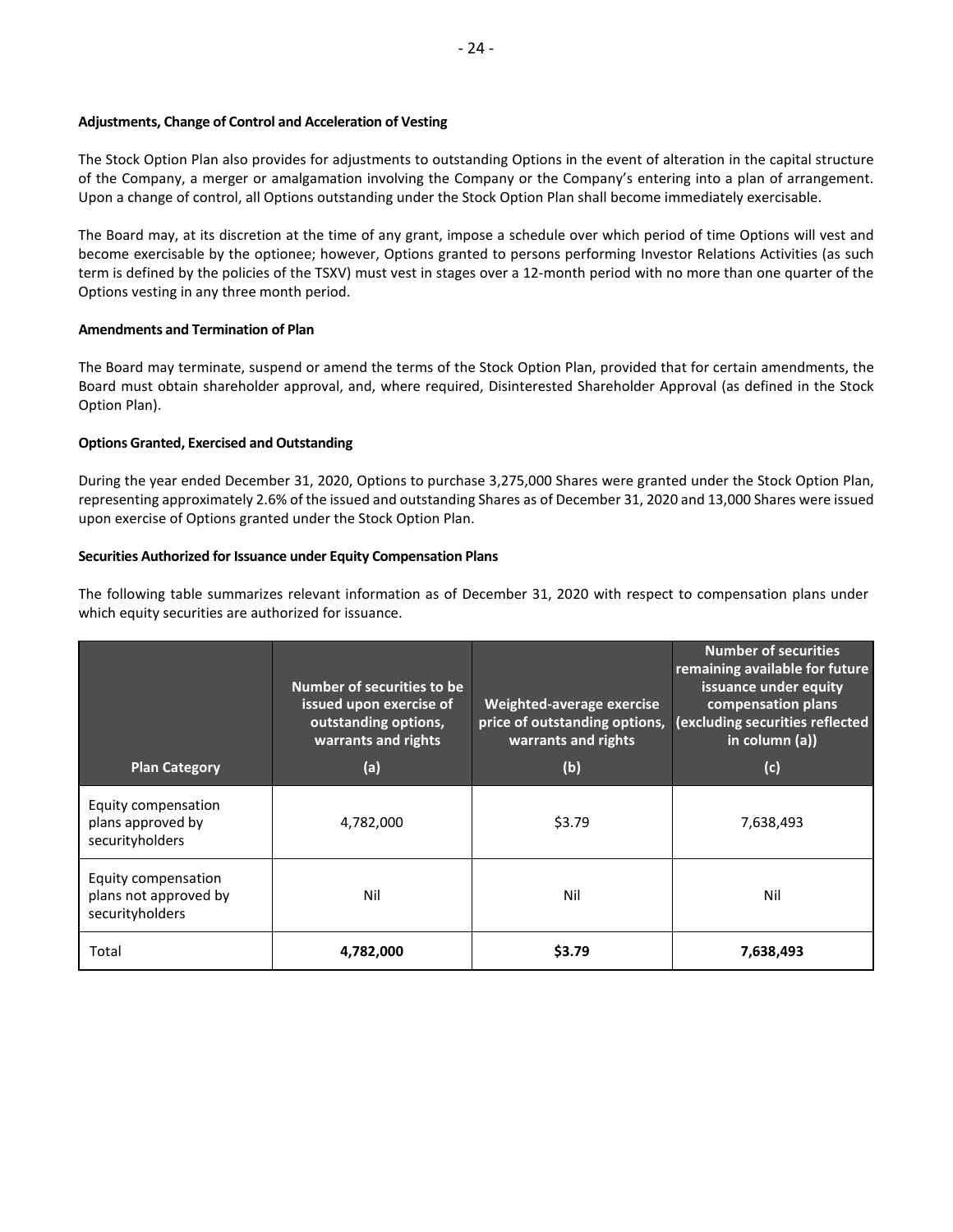#### **Termination and Change of Control Benefits**

The Company has no employment contracts with any Named Executive Officers except as set out below, as at December 31, 2020.

## Steven Dean – Chairman and CEO

Sirocco Advisory Services Ltd. ("**Sirocco**"), a company controlled by the Company's Chairman and CEO, Steven Dean, has an agreement (the "**Sirocco Agreement**") dated September 1, 2019 with the Company, pursuant to which Sirocco provides management and operational consulting services to the Company for a base fee of \$47,917 plus applicable taxes per month. Sirocco may also be paid a discretionary performance bonus of up to 100% of the annual equivalent fee paid in each year based upon meeting key criteria each year, as mutually agreed annually between Mr. Dean, Sirocco and the Compensation Committee. During the year ended December 31, 2020, a bonus was paid to Sirocco in the amount of \$400,000 plus applicable taxes. The Company may terminate the Sirocco Agreement on three months written notice. After providing such notice, the Company may, at its option, discontinue all or any portion of Sirocco's duties, but must continue to pay its current base fee during the notice period, as well as pay a lump sum payment equal to 21 months of the current base fee plus a payment respecting performance bonus for the notice period plus 21 months calculated at target. Had the agreement been terminated by the Company on December 31, 2020, based on the foregoing termination provision, Sirocco would have been entitled to be paid approximately \$2,300,000.

Steven Dean has an agreement to act as officer ("**Dean Officer Agreement**") of the Company dated September 1, 2019. Under the terms of the Dean Officer Agreement, Mr. Dean is to carry out the offices of Chairman and CEO of the Company which are not required to be performed under the Sirocco Agreement. As compensation, the Company has agreed to grant stock options to Mr. Dean from time to time in accordance with the terms of the Stock Option Plan, as well as allowing Mr. Dean to participate in the Company's employee benefit plan.

For the purposes of the Sirocco Agreement a "change of control" is evidenced by the election or appointment of a majority of new directors of the Company or the acquisition by any person or by any person and such person's affiliates or associates, as such terms are defined in the *Securities Act* (British Columbia), and whether directly or indirectly, of Shares of the Company which, when added to all other Shares of the Company at the time held by such person and such person's affiliates and associates, totals for the first time, fifty (50%) percent or more of the outstanding Shares of the Company. In the event of a change of control of the Company, Sirocco has the right within 60 days to terminate the Sirocco Agreement whereupon the Company will pay Sirocco two years equivalent of the amended base fee then in effect, together with an amount equal to two times the maximum 12-month bonus payable (collectively, the "**Sirocco Control Fee**"). If the Sirocco Agreement is terminated by the Company for any reason from the date that is two months prior to a change of control, the Company is required to pay Sirocco the Sirocco Control Fee, in lieu of any notice of termination owed to Sirocco pursuant to the Sirocco Agreement.

#### Chris Batalha – CFO and Corporate Secretary

Pursuant to an employment agreement (the "**Batalha Agreement**") dated September 1**,** 2019, Mr. Chris Batalha receives a salary of \$320,000 per annum for his services in the capacity of CFO and Corporate Secretary. The Batalha Agreement includes a provision for an annual bonus each year, at the discretion of the Board of the Company of up to 50% of annual salary. The bonus is based upon the Company meeting key criteria each year, as mutually agreed annually between Mr. Batalha, the Chairman and CEO and the Compensation Committee. During the year ended December 31, 2020, a bonus was paid to Mr. Batalha in the amount of \$150,000. The Company may terminate the Batalha Agreement at any time upon three months written notice (the "**Notice Period**"). After providing such notice, the Company may, at its option, discontinue all or any portion of Mr. Batalha's duties, but must continue to pay its current base fee during the notice period, as well as pay a lump sum payment equal to 15 months of the current base fee plus a payment respecting performance bonus for the notice period plus 15 months calculated at target. Had the agreement been terminated by the Company on December 31, 2020, based on the foregoing termination provision, Mr. Batalha would have been entitled to be paid approximately \$720,000**.**

The Batalha Agreement also contains a change in control provision. For the purposes of the Batalha Agreement, a "change of control" is evidenced by the election or appointment of a majority of new directors of the Company or the acquisition by any person or by any person and such person's affiliates or associates, as such terms are defined in the *Securities Act* (British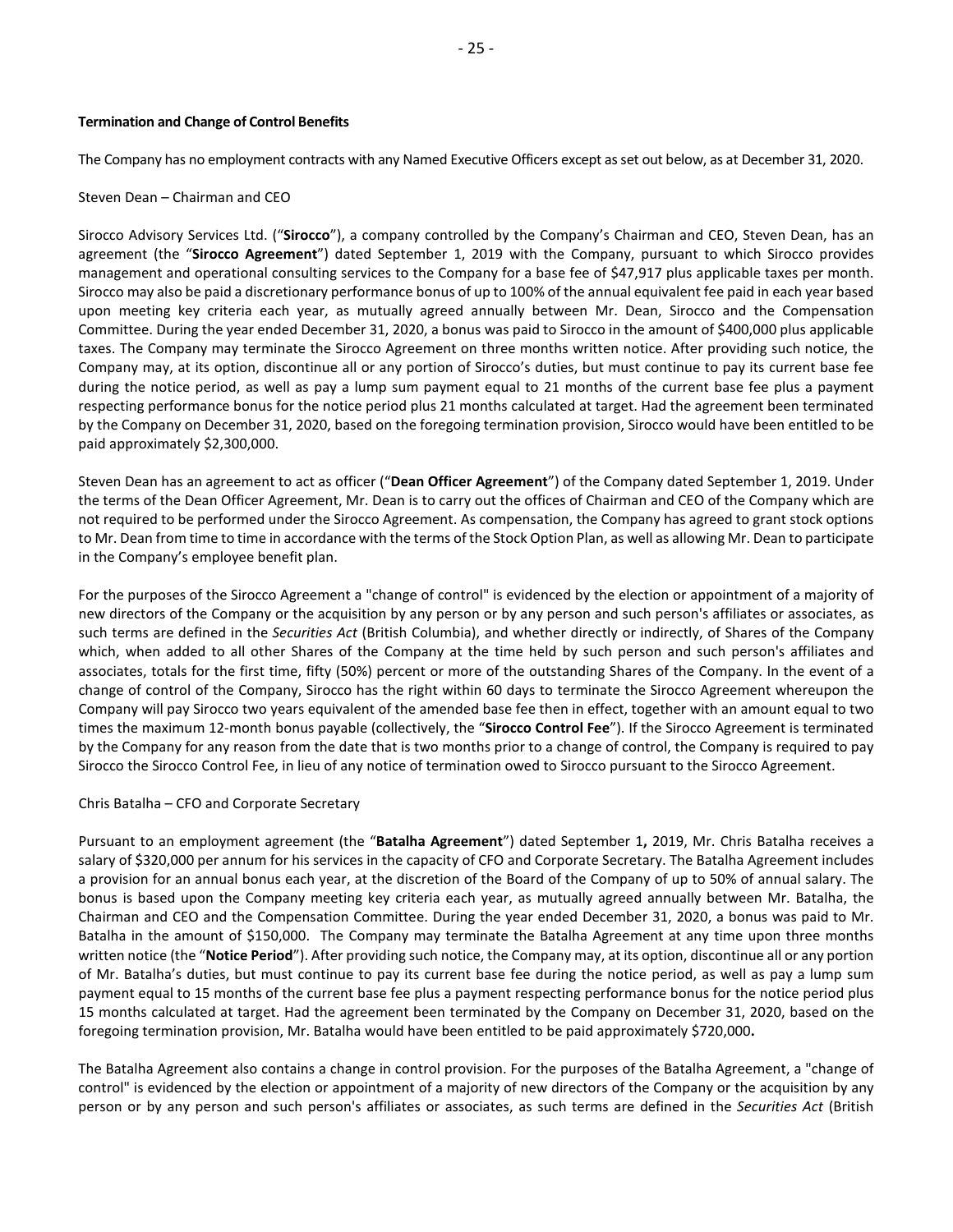Columbia), and whether directly or indirectly, of Shares of the Company which, when added to all other Shares of the Company at the time held by such person and such person's affiliates and associates, totals for the first time, fifty (50%) percent or more of the outstanding Shares of the Company. On a "change of control" of the Company, Mr. Batalha will have the right at any time to the date that is sixty days following the date of the Change of Control, to provide the Company with written notice to terminate employment, whereupon the Company will pay to Mr. Batalha an amount equal to 1.5 times the annual salary, then in effect, benefits, and 1.5 times the maximum 12-month performance bonus payable (the "**Batalha Control Fee**"). If the Batalha Agreement is terminated for any reason from the date that is two months prior to a change of control, or within sixty days following a change of control, the Company is required to pay Mr. Batalha the Batalha Control Fee, in lieu of any notice of termination owed to Mr. Batalha pursuant to the Batalha Agreement.

## Alastair Tiver – Vice President, Projects

Pursuant to an employment agreement (the "**Tiver Agreement**") dated November 5, 2019, Mr. Alastair Tiver receives a salary of \$276,000 per annum for his services in the capacity of Vice President Projects. The Tiver Agreement includes a provision for an annual bonus each year, at the discretion of the Board of the Company of up to 30% of annual salary. The bonus is based upon the Company meeting key criteria each year, as mutually agreed annually between Mr. Tiver and the Company's Chief Operating Officer. During the year ended December 31, 2020, a bonus was paid to Mr. Tiver in the amount of \$52,000. The Company may terminate the Tiver Agreement at any time upon three months written notice (the "**Notice Period**"). After providing such notice, the Company may, at its option, discontinue all or any portion of Mr. Tiver's duties, but must continue to pay its current base fee during the notice period, as well as pay a lump sum payment equal to six months of the current base fee plus a payment respecting performance bonus for the notice period plus six months calculated at target. Had the agreement been terminated by the Company on December 31, 2020, based on the foregoing termination provision, Mr. Tiver would have been entitled to be paid approximately \$269,100**.**

The Tiver Agreement also contains a change in control provision. For the purposes of the Tiver Agreement, a "change of control" is evidenced by the election or appointment of a majority of new directors of the Company or the acquisition by any person or by any person and such person's affiliates or associates, as such terms are defined in the *Securities Act* (British Columbia), and whether directly or indirectly, of Shares of the Company which, when added to all other Shares of the Company at the time held by such person and such person's affiliates and associates, totals for the first time, fifty (50%) percent or more of the outstanding Shares of the Company. On a "change of control" of the Company, Mr. Tiver will have the right at any time to the date that is ninety days following the date of the Change of Control, to provide the Company with written notice to terminate his employment for good reason, whereupon the Company will pay to Mr. Tiver an amount equal to the annual salary, then in effect, benefits, and the maximum 12-month performance bonus payable (the "**Tiver Control Fee**"). If the Company terminates the Tiver Agreement for any reason from the date that is two months prior to a change of control, or within ninety days following a change of control, the Company is required to pay Mr. Tiver the Tiver Control Fee, in lieu of any notice of termination owed to Mr. Tiver pursuant to the Tiver Agreement.

#### **Estimated Incremental Payments on Change of Control**

The table below sets out the estimated incremental payments, payables and benefits due to each of the NEOs on termination upon change of control without cause assuming termination occurred on December 31, 2020.

|                       | <b>Base Fee / Salary</b> | <b>Bonus</b> | <b>Total</b> |
|-----------------------|--------------------------|--------------|--------------|
| <b>Name</b>           | (\$)                     | (\$)         | (\$)         |
| Steven Dean           | 1,150,000                | 1,150,000    | 2,300,000    |
| Chris Batalha         | 480,000                  | 240,000      | 720,000      |
| <b>Alastair Tiver</b> | 276,000                  | 82,800       | 358,800      |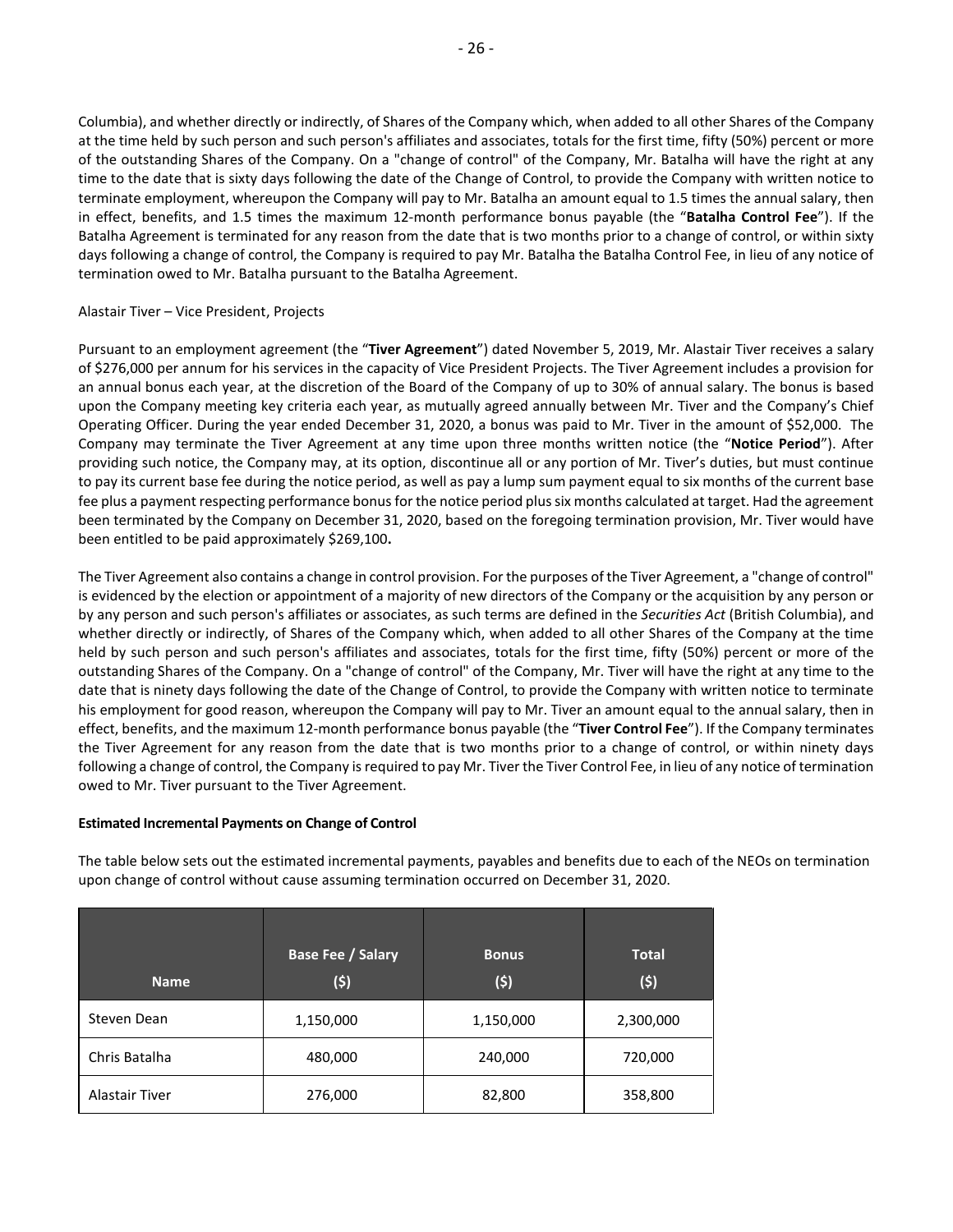### **Pension Plan Benefits**

No pension, retirement or deferred compensation plans, including defined contribution plans, have been instituted by the Company and none are proposed at this time.

## <span id="page-28-0"></span>**INDEBTEDNESS TO COMPANY OF DIRECTORS AND EXECUTIVE OFFICERS**

Since the Company's incorporation and as at the date of this Information Circular, there has been no indebtedness outstanding of any current or former director, executive officer or employee of the Company or any of its subsidiaries which is owing to the Company or any of its subsidiaries, or to another entity which is the subject of a guarantee, support agreement, letter of credit or other similar arrangement or understanding provided by the Company or any of its subsidiaries, entered into in connection with a purchase of securities or otherwise**.**

No individual who is, or at any time during the year ended December 31, 2020 was, a director or executive officer of the Company, no proposed nominee for election as a director of the Company and no associate of such persons:

- (i) is or at any time since December 31, 2020 has been, indebted to the Company or any of its subsidiaries; or
- (ii) whose indebtedness to another entity is, or at any time since December 31, 2020 has been, the subject of a guarantee, support agreement, letter of credit or other similar arrangement or understanding provided by the Company or any of its subsidiaries, in relation to a securities purchase program or other program.

## <span id="page-28-1"></span>**INTEREST OF INFORMED PERSONS IN MATERIAL TRANSACTIONS**

No informed person of the Company or proposed director of the Company and no associate or affiliate of the foregoing persons has or has had any material interest, direct or indirect, in any transaction for the year ended December 31, 2020 or in any proposed transaction which in either such case has materially affected or would materially affect the Company or any of its subsidiaries.

#### <span id="page-28-2"></span>**INTEREST OF CERTAIN PERSONS IN MATTERS TO BE ACTED UPON**

Except as set out herein, no person who has been a director or executive officer of the Company at any time since the beginning of the Company's last financial year, no proposed nominee of management of the Company for election as a director of the Company and no associate or affiliate of the foregoing persons, has any material interest, direct or indirect, by way of beneficial ownership or otherwise, in matters to be acted upon at the Meeting other than the election of directors.

## <span id="page-28-3"></span>**STATEMENT OF CORPORATE GOVERNANCE PRACTICES**

National Instrument 58-101 – *Disclosure of Corporate Governance Practices* ("**NI 58-101**") was adopted in each of the provinces and territories of Canada. NI 58-101 requires issuers to disclose the corporate governance practices that they have adopted. The Board is committed to sound corporate governance practices adopted by the Company, which are both in the interest of its shareholders and contribute to effective and efficient decision making. The following is a summary of the Company's approach to corporate governance.

#### **Composition of the Board and Director Independence**

NI 52-110 sets out the standard for director independence. Under NI 52-110, a director is independent if he or she has no direct or indirect material relationship with the Company. A material relationship is a relationship which could, in the view of the Board, be reasonably expected to interfere with the exercise of a director's independent judgment. NI 52-110 also sets out certain situations where a director will automatically be considered to have a material relationship with the Company. Applying the definition set out in NI 52-110, the majority of directors are considered independent of management and have been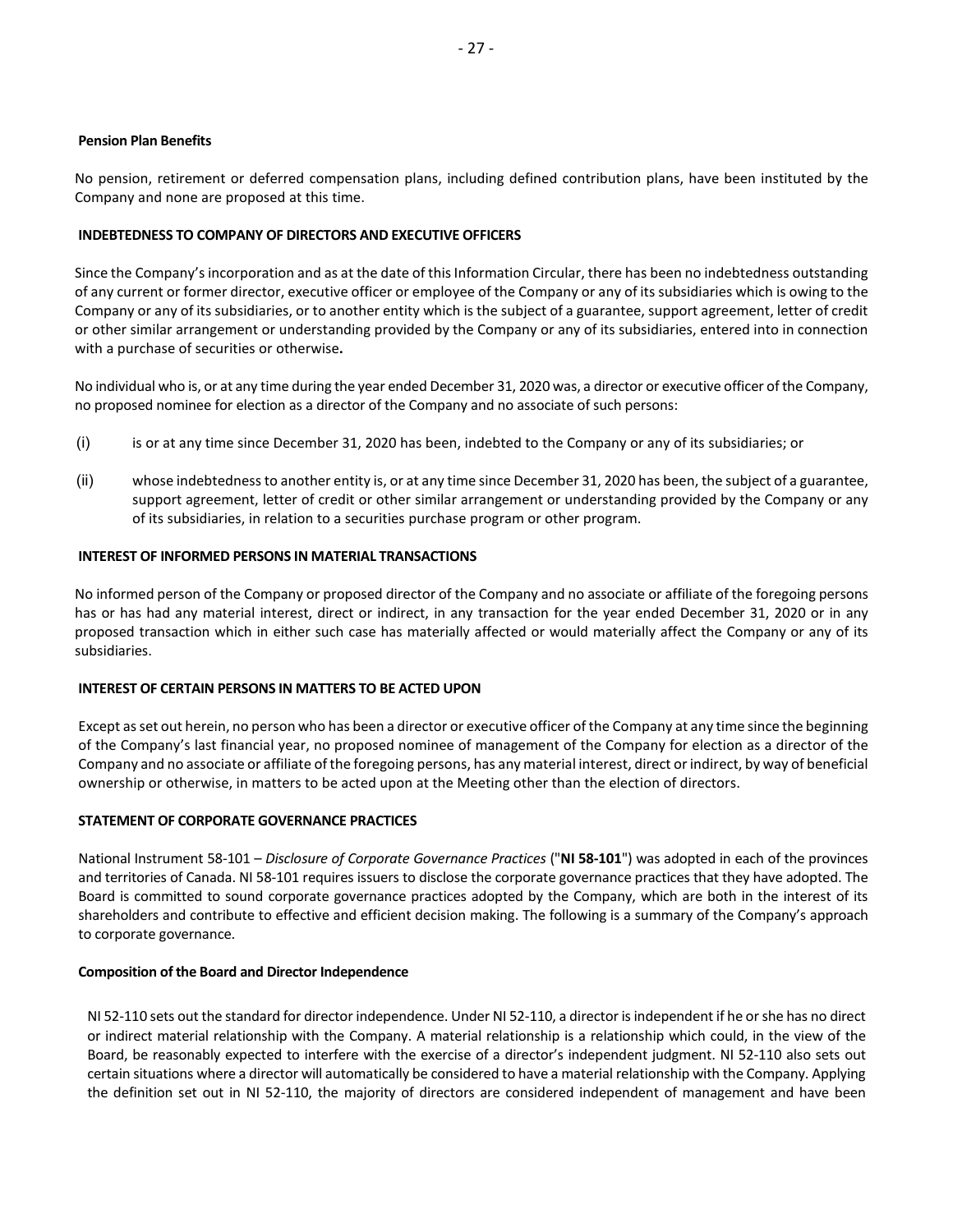identified in this Information Circular under the section entitled *"Information concerning Nominees submitted by Management".* Steven Dean, the Chairman of the Board, being the Chief Executive Officer, is not independent. Ryan Beedie, due to his material relationship with the Company, including his ownership of BIV Holdings Ltd., an entity which holds 28.0% of the Company's Shares, is not independent.

In light of the fact that the Chairman of the Board is not independent as defined under NI51-110, the Company appointed Mr. David Black as Lead Director, effective August 25, 2020. Mr. Black is an independent director. His roles and responsibilities include, but are not limited to the following:

- (i) Working collaboratively with the Chairman and CEO and the Corporate Secretary of the Company to coordinate the agenda, information packages and related events for Board meetings.
- (ii) Acting as a liaison between the independent directors and the Chair.
- (iii) Chairing Board meetings when the Chair is not in attendance, including stimulating debate, providing adequate time for the discussion of issues, facilitating consensus, encouraging full participation and discussion by individual directors and confirming that clarity regarding decision-making is reached and accurately recorded. For the avoidance of doubt, the Lead Director shall have full authority to call Board meetings and approve meeting materials.
- (iv) Providing leadership to enable the independent members of the Board to effectively carry out their duties and responsibilities independently from Management.
- (v) Providing advice, counsel and mentorship to Management and fellow directors.

The Board as a whole is responsible for approving long-term strategic plans and annual operating plans and budgets recommended by management. The Board's consideration and approval is also required for material contracts and business transactions and all debt and equity financing transactions. The Board delegates to management responsibility for meeting defined corporate objectives, implementing approved strategic and operating plans, carrying on the Company's business in the ordinary course, managing the Company's cash flow, evaluating new business opportunities, recruiting staff and complying with applicable regulatory requirements. The Board also looks to management to furnish recommendations respecting corporate objectives, long-term strategic plans and annual operating plans. Details of the Board meetings held during the year ended December 31, 2020 and the attendance of each director is reported in this Information Circular under the section entitled *"Information concerning Nominees submitted by Management"*.

The independent directors do not hold regularly scheduled meetings at which non-independent directors and members of management are not in attendance. However, where deemed necessary by the independent directors, the independent directors hold in-camera sessions exclusive of non-independent directors and members of management, which process facilitates open and candid discussion amongst the independent directors.

#### **Other Directorships**

Certain of the directors and officers of the Company are also directors and officers of other issuers that are "reporting issuers" as that term is defined in and for the purposes of securities legislation, the details of which are disclosed in this Information Circular under the section entitled *"Information concerning Nominees submitted by Management"*.

#### **Orientation and Continuing Education**

The Company has not yet developed an official orientation or training program for new directors, and this has not, to date, been necessary as the directors of the Company are familiar with the role of a director of a publicly listed mineral resource company. However, new directors are provided the opportunity to become familiar with the Company by meeting with the other directors and with officers and employees. Orientation activities are tailored to the particular needs and experience of each director and the overall needs of the Board. Potential candidates will be provided with publicly available materials in order to acquaint themselves with the Company, including recent press releases, financial reports and other relevant materials. The Board encourages each of the directors to stay current on developing corporate governance requirements through continuous improvement and education. Directors are routinely provided information and publications on developing regulatory issues.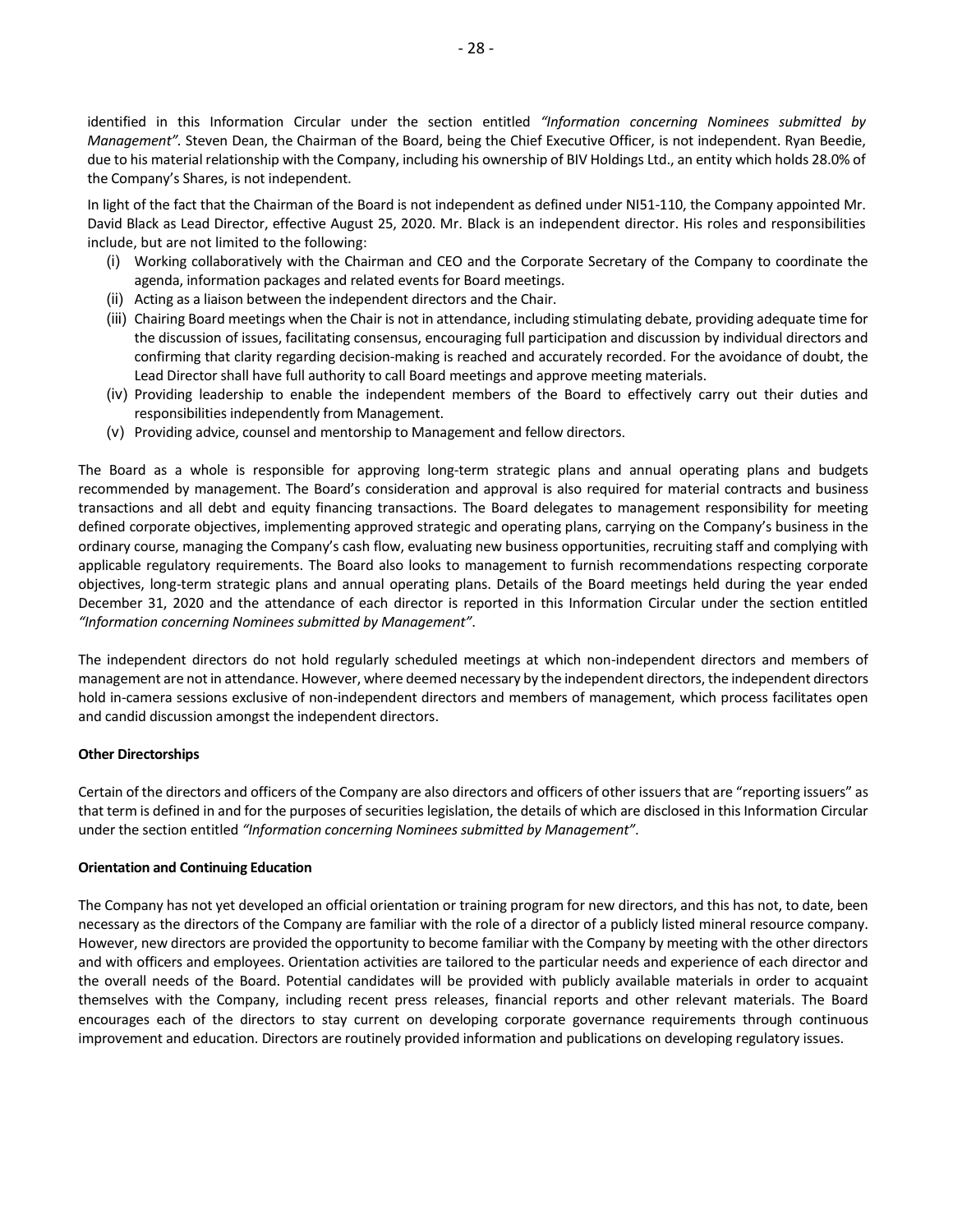#### **Ethical Business Conduct**

The Board adopted a Code of Conduct on August 25, 2020 (the "**Code**"), applicable to all of its directors, officers and employees, including the CEO, the CFO and other person performing financial reporting functions. The Code communicates to directors, officers and employees standards for business conduct in the use of the Company's time, resources and assets, and identifies and clarifies proper conduct in areas of potential conflict of interest. Each director, officer and employee is provided with a copy of the Code and signs an acknowledgement that the standards and principles of the Code will be maintained at all times on the Company's business. The Code is designed to deter wrongdoing and promote: (a) honest and ethical conduct; (b) compliance with laws, rules and regulations; (c) prompt internal reporting of Code violations; and (d) accountability for adherence to the Code. Violations from standards established in the Code, and specifically under internal accounting controls, are reported to the Chairperson of the Audit Committee and can be reported anonymously. The Audit Committee will report to the Board any reported violations at least quarterly, or more frequently depending on the specifics of the reported violation.

A copy of the Company's Code has been electronically filed with regulators and is available for viewing under the Company's profile on SEDAR at [www.sedar.com](http://www.sedar.com/) and on the "Corporate Governance" section of the Company's website at [https://www.artemisgoldinc.com/\\_resources/governance/Artemis-Gold-Code-of-Conduct-Policy.pdf.](https://www.artemisgoldinc.com/_resources/governance/Artemis-Gold-Code-of-Conduct-Policy.pdf) 

#### **Nomination and Term of Directors**

The NCGC is comprised of David Black (Chair), Robert Atkinson and William Armstrong for the purpose of, among other matters, identifying new candidates for election to the Board. The NCGC draws on all relevant sources in the search for new directors and prepares a shortlist of potential candidates through discussion with respected financial, legal and commercial institutions and will interview the interested candidates. In recommending candidates to the Board, the NCGC considers such factors as it deems appropriate including potential conflicts of interest, professional experience, personal character, diversity, outside commitments (including service on other boards or committees) and particular areas of expertise.

The Board reviews the recommendations of the NCGC and make the final determination about director nominations and appointments. Where appropriate, independent consultants will be engaged to identify possible new candidates for the Board.

The additional responsibilities of the NCGC are included in the Nominating & Corporate Governance Committee Charter, the full text of which is available for viewing on the "Corporate Governance" section of the Company's website at [https://www.artemisgoldinc.com/\\_resources/governance/Artemis-Gold-Corporate-Governance-Charter.pdf.](https://www.artemisgoldinc.com/_resources/governance/Artemis-Gold-Corporate-Governance-Charter.pdf)

#### **Position Descriptions**

The Board, the Chairman and CEO have not, to date, developed formal, documented position descriptions for the CEO defining the limits of such officer's responsibilities. The Board annually approves the operating and capital budgets and strategic plan, and the CEO is required to ensure the Company operates within those guidelines. Material departures must be approved by the Board. The Board is of the view that the respective corporate governance roles of the Board and management, as represented by the Chairman and CEO are clear and that the limits to management's responsibility and authority are well-defined.

The Board has adopted terms of reference for the Lead Director and Chairman of the Board which are available on the "Corporate Governance" section of the Company's website at [https://www.artemisgoldinc.com/corporate/corporate-governance/.](https://www.artemisgoldinc.com/corporate/corporate-governance/) 

#### **Board Mandate**

The Board has adopted and published a written mandate, the full text of which is available for viewing on the "Corporate Governance" section of the Company's website at [https://www.artemisgoldinc.com/\\_resources/governance/Artemis-Gold-](https://www.artemisgoldinc.com/_resources/governance/Artemis-Gold-Board-of-Directors-Mandate.pdf)[Board-of-Directors-Mandate.pdf.](https://www.artemisgoldinc.com/_resources/governance/Artemis-Gold-Board-of-Directors-Mandate.pdf)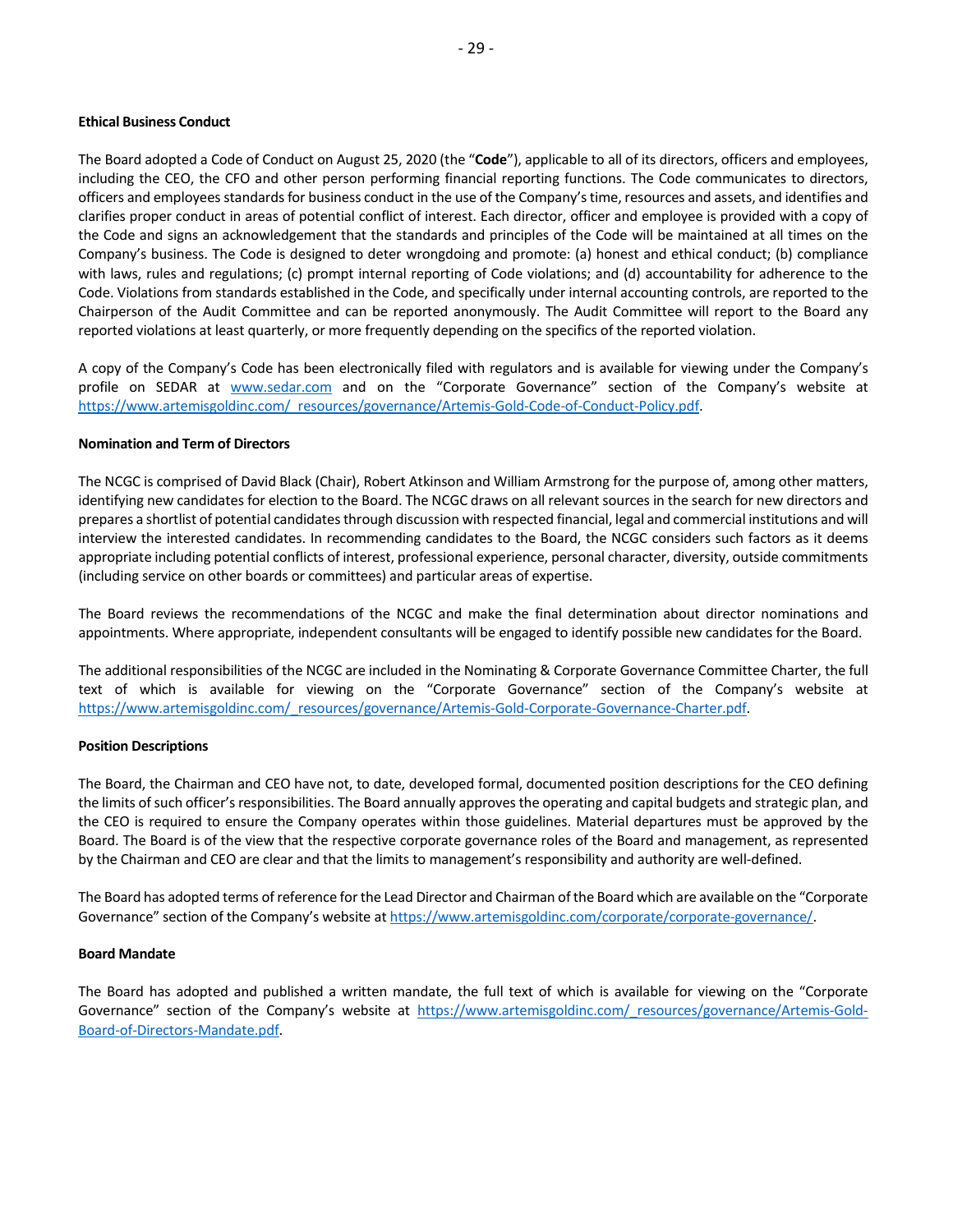#### **Board Committees**

The Board has appointed the Audit Committee comprised of Elise Rees (Chair), Robert Atkinson (former Chair) and David Black (Mr. William Armstrong served on the Audit Committee until May 3, 2021), the NCGC (described above) and the Compensation Committee (described elsewhere). A description of the authority, responsibilities, duties and function of the Audit Committee can be found below under the heading "*Audit Committee*".

#### **Assessments**

The Board does not currently perform formal independent assessments, however, on an annual basis the NCGC plan to conduct assessments of the Board's effectiveness, the individual directors and reports from each committee representing its own effectiveness. As part of the assessments, the Board or the individual committees may review their respective mandate or charter and conduct reviews of applicable policies. The Company has not adopted term limits for its directors or other mechanisms for Board renewal.

#### **Key Mandates and Policies**

The Board has adopted and published the following policies, which are available on the "Corporate Governance" section of the Company's website at [https://www.artemisgoldinc.com/corporate/corporate-governance/:](https://www.artemisgoldinc.com/corporate/corporate-governance/)

- Board of Directors Mandate
- Audit Committee Charter
- Nominating & Corporate Governance Committee Charter
- Compensation Committee Charter
- Lead Director Terms of Reference
- Chairman of Board and Chairman of Board Committees Terms of Reference
- Code of Conduct Policy
- Share Ownership Policy
- Whistle Blower Policy
- Insider Trading Policy
- Corporate Disclosures Policy
- Foreign Corrupts Practice Policy
- Advance Notice Policy

#### **Diversity**

Even though the Board has not yet adopted a formal written policy relating to diversity, the Board, through its direction to management, continues to generally promote diversity in the workplace. The Board further established in the Code that the Company respects and values differences in gender, age, ethnic origin, religion, education, sexual orientation, political belief or disability. The Company recognizes the benefits arising from Board, management and employee diversity, including broadening the Company's skill sets and experience, accessing different outlooks and perspectives and benefiting from all available talent. The Company has engaged with external advisors and the NCGC continues to evaluate the appropriate diversity policy for the Company, along with other opportunities to continue to strengthen the Company's environmental, social and governance practices. The Company expects to adopt a formal written diversity policy in the coming months. Three of the seven director nominees are female representing 43% of the Board nominees, while one of four members of Company's executive management (25%) are female.

#### **Shareholder Engagement**

The Board and management welcome interaction with the Company's Shareholders and believe that it is important to have direct regular and constructive engagement to permit open dialogue and the exchange of ideas. The Company communicates with its Shareholders and other stakeholders through various channels, including its annual and quarterly management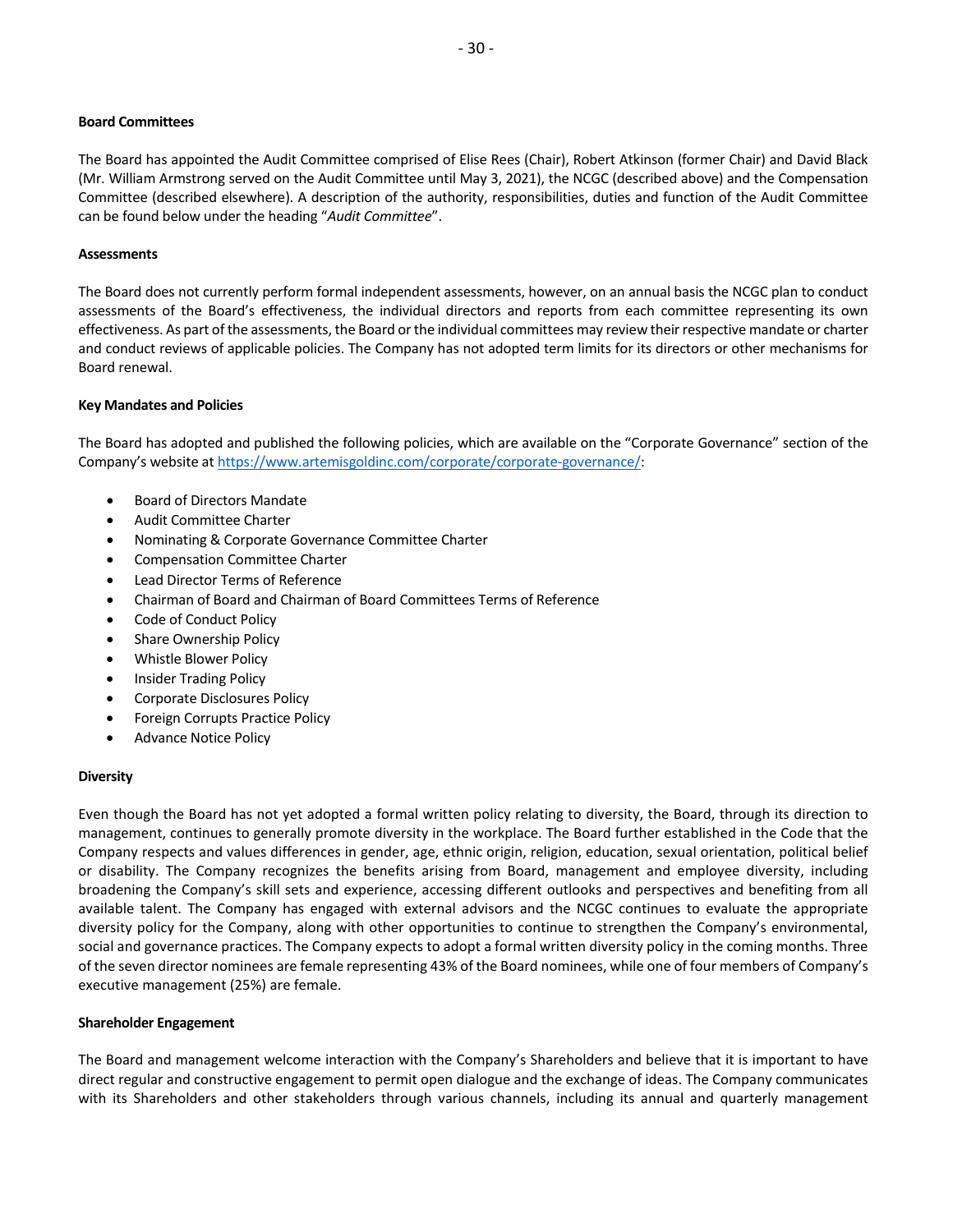discussion and analysis ("**MD&A**"), management proxy circular, annual information form, news releases, website, presentations at investor and industry conferences and other materials prepared in connection with the continuous disclosure requirements of the TSXV and securities regulatory authorities, as well as the Company's annual general meetings. The Company maintains a practice of ongoing communication with investors and with representatives of the investment community. This process consists of periodic meetings with investment fund managers and investment analysts as well as individual investors and Shareholders, although always in circumstances that assure full compliance with disclosure requirements. Inquiries by Shareholders are directed to, and dealt with by, members of senior management. Shareholders and potential investors are encouraged to communicate on any issues, including those relating to executive and Director compensation, directly with members of our senior management. Shareholders may communicate their views to senior management by contacting our main investor contact as set out under the heading *"Additional Information"* below, or at [info@artemisgoldinc.com.](mailto:info@artemisgoldinc.com)

#### **Share Ownership Policy**

The Board adopted a Share Ownership Policy, in order to enhance alignment of the interests of directors and executive officers of the Company with its shareholders. Under the terms of the Share Ownership Policy, executive officers of the Company are required to own shares of the Company having minimum values as follows:

- Chief Executive Officer: Value equal to three times the gross amount of his/her annual base salary.
- All other Executive Officers: Value equal to two and a half times the gross amount of his/her annual base salary.
- Vice-Presidents: Value equal to one time the gross amount of his/her annual base salary.

Individuals in office as at the original effective date of the Share Ownership Policy, being August 25, 2020, are required to achieve the applicable level of share ownership at the date that is five years after joining the Company. Executive officers hired subsequent to August 25, 2020, must achieve their minimum share ownership level within five years from the date they are appointed an executive officer of the Company.

Non-executive directors of the Company are required to own common shares of the Company having a value equal to five times the gross amount of their annual director or related committee cash compensation. Individuals who were directors as at the August 25, 2020, are required to achieve this level of share ownership at the date which is five years after joining the board of directors. Directors appointed subsequent to August 25, 2020, must achieve this share ownership within five years from the date they are elected or appointed a director of the Company.

The following table summarizes the compliance of the NEOs and directors as at December 31, 2020:

| Name of NEO or Director                     | <b>Compliance as at December 31, 2020</b>          |
|---------------------------------------------|----------------------------------------------------|
| Steven Dean - CEO, Chairman and Director    | Compliant                                          |
| Chris Batalha - CFO and Corporate Secretary | Compliant                                          |
| Alastair Tiver - VP Projects                | Compliant                                          |
| David Black - Director                      | Compliant                                          |
| Robert Atkinson - Director                  | Compliant                                          |
| William Armstrong - Director                | Compliant                                          |
| Ryan Beedie - Director                      | Compliant                                          |
| Elise Rees - Director                       | n/a - appointed to the Board effective May 3, 2021 |
| Lisa Ethans - Nominee                       | $n/a$ – new Board nominee                          |
| Janis Shandro - Nominee                     | $n/a$ – new Board nominee                          |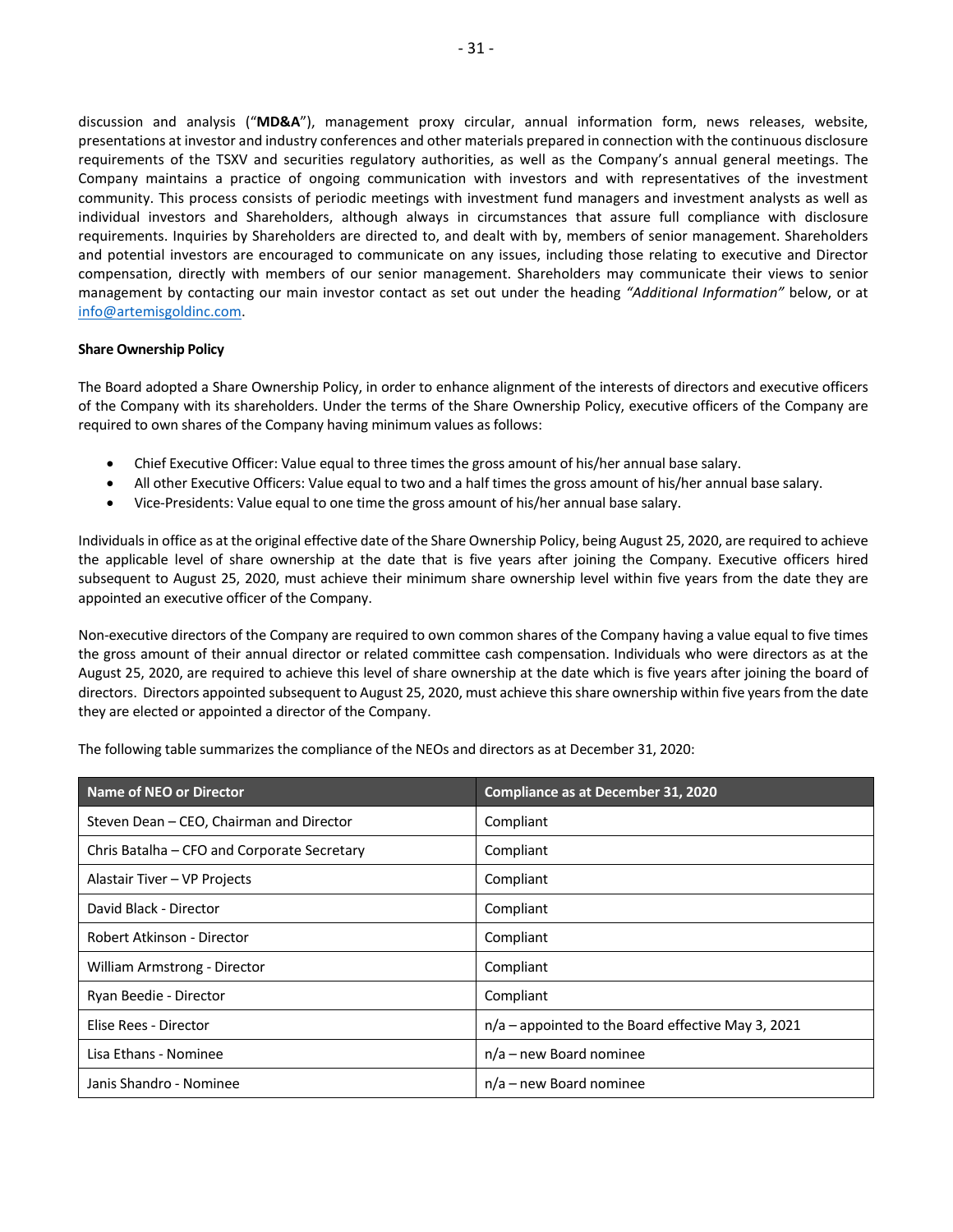#### <span id="page-33-0"></span>**AUDIT COMMITTEE**

#### **Audit Committee Charter**

The Audit Committee is ultimately responsible for the policies and practices relating to integrity of financial and regulatory reporting, as well as internal controls to achieve the objectives of safeguarding of corporate assets, reliability of information, and compliance with laws. As noted above, the Board has adopted an Audit Committee Charter mandating the role of the Audit Committee in supporting the Board in meeting its responsibilities to its shareholders, which Charter was published as Schedule A to the Company's Annual Information Form for the year ended December 31, 2020, available on the Company's profile on SEDAR at [www.sedar.com](http://www.sedar.com/) and on the "Corporate Governance" section of the Company's website at [https://www.artemisgoldinc.com/\\_resources/governance/Artemis-Gold-Audit-Committee-Charter.pdf.](https://www.artemisgoldinc.com/_resources/governance/Artemis-Gold-Audit-Committee-Charter.pdf)

#### **Composition of the Audit Committee**

The Audit Committee is comprised of at least three members, all of whom shall be directors of the Company. Whenever reasonably feasible members of the Audit Committee should be independent and shall have no direct or indirect material relationship with the Company. If less than a majority of the Board are independent, then a majority of the members of the Audit Committee may be made of members that are not independent of the Company, provided that there is an exemption in the applicable securities law, rule, regulation, policy or instrument (if any).

All of the Audit Committee members are experienced businesspersons with experience in financial matters; each has a broad understanding of accounting principles used to prepare financial statements and varied experience as to general application of such accounting principles, as well as the internal controls and procedures necessary for financial reporting, garnered from working in their individual fields of endeavor. In addition, each of the members of the Audit Committee has knowledge of the role of an audit committee in the realm of reporting companies.

The following table sets out the names of the members of the Audit Committee and whether they are "independent" and "financially literate". Shareholders may also refer to the respective biographies of each of the members of the Audit Committee under *"Election of Directors"* for further details of their respective financial experiences.

| <b>Name of Member</b>          | Independent <sup>(1)</sup> | Financially Literate <sup>(1)</sup> |
|--------------------------------|----------------------------|-------------------------------------|
| Elise Rees                     | Independent                | Financially literate                |
| Robert Atkinson <sup>(2)</sup> | Independent                | Financially literate                |
| David Black                    | Independent                | Financially literate                |

(1) As defined in NI 52-110.

(2) Mr. Atkinson will be retiring from the Board and will not be standing for re-election at the Meeting. The Audit Committee will be reconstituted following the Meeting.

During the most recently completed financial year, the Company has not relied on certain exemptions set out in NI 52-110, namely section 2.4 (De Minimus Non-Audit Services), subsection 6.1.1(4) (Circumstance Affecting the Business or Operations of the Venture Issuer), subsection 6.1.1(5) (Events Outside Control of Member), subsection 6.1.1(6) (Death, Incapacity or Resignation), and any exemption, in whole or in part, in Part 8 (Exemptions).

#### **Pre-Approved Policies and Procedures for Non-Audit Services**

The Audit Committee Charter requires that management seek approval from the Audit Committee of all non-audit services to be provided to the Company or any of its subsidiaries by the Company's external auditor, prior to engaging the external auditor to perform those non-audit services.